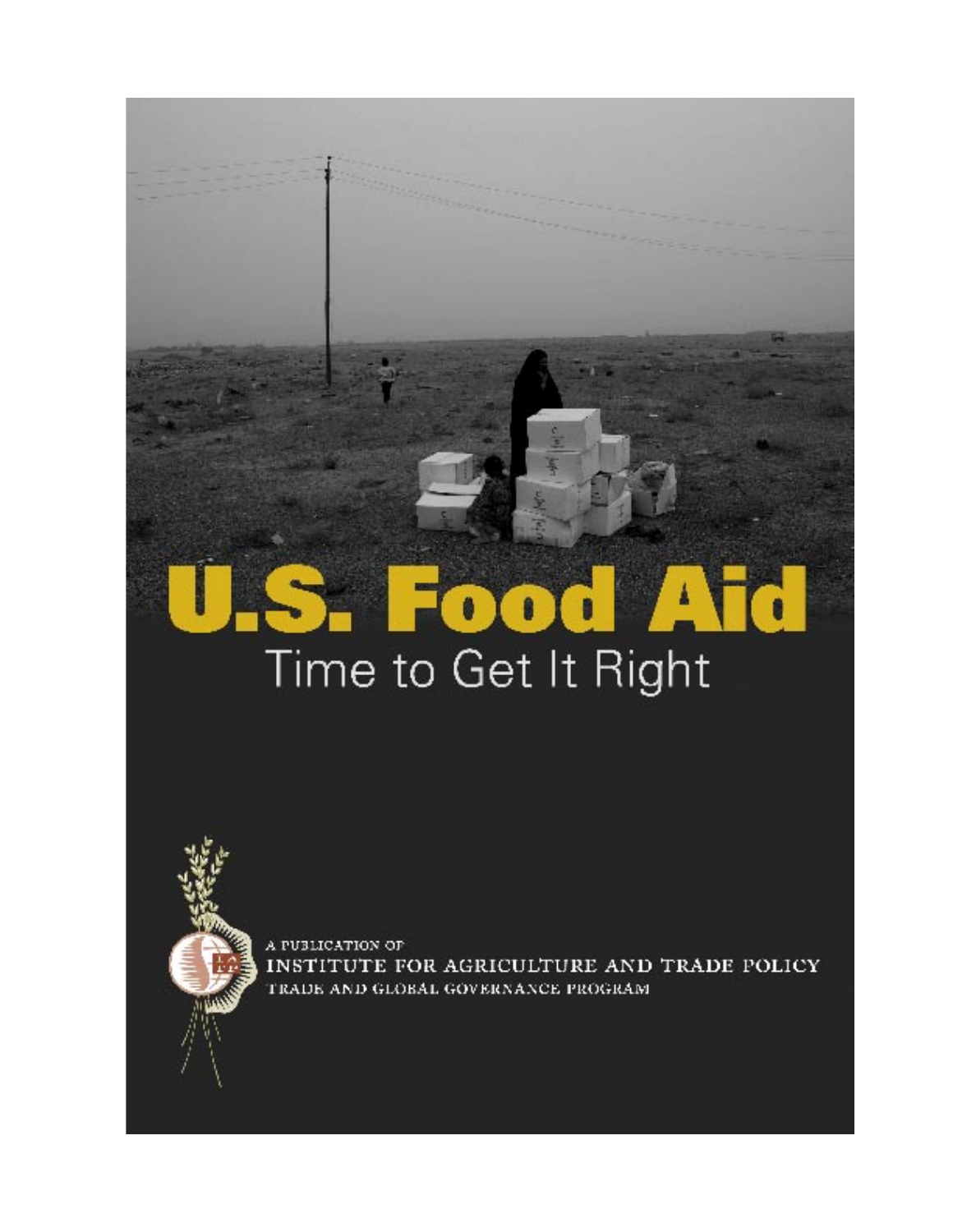#### ABOUT IATP

The Institute for Agriculture and Trade Policy promotes resilient family farms, rural communities and ecosystems around the world through research and education, science and technology, and advocacy.

2105 First Avenue South Minneapolis, Minnesota 55404 usa Tel.: (612) 870-0453 Fax: (612) 870-4846 iatp@iatp.org iatp.org tradeobservatory.org

Mark Ritchie, President

© 2005 IATP. All rights reserved.



about this publication *U.S. Food Aid: Time to Get It Right*

Written by Sophia Murphy and Kathy McAfee

Published July 2005

about the authors Sophia Murphy is the director of IATP's Trade Program.

Kathleen McAfee is a Visiting Scholar in Geography at the University of California at Berkeley.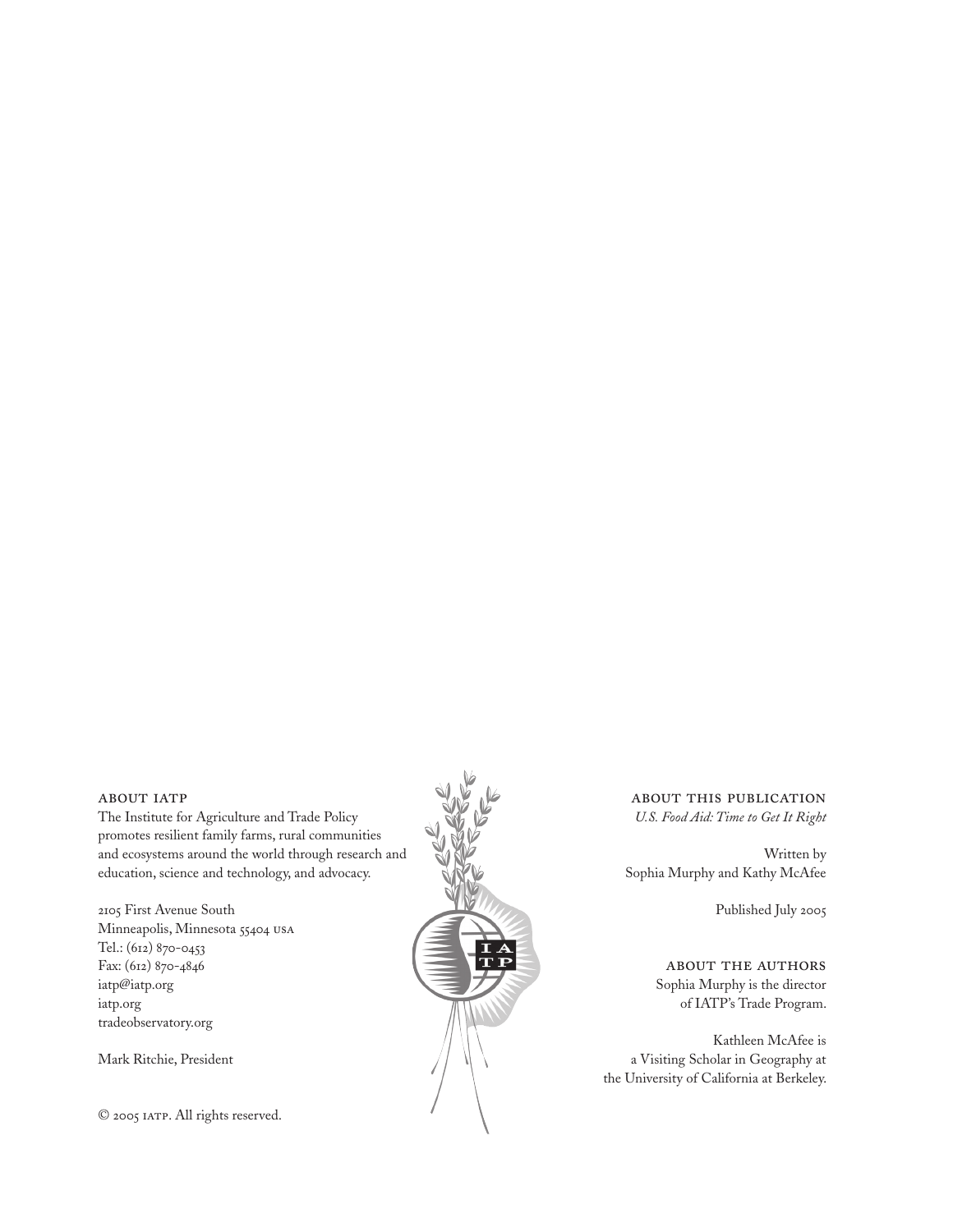# U.S. Food Aid: Time to Get It Right

## **T a b l e o f c o n t e n t s**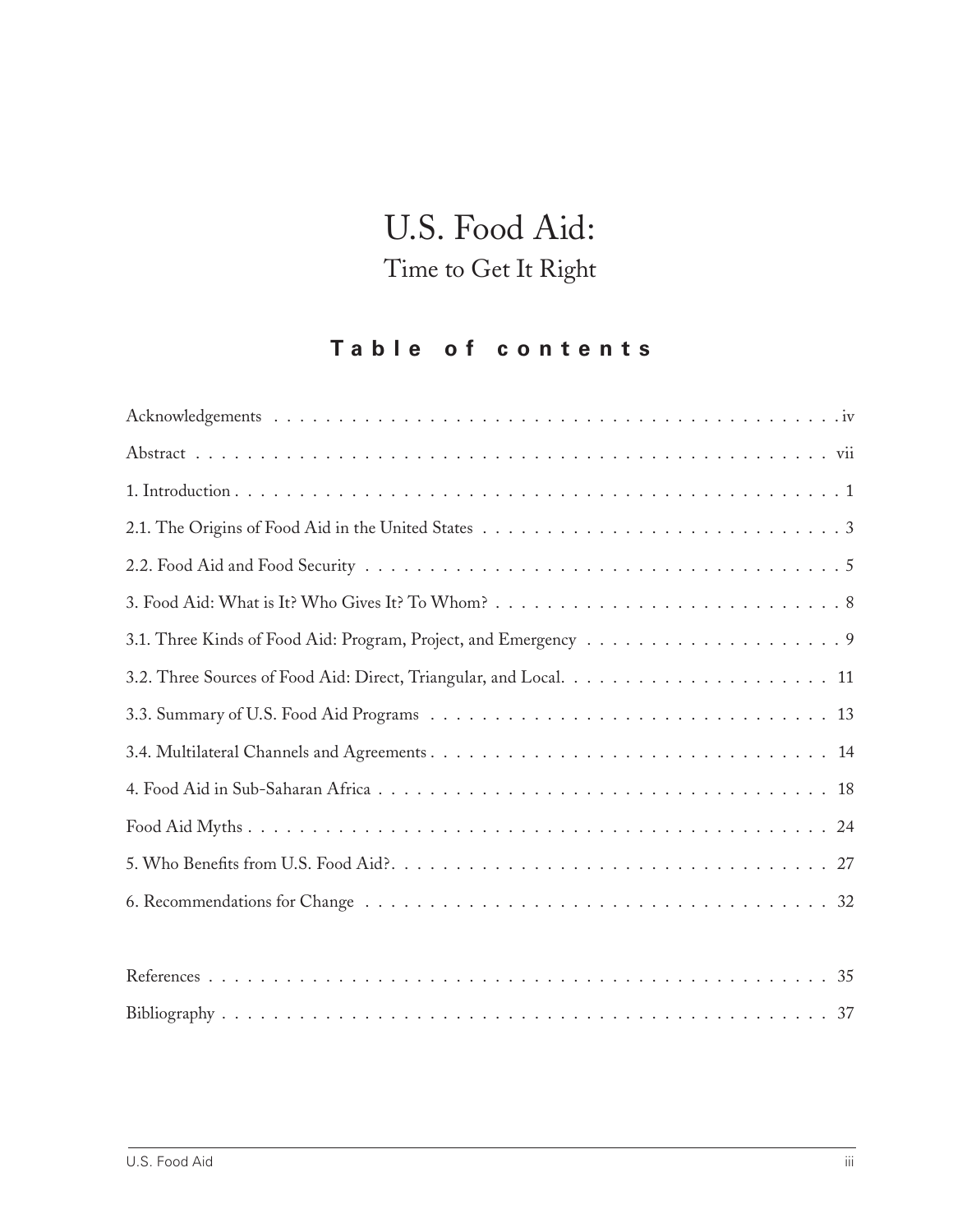#### **A C K N O W L E D G E M E N T S**

The authors are entirely responsible for the content of this paper. They would like to thank George Aelion, Charles Abugre, Thomas Barasa, Chris Barrett, Stuart Clark, Magdalena Kropiwnicka, Jamie Morrison, Kathleen Selvaggio, George Simon, Steve Suppan and Patrick Webb for taking the time to comment on the work in progress. Thank you, too, to Ben Lilliston for editing and Matthew Foster for layout and design.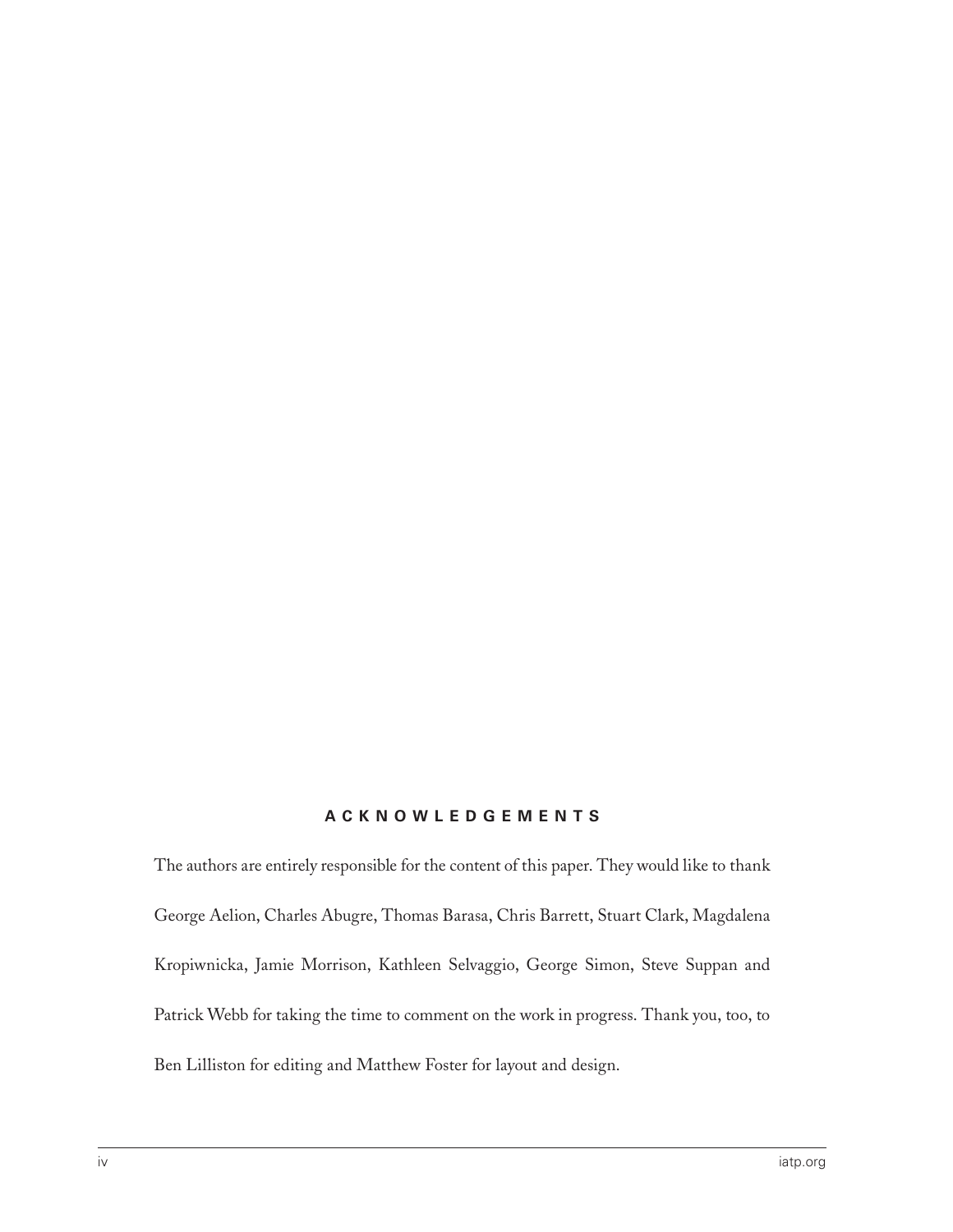# "True

generosity consists precisely in fighting to destroy the causes which nourish false charity. False charity constrains the fearful and subdued, the 'rejects of life', to extend their trembling hands. True generosity lies in striving so these hands—whether of individuals or entire people—need be extended less and less in supplication, so that more and more they become human hands which work and, working, transform the world."

—Paulo Freire, *Pedagogy of the Oppressed,* 1970.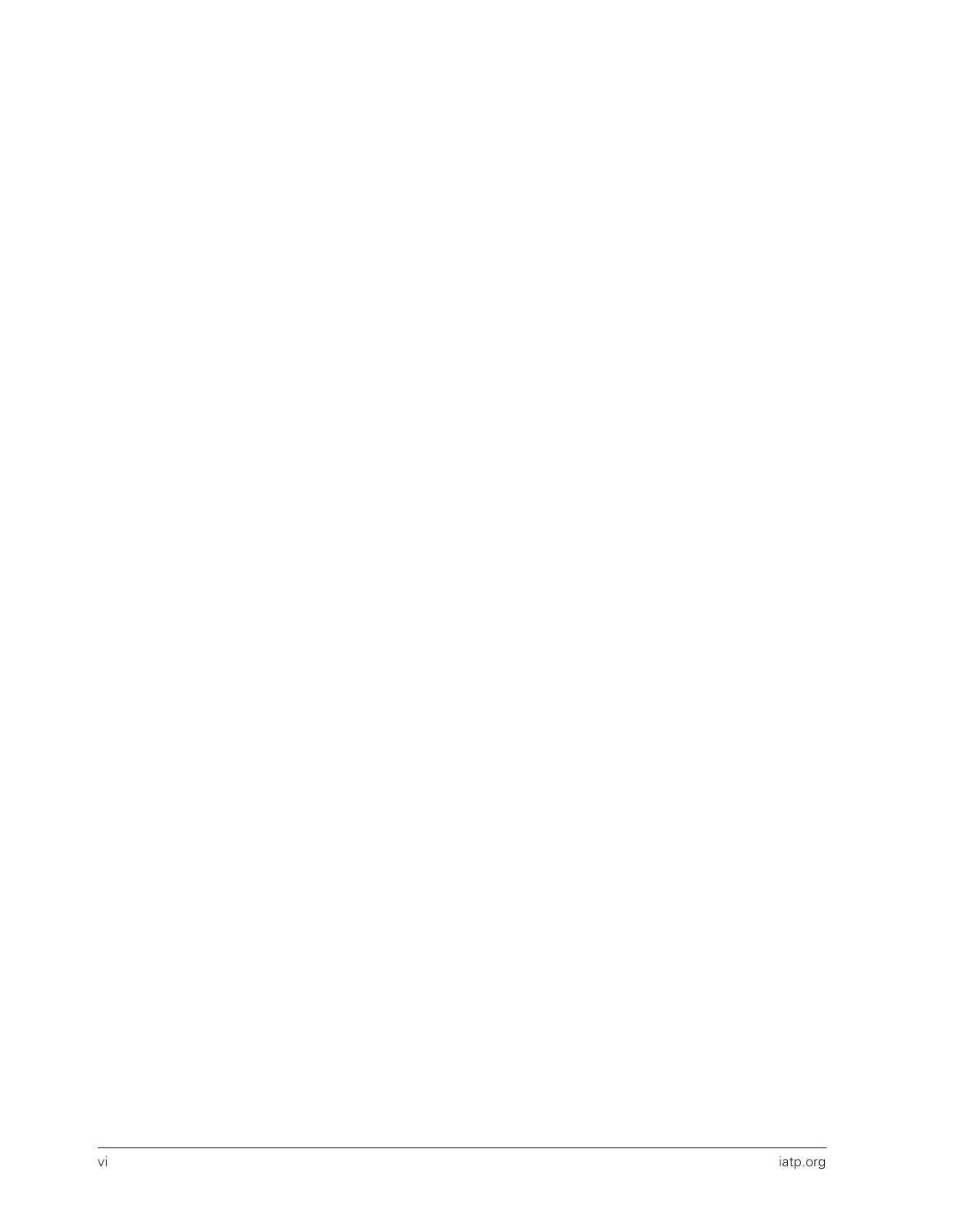#### **A B S T R A C T**

The paper first considers food security, setting the context in which food aid should operate. The paper next briefly reviews the mechanics of food aid: who gives what food, in what ways, to whom, looking primarily at the U.S. but using other donor states and multilateral institutions for comparison. The paper then looks at sub-Saharan Africa, where food deficits and food-related crises are most heavily concentrated, to understand how food aid interacts with the wider context of food security and agricultural development. The paper then reviews some of the main criticisms of U.S. food aid, related specifically to the dominance of domestic interests—especially commercial shipping and food processing firms, but also the role of PVOs—in defending the current design and implementation of food aid. The paper also considers the international and local market problems that poorly planned and implemented food aid programs cause. The paper concludes with recommendations for fundamental changes to U.S. food aid practices and for a stronger rules-based approach to food aid in the multilateral system.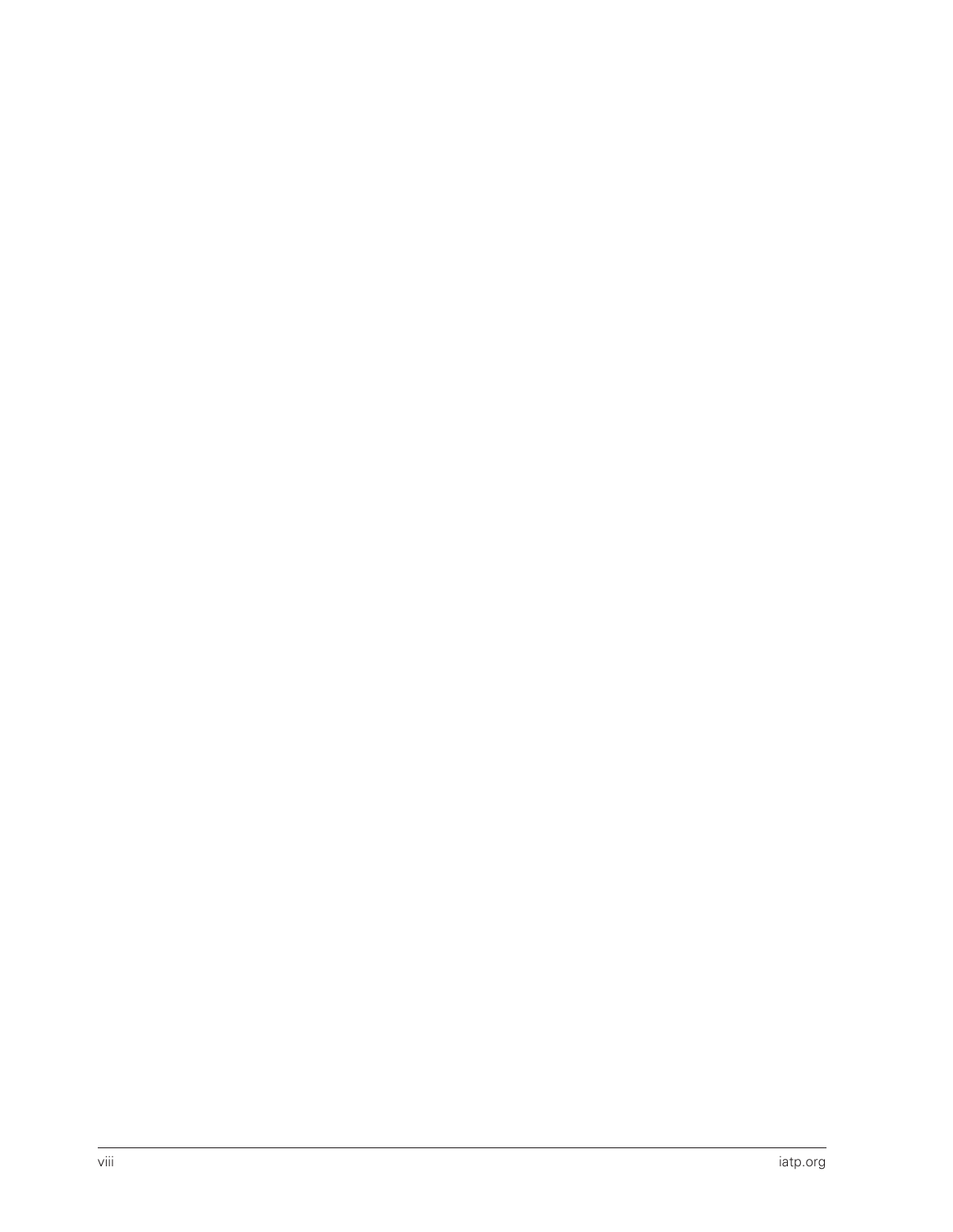# **[ 1 ] I N T R O D U C T I O N**

UNGER IS NOT INEVITABLE. Malnutrition is not a consequence of food scarcity, but a result of<br>the way economies are organized and of political choices to address—or ignore—the causes<br>of hunger. In the 21st century, we have the way economies are organized and of political choices to address—or ignore—the causes of hunger. In the 21st century, we have the means to defeat hunger: we grow enough food, we know enough about redistributive economics, we have the political tools to ensure inclusive decision-making and we can afford to provide the basic needs that protect every person's entitlement to an adequate, nutritious diet. It is important to assert this fact, because so many food-related interventions seem premised on the assumption that hunger is an eternal fact, and therefore charity to assuage its most pernicious effects will always be necessary. This clouds our thinking. We have the knowledge and the tools to address the root causes of hunger, if we act strategically and empower communities facing hunger and countries with food deficits to feed themselves again.

We can increase the likelihood that 10 years from now, we will have reached the Millennium Development Goal of halving hunger. We can also ensure that 20 years from now, aid agencies will not be feeding yet another hungry generation. We can foster sound food and development policies to help establish independent and self-reliant countries and communities where today there is desperate need and dependence.

This paper takes a critical look at food aid, particularly U.S. food aid. We tread carefully: even poorly designed and badly managed food aid saves lives, at least in the short term. Food aid levels have fallen dramatically in recent years, while need has increased. It is incumbent on us to be cautious in criticizing the existing, flawed food aid system because in the current U.S. political climate, it will be easier to cut overseas aid, in whatever form, than to generate additional resources to meet the urgent needs of the hundreds of millions who cannot now secure enough food to survive.

Nonetheless, much U.S. food aid, especially non-emergency food aid, is not nearly as effective as it could be. And some of it, particularly program aid, is simply unacceptable. U.S. in-kind food aid—the transfer of food grown in the U.S. for distribution or sale abroad that makes up the bulk of U.S. food aid—is a grossly inefficient resource transfer. Food aid analysts Chris Barrett and Dan Maxwell estimate that it costs more than two dollars of taxpayer money to generate one dollar of distributed food procured as in-kind food aid.<sup>1</sup> In the name of the poor overseas, very large sums of money are now paid to prop up U.S. shipping firms and to buy food at higher than market prices from U.S. based food processors and other agribusinesses. Meanwhile, U.S. private voluntary organizations (PVOs) generate millions of dollars of revenue for their operating costs and for development aid by selling U.S. commodities in local markets in developing countries.

Fortunately, there are practical ways to improve food aid, including increasing the share of distributed food that is purchased in or near regions of hunger, and channeling food aid through experienced and reputable international agencies. Other countries have already shifted their food aid program in this direction, although most still need to make further reforms.

But the U.S. lobby advocating the status quo is organized and well-entrenched. It will take an equally strong and clear articulation of the problems in the existing system to bring about the needed changes. The U.S. must continue to provide generous assistance to fight hunger, including through food aid when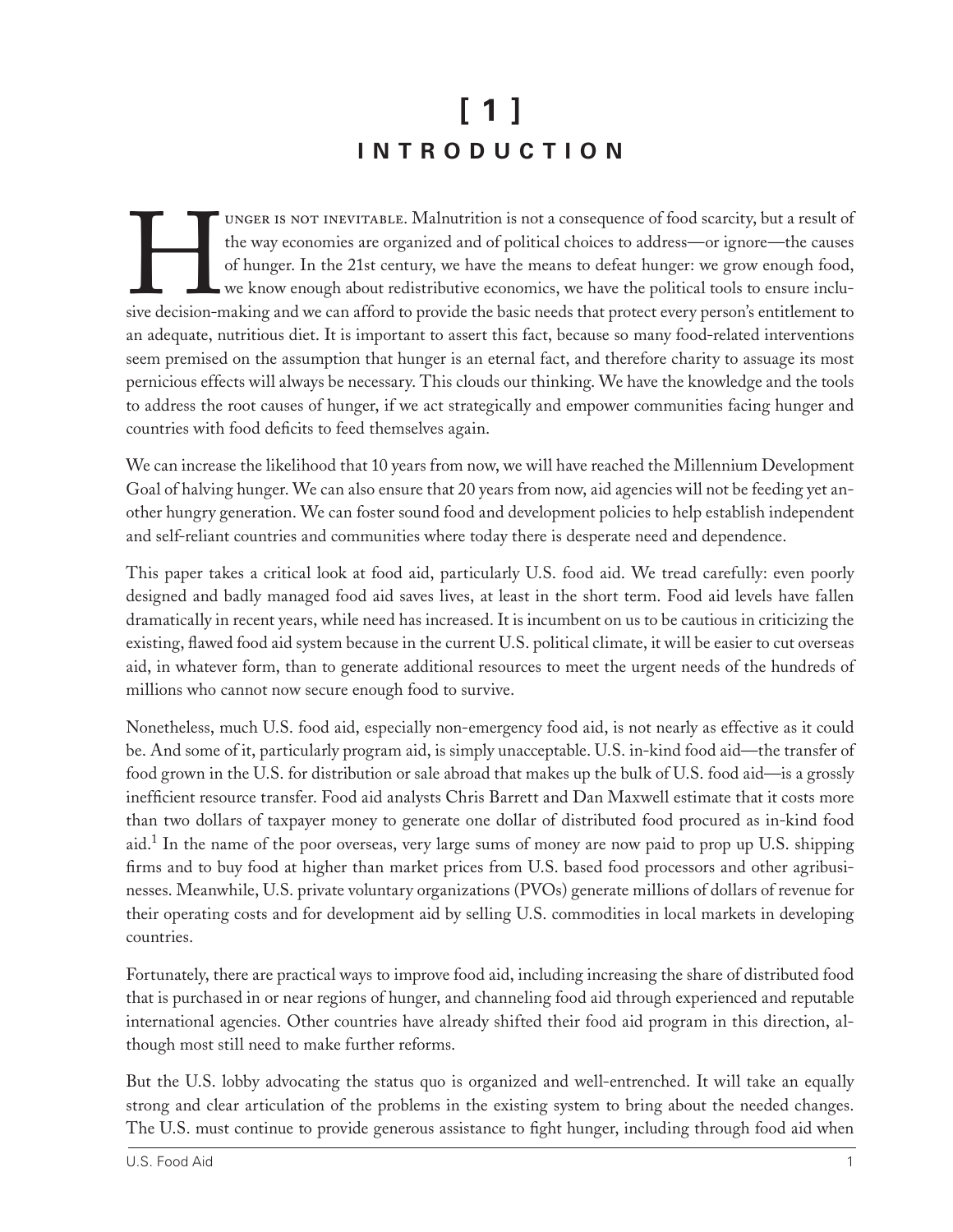appropriate. But food aid must be freed from the ties to a relatively small number of U.S. interests that make today's food aid a domestic boondoggle. It is mistaken to believe food aid helps U.S. farmers. The U.S. must end self-interested and politicized forms of food aid.

A food aid program that makes a real contribution to development must have a two-fold objective: to meet emergency needs, preventing deaths today, and to help build sustainable and self-reliant food systems across the world for tomorrow. The sums of money involved need be no greater, but the results promise to be far better than those we have now.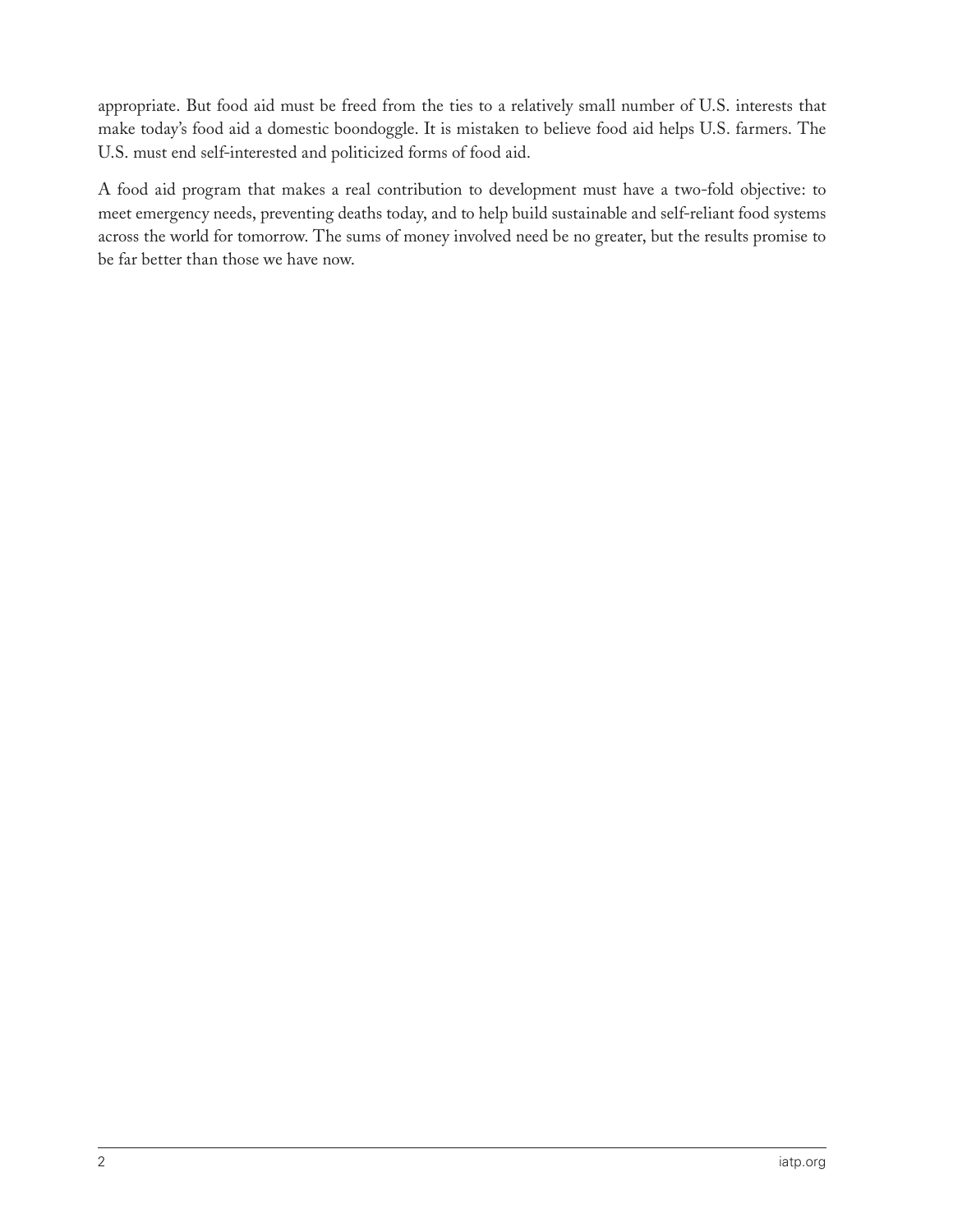# **[ 2 . 1 ] T H E O R I G I N S O F F O O D A I D I N T H E U N I T E D S T A T E S**

T IS 50 YEARS SINCE THE U.S. FIRST INTRODUCED REGULAR FOOD AID PROGRAMS. In that time our understanding of the causes of hunger, the best ways to protect food security, and the strengths and weaknesses of food aid has evol t is 50 years since the u.s. first introduced regular food aid programs. In that time our understanding of the causes of hunger, the best ways to protect food security, and the strengths and weaknesses of food aid has evolved enormously. U.S. food aid is the particular focus of this paper. The U.S. is the largest food aid donor in the world; in 2004, the U.S. funded 57 percent of global others, apart from South Korea, donate all their food aid contributions.

The U.S. attempted to tackle a number of objectives simultaneously with the establishment of food aid programs in 1954. First, the Cold War was in full swing and a number of developing countries were cooperating with the Socialist bloc. The U.S. government saw food aid shipments as a way to secure the goodwill of the newly emerging states.

Second, the U.S. government maintained that food aid would provide useful resources to developing countries to help with their development. President Harry Truman, in his 1949 inaugural address, characterized the formerly colonized regions of the world as "underdeveloped" and therefore in need of U.S. science, investment and aid to overcome their poverty.<sup>3</sup>

A third objective was to find new outlets for surplus production. The U.S. had spent decades investing in the country's agricultural productive capacity, funding public research, building infrastructure and providing outreach services to propagate the use of new technologies and techniques. The mechanization of agriculture (and of transportation more generally) released land that had been used to grow feed for draft animals: as much as one third of arable land was used for feed until tractors replaced ploughs and cars replaced horses. Moreover, production that had been suspended during World War II resumed, ending shortages in Europe, Japan and elsewhere. This left the U.S. and Canadian governments facing significant unsold production in the 1950s. Food aid seemed a great way to empty the bursting silos. In 1951, Canada started to send food aid to South Asia under the Colombo Plan.

The fourth objective was linked to the third: to build future export markets. Subsidized sales of food as food aid were seen as a way to encourage dependence on imports that could replace traditional foods in developing countries. The idea was to develop a taste for a wheat-and-meat-centered diet. As agricultural sociologist Harriet Friedmann explains, "U.S. export dominance, far from being a natural result of resources or efficiency, was based on its unique capacity to use tax revenues to buy vast quantities of domestic wheat and accept payment for exporting it in, for example, pesos or rupees.<sup>"4</sup> Friedmann goes on to assert that most developing countries had the land, labor and skills to feed their populations and export food besides. The developing country governments that accepted U.S. food aid programs sacrificed their own agricultural sectors, and their peasantry, in exchange for subsidized food imports that generated revenue (through resale of program food aid on domestic markets) and developed new tastes among the (largely) urban consumers, in particular for wheat.

In July 1954, the U.S. Congress passed Public Law 480. The law authorized concessional sales and dona-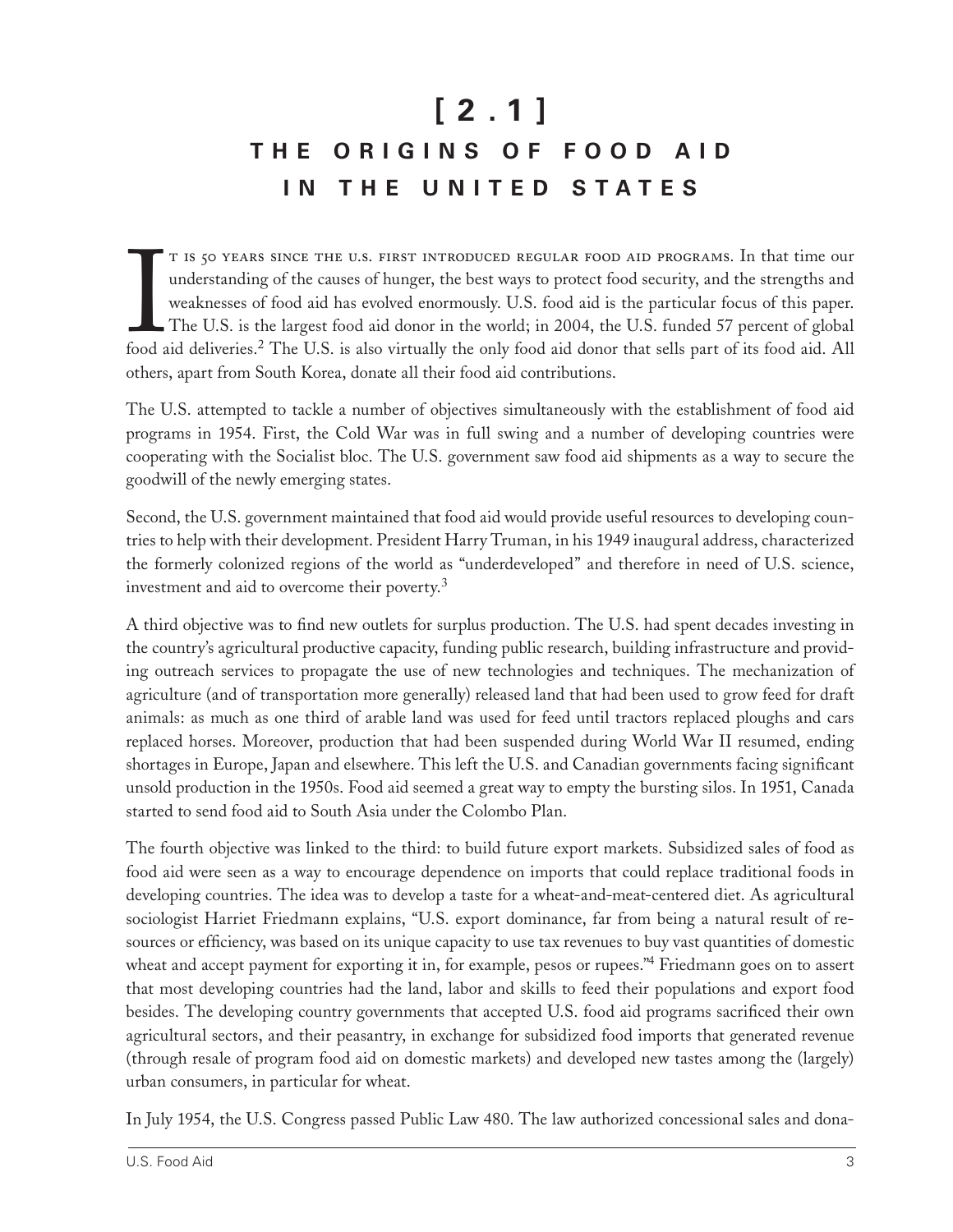tions of food commodities to developing countries, with the explicit intention of developing future commercial markets in those countries. PL 480 established the U.S. as the world's primary source of food aid, a status it retains today.

Not surprisingly, the mix of objectives that led to the establishment of U.S. food aid programs has undermined their effectiveness. Some of these objectives are now out-dated (although the fight against communism has turned into the use of some food aid programs to support the "expansion of private enterprise".) Other objectives have proven unobtainable. For instance, there is no evidence to support the contention that U.S. food aid contributes to future export markets.

The U.S. government no longer holds large farm surpluses and must buy the commodities it wishes to ship as food aid. This has led some advocates of the current food aid system to claim U.S. food aid is no longer about disposing of surpluses. However, the shift away from public stock keeping in domestic agricultural policy has just put the problem at one remove; food aid remains a tempting pressure release valve when supply starts to climb and prices to fall. Although the evidence indicates that food aid purchases are too small to have an effect on the market price of the commodities involved, Congress continues to see raising food aid allocations as an appropriate response to industry and farmer demands for support in years of large crops and low prices.<sup>5</sup>

One of the arenas in which food aid has come to the fore most recently is the World Trade Organization (WTO). Again, it is the U.S. approach that is at issue, for two reasons. One, the U.S. practice of monetizing food aid—that is, allowing PVOs to sell food aid in recipient country markets to generate funds for their development projects. Two, the U.S. use of publicly funded export credits to facilitate its concessional sales of program food aid to developing country governments. Both monetization and the sale of food aid displace commercial food sales (for local producers as well as rival exporters). Other food aid procurement and delivery mechanisms achieve much better humanitarian results without distorting markets as seriously.

Fifty years on, there is a lot to be remedied in U.S. food aid. This paper puts U.S. food aid into context and makes some recommendations for its reform.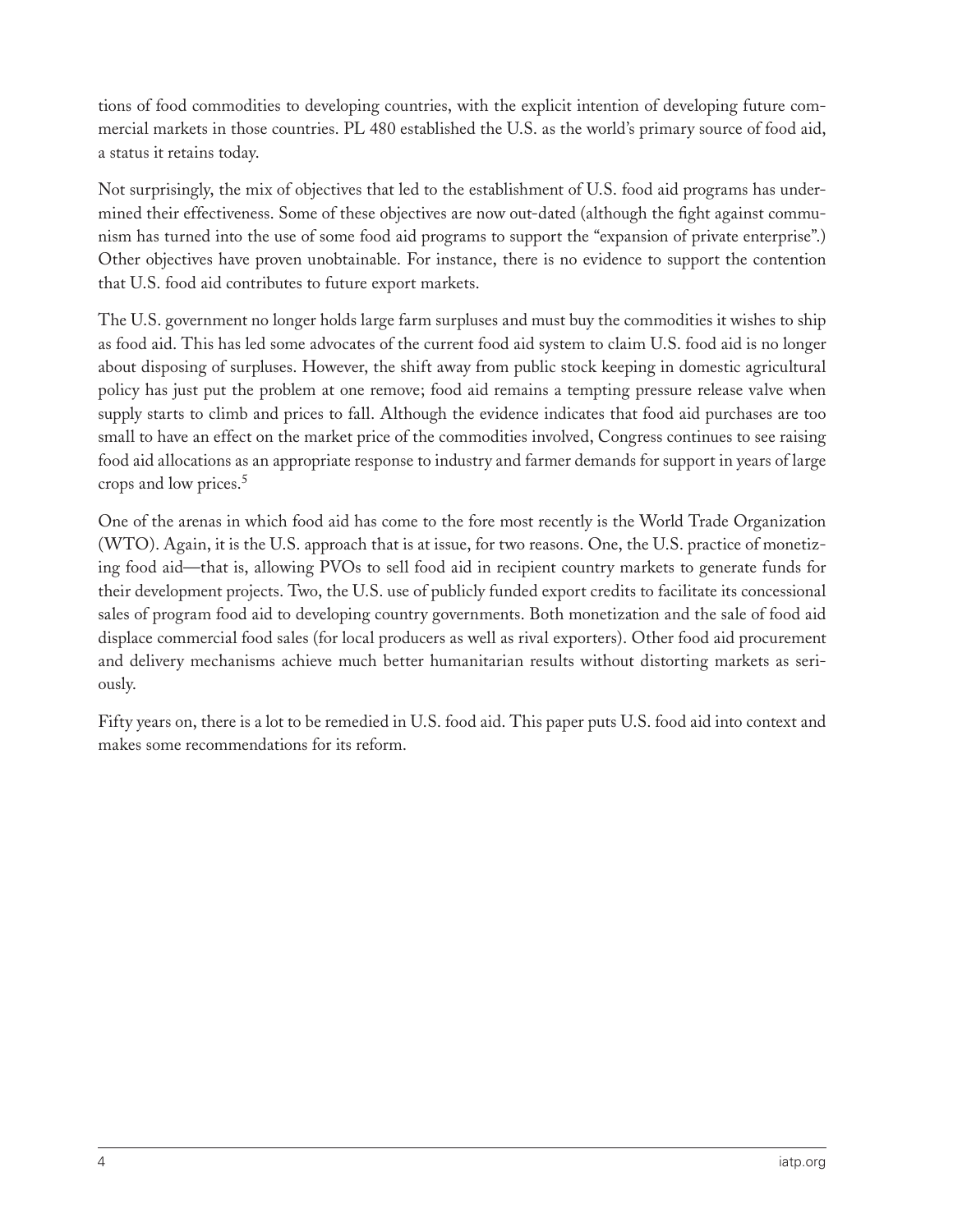# **[ 2 . 2 ] F O O D A I D A N D F O O D S E C U R I T Y**

"Hunger relates not only to food production and agricultural expansion, but also to the functioning of the entire economy and—even more broadly—the operation of the political and social arrangements that can, directly or indirectly, influence people's ability to acquire food and to achieve health and nourishment."

—Amartya Sen (1999), ch. 7, p.162, *Development as Freedom.*

OVERNMENTS HAVE ACKNOWLEDGED THE UNIVERSAL HUMAN RIGHT TO FOOD IN THE UN<br>Declaration on Human Rights and the Covenant on Economic, Social and Cultural Rights.<sup>6</sup><br>Food security is defined by the Food and Agriculture Organiz Declaration on Human Rights and the Covenant on Economic, Social and Cultural Rights.<sup>6</sup> Food security is defined by the Food and Agriculture Organization (FAO) committee on World Food Security as when "all people at all times have both physical and economic access to the basic food they need." Additionally, many food security advocates insist that food security and the realization of the right to food require countries and communities to have control of their food supplies: to have a say in what is produced, under what conditions, and what is imported and exported. At the local level, this often entails the rights of rural communities to remain on the land and to continue producing food for themselves and for domestic markets if they choose to. Some analysts refer to this as "food sovereignty."

Food sovereignty is not the same concept as food self-sufficiency; self-sufficiency implies each country seeks to produce all the food it consumes domestically. Rather, food sovereignty underlines the importance of political choices in meeting food security needs. The U.S. government and some food security experts define food security as the ability to purchase food in a global market, unimpeded by trade barriers such as tariffs, import quotas, preferential trade arrangements or production and export subsidies. Food sovereignty advocates maintain that in a highly unequal world, food security is not possible if countries are not free to choose how and to what extent they engage in trade to meet their domestic food needs, and how and in what ways to support domestic food production.

The debate on food security helps explain why food aid is contentious. For some critics, the evaluation of food aid is not just a question of whether food aid meets its stated objectives, such as improving the nutritional status of a target population, or contributing to a wider development initiative to improve school attendance or maternal health. For these critics, an evaluation also requires consideration of whether food aid is contributing to the emergence of countries that are independent in their food security choices, and able to engage in a global system of exchange as equals rather than as dependents.

Food insecurity does not necessarily mean rapid death from starvation. Repeated exposure to periods of inadequate nutrition undermines human health. Hunger compromises the body's ability to fight disease, creates health problems for pregnant women and the babies they carry, and stunts physical and mental development in children. In turn, these problems reduce capacity to earn a living. Persistent uncertainty about where and how to get enough food diverts energy and resources from longer-term investments that could improve economic wellbeing. Food insecurity encourages risk-averse choices that protect people's access to food now at the expense of less certain investments that could achieve greater long-term returns.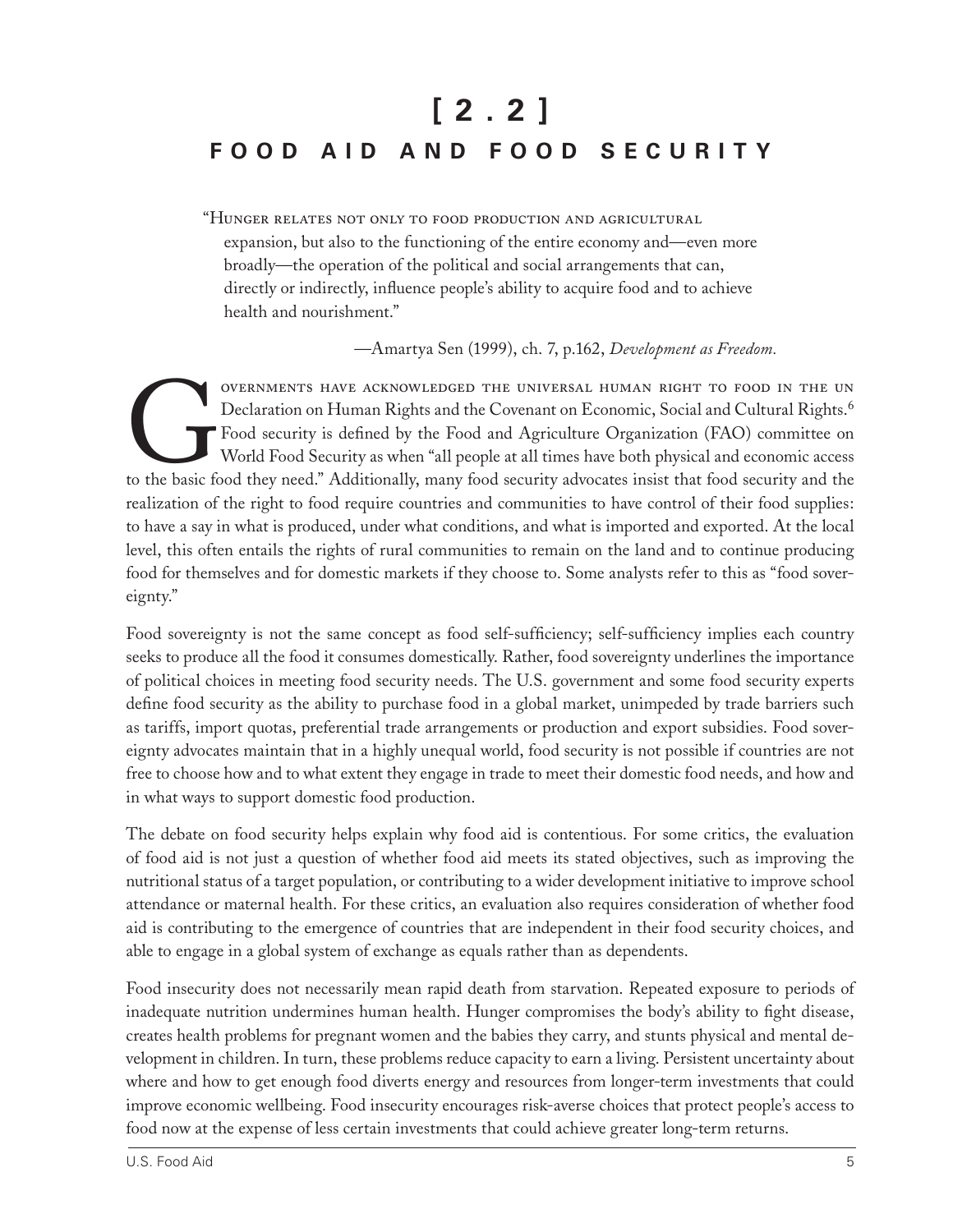Food security must consider supply, distribution, access and nutritional issues. Supply is clearly a necessary element in food security. It is deeply troubling that, while the world has seen a continuing increase in food production levels, food dependency in many developing countries has grown. Parts of Latin America and much of sub-Saharan Africa, both historically net food exporters, are now net food importers.<sup>7</sup> Food production per capita in Africa is now 10 percent less than it was in 1960. In Asia it is 76 percent more and in Latin America 28 percent more.<sup>8</sup> In 1997, an International Food Policy Research Institute (IFPRI) report on trends in world food needs predicted that, "… the 150 percent increase forecast [in food imports] for sub-Saharan Africa will be driven primarily by its continued poor performance in food production."<sup>9</sup>

Most countries in sub-Saharan Africa, and many others in the developing world, need to increase their domestic food production. A number will need to import more food to meet the demands of an increasing population. Some of them will pay for that food, and other essential imports, by continuing to export agricultural commodities. In turn, this means the international community has to focus on improving the terms of trade for agricultural commodities, so as to improve the return for commodity growers on their production. National and international mechanisms that consider supply management, quality control and investment in more sustainable production methods are essential. Programs to increase domestic value added in agriculture, manufacturing and services are also vital to Africa's future food security.

Together with supply, distribution is vital. The business of storing, processing and moving food around the globe is capital-intensive and complicated. In practice, the field is restricted to a small number of mostly transnational firms. For well over 100 years, a handful of companies (and the families that own them) have dominated the grain trade, including Cargill, Louis Dreyfus, Continental and Bunge.<sup>10</sup> Cargill's annual sales are in the range of U.S. \$50 billion, and it operates in over 160 countries worldwide from its global headquarters in Minnesota. Cargill is a dominant world company not just in grains, but also in milling, poultry, cattle, salt, fertilizer, cotton, sugar and more. For developing country firms, the barriers to entry on this global market are formidable.

The disbanding of most government-run agricultural commodity marketing boards over the past 20 years or so, under pressure from the World Bank and International Monetary Fund (IMF), has further complicated distribution in Africa. A great many developing countries operated state-run agencies in their agricultural sectors. Some were marketing boards, which bought all the country's production and were responsible for the subsequent distribution of the commodity around the country, and for handling any export sales. Some also provided credit and extension services to farmers. Often the boards were established for the principle export crops—cotton, cocoa, coffee—but sometimes boards also handled food staples, such as white maize. The boards were often inefficient, corrupt and sometimes oppressive. However, they also serviced the country as a whole, including remote regions with limited storage facilities and little access to transportation.

With the boards mostly gone, producers in remote regions now find themselves with much smaller potential markets, unable to afford the cost of shipping their produce to the urban centers and unable to interest a private sector intermediary to help. Under strong advisement from international financial institutions and bilateral aid donors, many countries have also reduced or sold off their publicly accessible domestic food stocks, which were expensive to maintain but played a vital role during uncertain harvests. According to UN Conference on Trade and Development (UNCTAD), in some cases a flurry of private sector action in the years following the disbanding of the state enterprise gave way to dominance by one or more transnational firms.<sup>11</sup> In other cases, distribution services are simply no longer available. These are important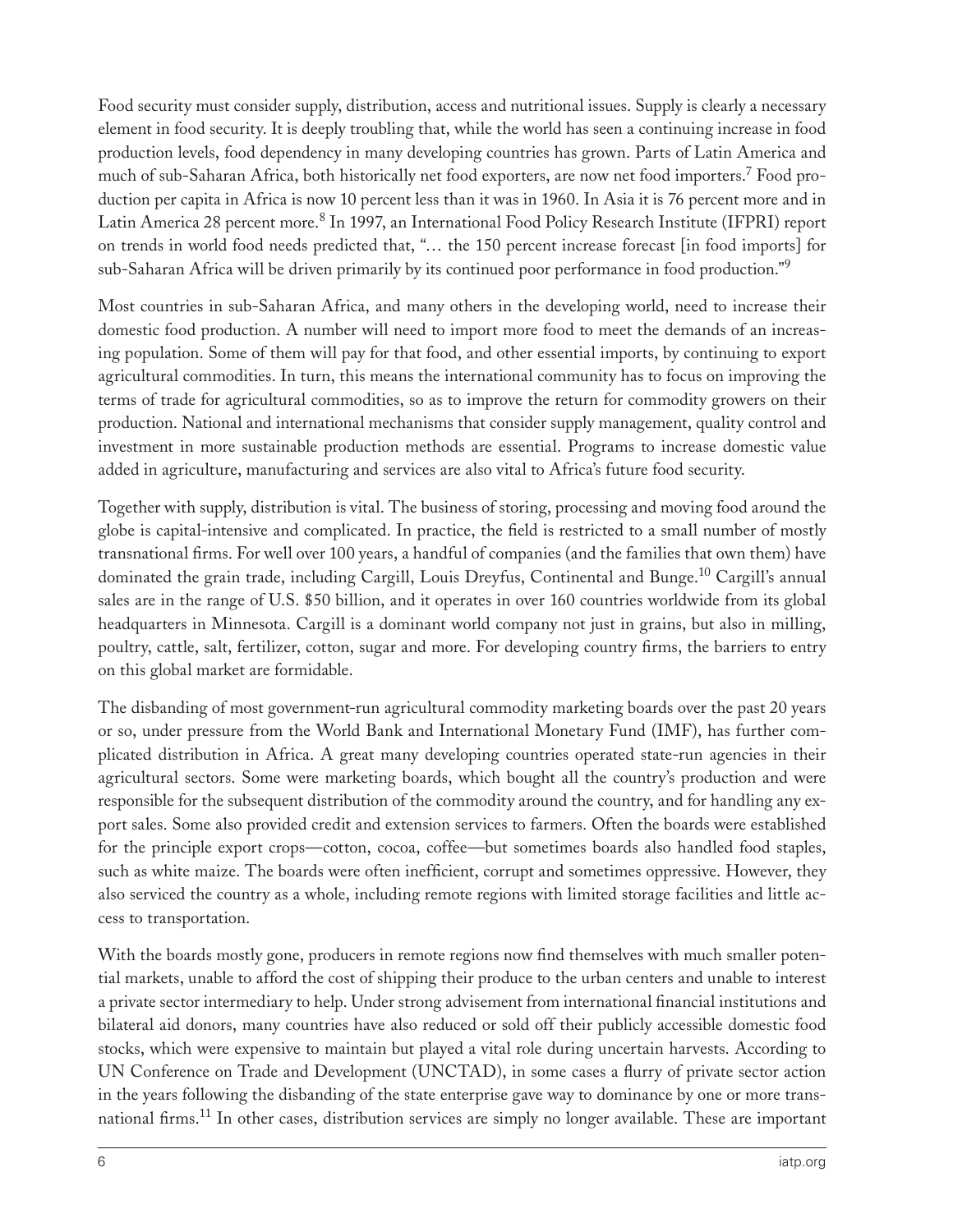

public policy obstacles to realizing food security that need urgent attention.

The heart of food security is access. There is enough food in most markets, but not everyone can afford to buy it, or they cannot buy enough to meet their family's needs. This was not always true. At different periods in human history, communities have suffered absolute scarcity of food, not just unequal access to the food available because of different levels of income. But the revolution in agricultural productivity over the past 60 years has turned that around, leaving the world with more food per capita today, globally, than we had when the earth supported a sixth the number of people.

The graph above illustrates the nature of 21st century hunger: half of those living with hunger around the world are farmers, another 20 percent are rural laborers, mostly in agriculture, while a further 10 percent live as gatherers in the forest, fish or raise livestock. Only 20 percent of those living in hunger today live in urban areas, though this population is growing and it is in the name of this population that many of the less targeted food aid interventions, such as the U.S. program food aid, are justified.

Many of the hungry smallholder farmers are net consumers of food. Many do not grow enough food to meet their own needs, or are obliged to sell what they grow for cash income, and so must buy food in the market. Nonetheless, this group also depends on good prices for their commodities and food crops to survive—that is their primary source of income, as it is for the landless rural workers who live alongside them.

Economist Amartya Sen, one of the foremost contributors to our understanding of food security, describes access to food as dependent on an interconnected "bundle" of factors. The concept is similar to the concept of "indivisibility" in human rights discourse, where the protection of any individual human right is understood to require the protection of them all. Employment and wage levels (especially relative wage levels), health care, land policy, the availability of credit on reasonable terms: each of these factors is central to ensuring that a person is food secure.

One of the points that Sen's bundle approach underlines is the importance of tackling hunger and food insecurity holistically. Access to clean water and primary health care can be more important in some situations than access to calories for protecting nutritional status. Cash for non-food needs, such as health care, may be more important in these cases than providing food.<sup>12</sup> Many of the most successful program food aid interventions use food as a way to increase the income of woman-headed households, or to encourage children to attend school, reflecting an understanding the food is only one element if an intervention is to end hunger in the long term.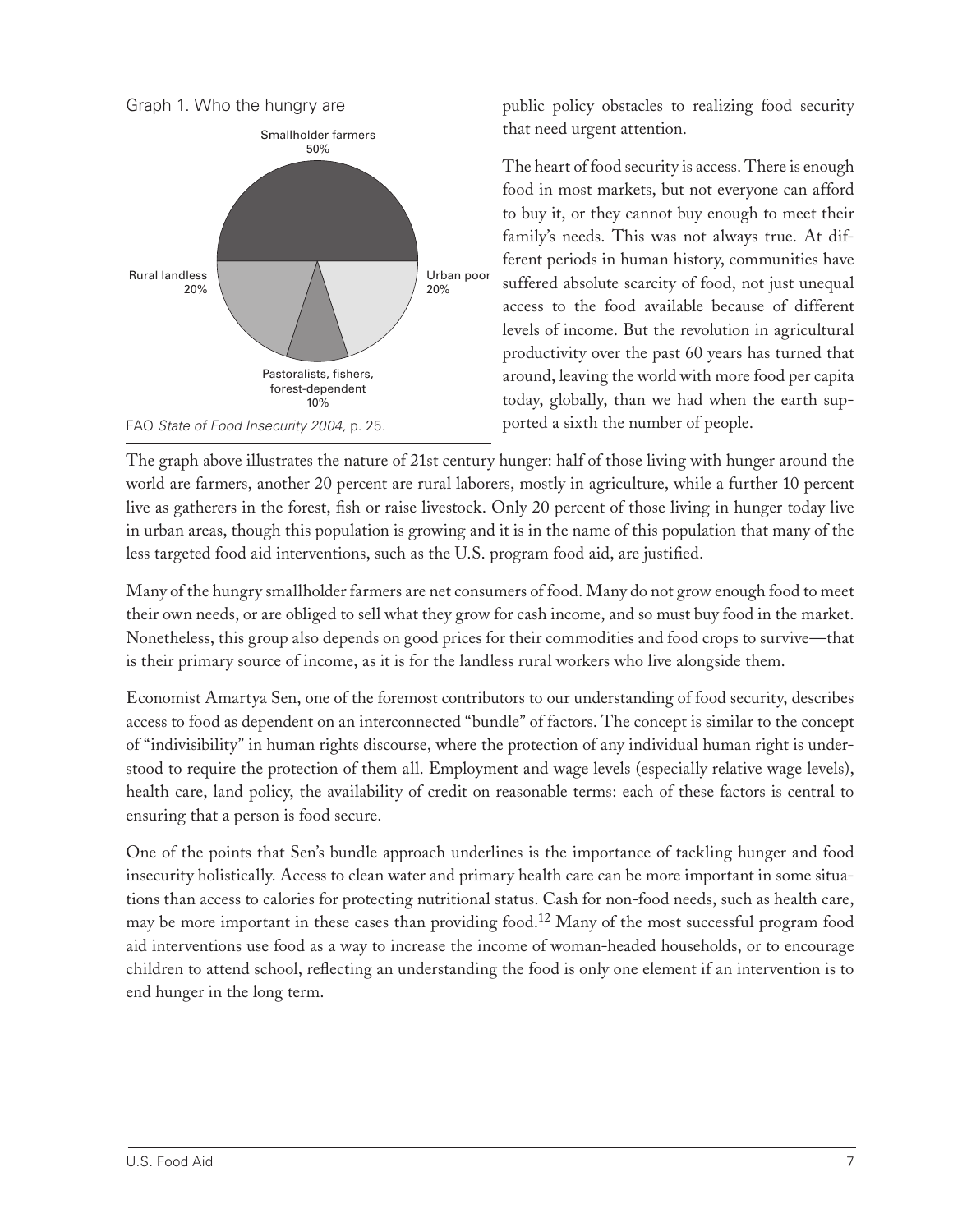# $\lceil 3 \rceil$

#### FOOD AID:

#### **WHAT**  $\overline{\phantom{a}}$  is  $IT$ ? WHO GIVES  $IT?$ TO WHOM?

HREE CRITERIA DISTINGUISH FOOD AID from non-aid transfers of food and from non-food development aid.<sup>13</sup>

1. Food aid must cross at least one international border. Food assistance by a government or private agency to local citizens, such as the food stamp program in the U.S., does not count as food aid.

2. Food aid must be "concessional": it must be either free or provided to the recipient at a cost lower than the commercial price of the food involved.





Source: WFP/INTERFAIS, May 2004

3. Food aid must either be in the form of actual food—known as direct transfers—or in the form of funds or goods to be exchanged for food.<sup>14</sup>

To put things in perspective, food aid constitutes less than 2 percent of all food traded internationally. It is a tiny proportion of world food production: about 0.015 percent. The IMF calculates that food aid provides only 7 kg of every metric ton of food shortfall in poor countries.<sup>15</sup> Total global food aid deliveries in 2004 were 7.5 million metric tons, down from 10.2 million metric tons in 2003. The drought-related crisis in Southern Africa made 2003 a higher than normal year for food aid contributions.

The graph above shows a rough breakdown of who delivers food aid globally. Note that NGOs are also contracted by multilateral agencies to deliver food aid; they deliver 28 percent of global food aid them-



selves and also a percentage of the food aid handled by multilateral agencies such as the World Food Programme.

In 2004, the main recipients of food aid were Ethiopia, with 0.8 million tons (11 percent of all food aid that year), the Democratic People's Republic of Korea (North Korea) with 0.7 million metric tons and Sudan, Bangladesh and Eritrea.<sup>17</sup> In 2003, Ethiopia received 1.95 million metric tons, Iraq over 1 million metric tons, and North Korea 0.96 million metric tons.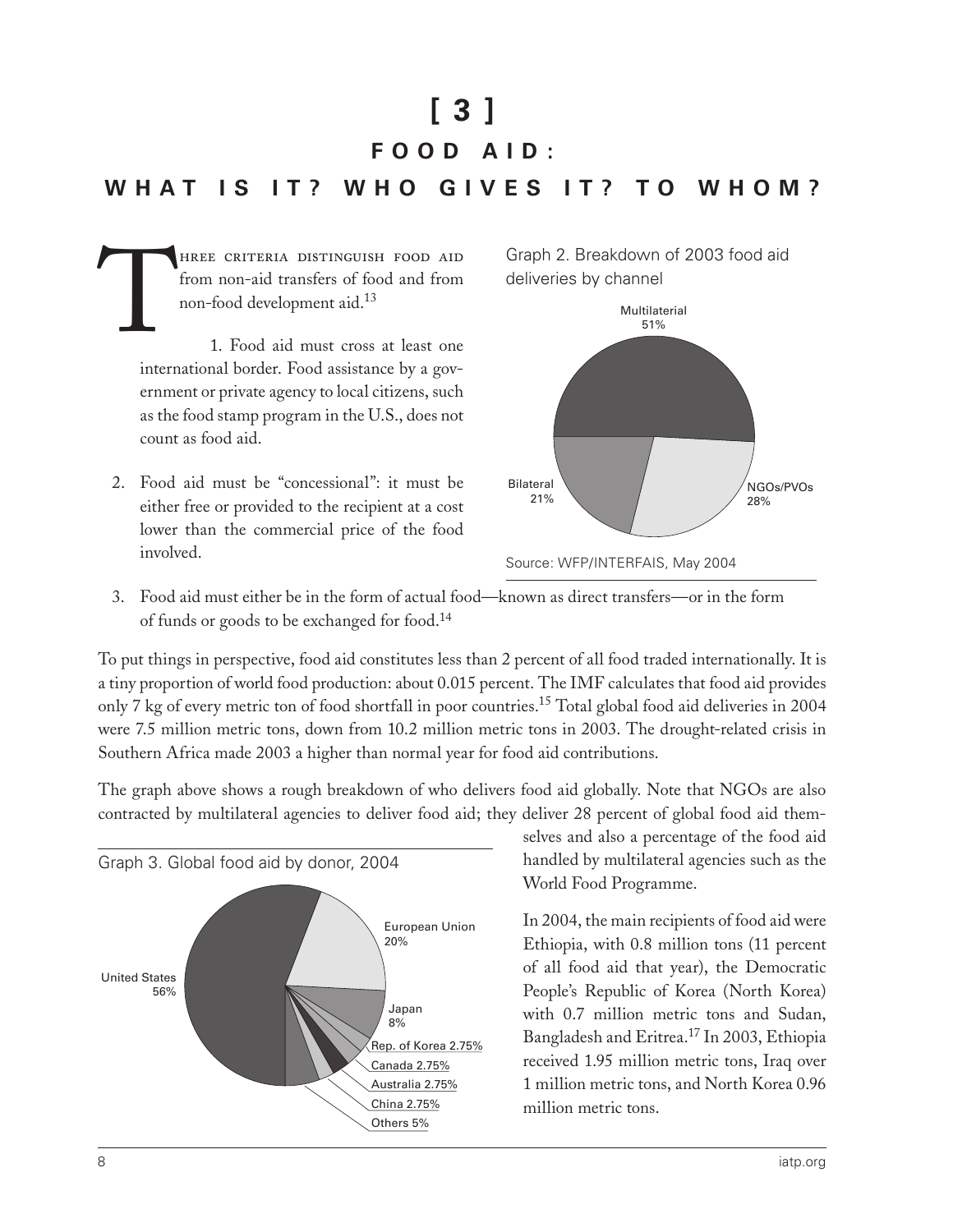# $[3.1]$ THREE KINDS OF FOOD AID: PROGRAM, PROJECT, AND EMERGENCY

NDER THE BROAD HEADING OF FOOD AID, THE WORLD FOOD PROGRAMME RECOGNIZES THREE categories of aid, based on the different ways in which the aid is meant to contribute to food security. These three are program, project and emergency food aid. Although the line between these three categories is not always clear, program, project and emergency food aid are distinguished by the different purposes they serve: budgetary support, support for development and nutrition programs, and emergency feeding.

## Program Food Aid

Program food aid involves the transfer of food from one government to another as a form of economic support. Some program food aid is donated to recipients, while the rest is sold on concessional terms. Often the donor will finance the sale of food by a private firm to the recipient government by extending an export credit that the recipient government then pays back on more favorable than commercial terms. In

Graph 4. Food aid deliveries by category, 1990-2004 (in millions of metric tons)



the 1960s, most food aid was of this nature, but program food aid has been declining as a proportion of total food aid. In the 1990s, program food aid accounted for an average of 49 percent of all food aid. In 2000, it dropped to 26 percent of the total and in 2004 it fell to less than 15 percent.<sup>18</sup>

Program food aid was designed and used to dispose of commodity surpluses in donor countries that could not find a commercial market. For this reason, because such surpluses vary enormously from year to year, program food is the most volatile category of food aid, as Graph 4 (left) reflects.

## **Project Food Aid**

Project food aid is provided on a grant basis for hunger-related development, disaster relief or nutrition programs. Most project food aid is channeled through multilateral agencies, mainly the WFP, or through non-government organizations (NGOs). In 2004, according to WFP criteria, the volume of project food aid was 2.1 million tons, or 28 percent of total food aid.

Unlike program food aid, project food aid was originally focused on direct distribution to people living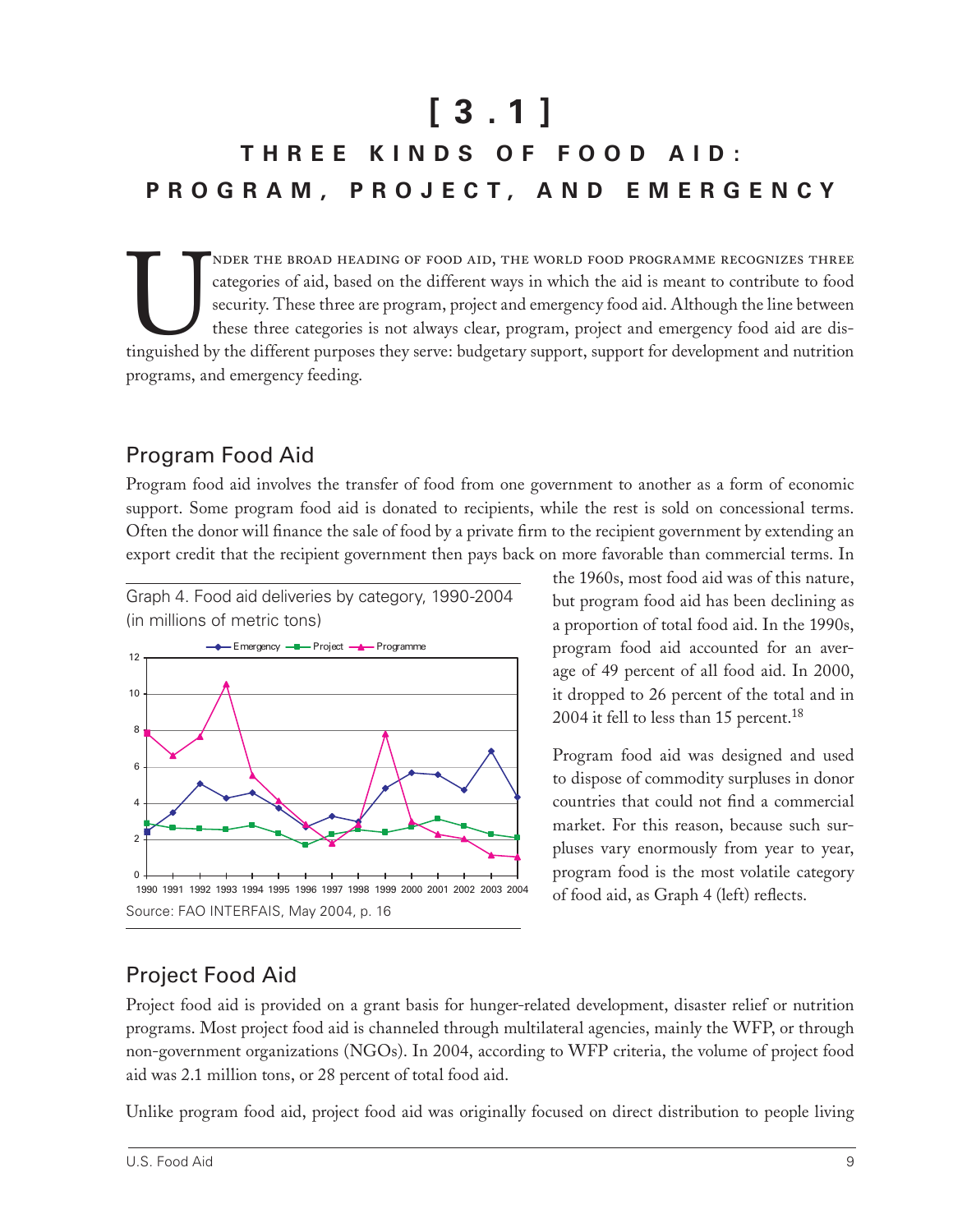with hunger. Examples of project food aid include food for work and school lunch programs. Since 1990, the U.S. has allowed an increasing share of its project food aid to be sold to generate funds for development projects, a process called monetization. We return to the question of monetization later in the paper.

#### Emergency Food Aid

Emergency food aid is intended for direct, free distribution to people facing famine or an acute food shortage as a result of natural or human-made disasters. In 2005, WFP expects to need \$1.1 billion for emergency operations, as well as another \$1.3 billion for protracted relief and recovery operations. As noted above, while overall food aid volumes have declined over the past 15 years, emergency food aid has been increasing as a proportion of total food aid (Graph 4). Emergency aid accounted for nearly 49 percent of all food aid in 2000 and an unprecedented 67 percent of food aid in 2003, boosted by donor response to food shortfalls in Southern Africa.<sup>19</sup> It dropped back to 59 percent of the total in 2004.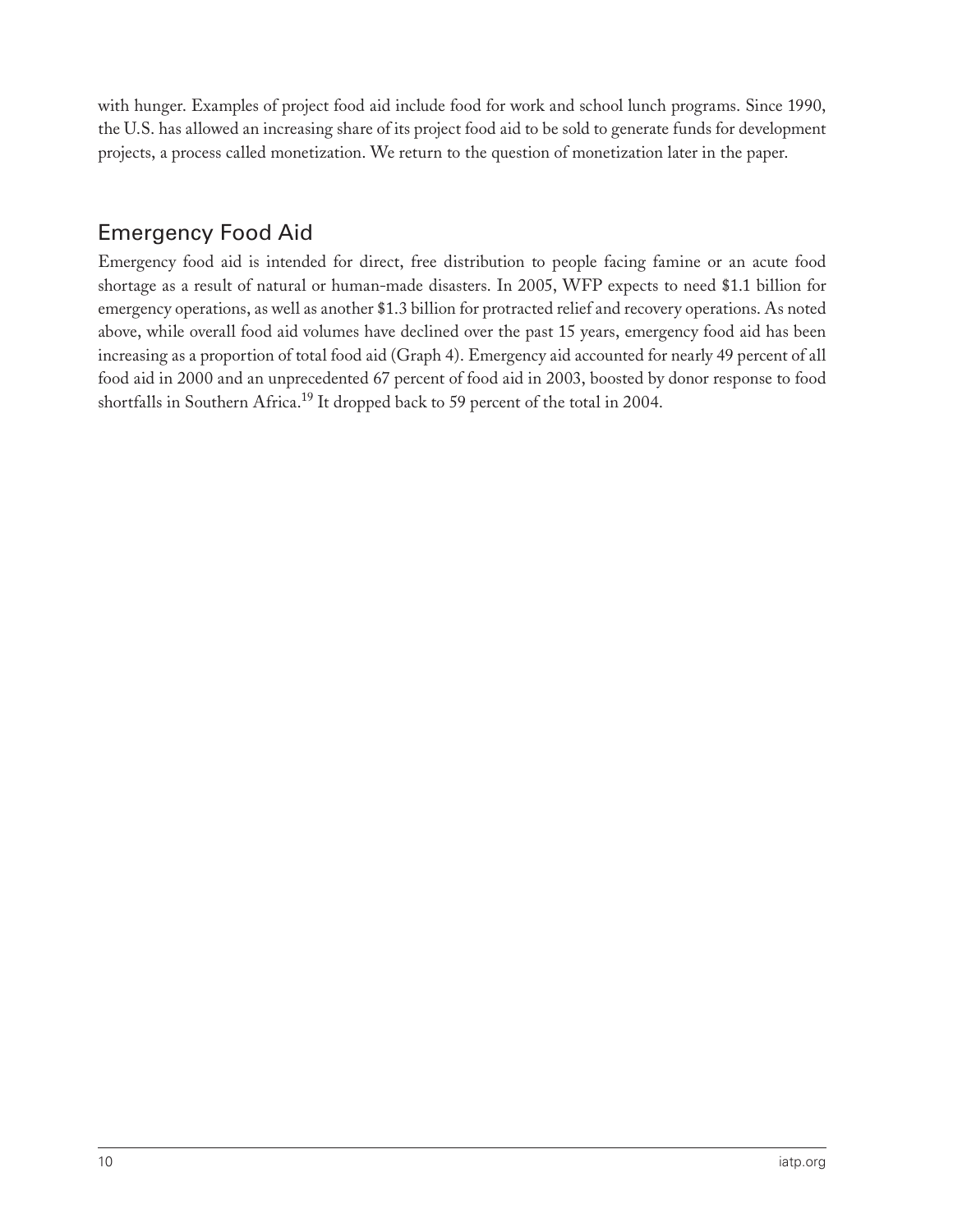# **[ 3 . 2 ]**

## **T H R E E S O U R C E S O F F O O D A I D : D I R E C T , T R I A N G U L A R , A N D L O C A L**

F ood aid is also categorized by the way the food is sourced. There are again three ways this happens.

## Direct transfers

Direct transfers are food aid donations that originate in the donor country. This mode of supply accounted for 74.5 percent of all food aid deliveries and 80 percent of food aid provided by the U.S. in 2003.20 All direct food aid transfers are a form of "tied aid" in the sense that they are limited by definition to food sourced in the donor country. In addition, a lot of directly transferred food aid is tied to additional requirements, such as the use of donor-country contractors. In particular, the U.S. requires that at least 75 percent of the procurement, processing (including fortification with nutrients), bagging and shipping be handled in the U.S., by U.S. firms. Canada ties 90 percent of its food aid budget to the costs of procuring and handling Canadian commodities.<sup>21</sup>

#### Triangular transactions

Triangular purchases describe food aid purchased in one country (not the donor's) for use as food aid in another country. Such transactions provided 12 percent of all food aid in 2004 (down from 16 percent in 2003). Of this food, 73 percent was purchased in developing countries.<sup>22</sup> Triangular purchases are usually financed by a cash contribution from the donor for the initial purchase of the food. Commodity swaps, a form of triangular transaction sometimes used by the U.S., involve the delivery of a food commodity to one country, where it is sold to buy a food commodity that gets shipped to a third country for use as aid.

Triangular transactions account for less than 8 percent of total U.S. food aid, but because the U.S. is such a large food aid donor (and triangular purchases a relatively small share of global food aid), the U.S. provides 26 percent of the global total of triangular purchases.<sup>23</sup> The other main bilateral contributors to triangular purchases include the E.C. (20 percent), the UK (12 percent), Japan (8 percent), Germany (7 percent) and Norway (5 percent).

#### Local Purchases

Local purchases refer to the procurement of food in the recipient country. About 15 percent of food aid was locally purchased in 2004, up from 9 percent in 2003.<sup>24</sup> This is one of the most cost-effective ways to source food aid, although it is still only a small part of total food aid contributions.

Of the 1.1 million metric tons of food aid donated through the European Commission in 2003, 45 percent was transferred directly from E.U. countries, 31 percent was acquired in triangular transactions, and 24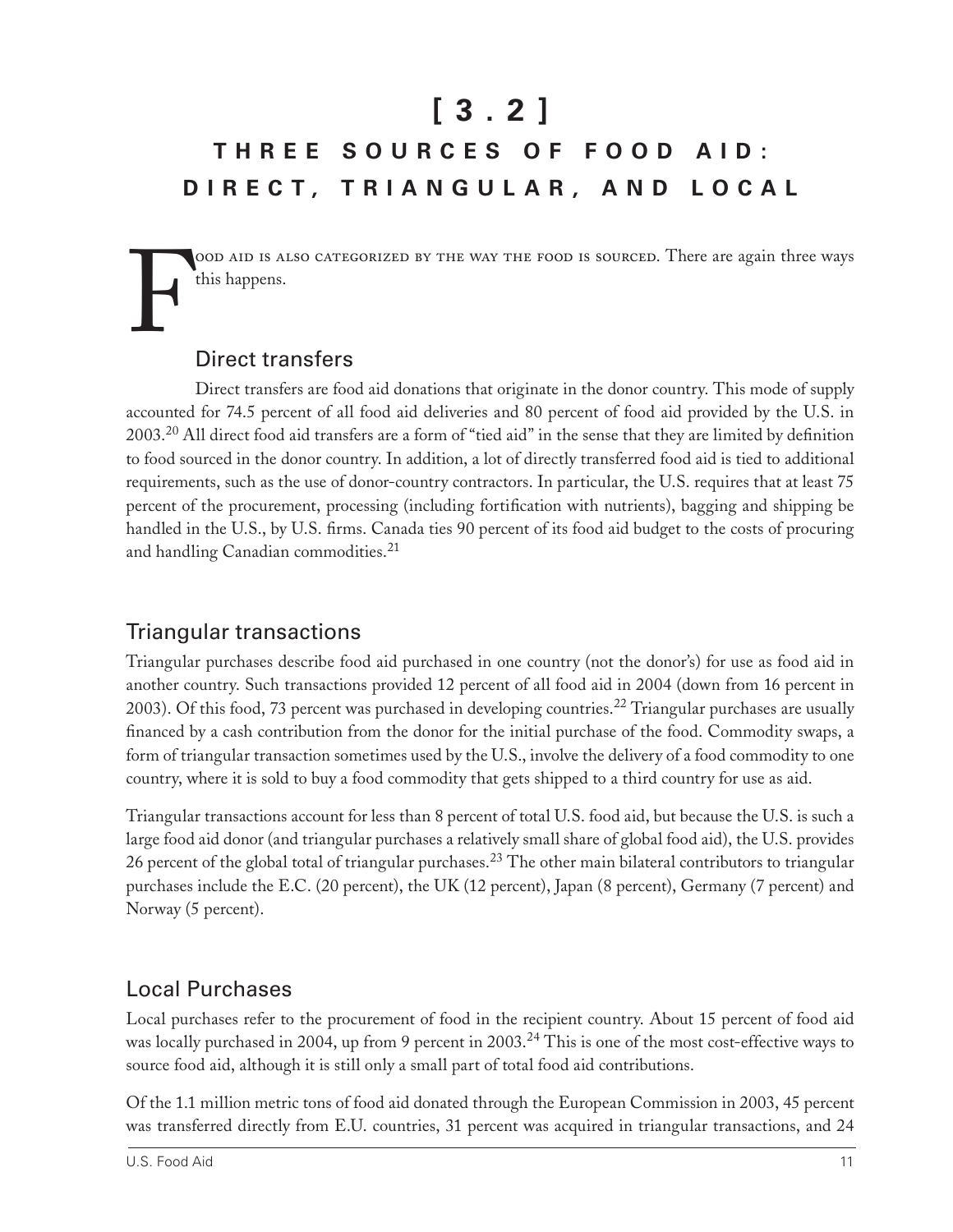percent was purchased locally. Of the E.U. member states that provided food aid bilaterally, the UK and Germany were notable for the large share of local purchases in their total food aid contribution: 58 and 81 percent respectively. In the same year, the U.S. donated or provided loans for 5.7 million tons of food aid, of which 91.6 percent was a direct transfer from the U.S., 7.7 percent was from triangular purchases and barely more than half of one percent was purchased locally.<sup>25</sup> The Bush Administration recently proposed shifting \$300 million from its project food aid budget to increase the budget of the U.S. Agency for International Development (USAID) for local and triangular food aid purchases. Congress has rejected this proposal.

Where food for food aid is obtained can be very important to the immediate efficacy of food aid and to its longer-terms effects on food security. Most aid policy analysts agree that local purchases or triangular purchases from nearby countries are generally preferable to food direct transfers. This is because food can be purchased from less costly sources, because shipping costs are often lower if food travels for shorter distances and because, when properly managed, food purchased locally or from nearby developing countries can stimulate agriculture and other economic activities in hunger-prone regions.

Local purchases are not always the most appropriate use of food aid resources. Before deciding to buy food locally, it is important to assess if enough food is available in the market and whether local purchasing will cause a price spike that might perversely increase hunger by cutting people's access to food. Some of the other constraints on local purchasing, such as inadequate storage facilities or transportation networks, are problems that must be addressed for long-term development as well. If local purchases can stimulate an improvement in the infrastructure for agriculture, then the programs will address the important strategic goal of supporting local food production, in addition to answering the immediate problem of getting food to hungry people.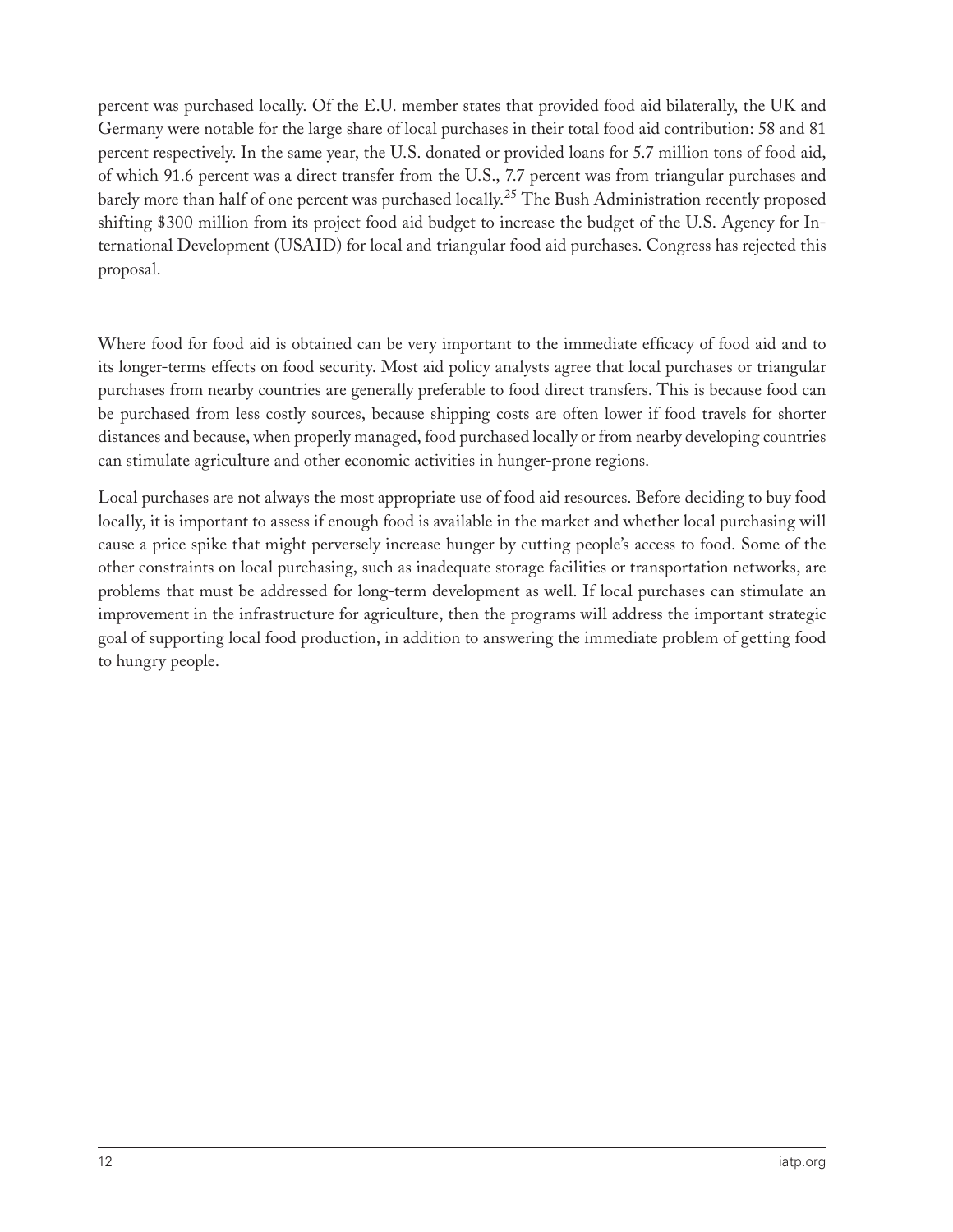**[ 3 . 3 ]**

## **S U M M A R Y O F U . S . F O O D A I D P R O G R A M S**

HERE ARE SIX ACTIVE U.S. FOOD AID PROGRAMS. The programs are summarized in the table<br>below for reference. Title III of PL480 is not included, as it has not been funded for a number<br>of years.<br>**Program** PL 480 Title I PL 480 below for reference. Title III of PL480 is not included, as it has not been funded for a number of years.

| <b>Program</b>                     | PL 480 Title I<br>(program)                                                                                                        | PL 480 Title II<br>(emergency<br>and project)                                                                                                            | <b>Bill Emerson</b><br>Humanitarian<br><b>Trust</b><br>(emergency)                                                                                       | <b>Food for</b><br><b>Progress</b><br>(project)                                                                          | <b>Food for</b><br><b>Education</b><br>and Child<br><b>Nutrition</b><br>(project)                                                                  | <b>Section</b><br>416(b)<br><b>Agricultural</b><br><b>Act of 1949</b><br>(project)                                              |
|------------------------------------|------------------------------------------------------------------------------------------------------------------------------------|----------------------------------------------------------------------------------------------------------------------------------------------------------|----------------------------------------------------------------------------------------------------------------------------------------------------------|--------------------------------------------------------------------------------------------------------------------------|----------------------------------------------------------------------------------------------------------------------------------------------------|---------------------------------------------------------------------------------------------------------------------------------|
| <b>Managing</b><br>agency          | <b>USDA</b>                                                                                                                        | <b>USAID</b>                                                                                                                                             | <b>USDA</b>                                                                                                                                              | <b>USDA</b>                                                                                                              | <b>USDA</b>                                                                                                                                        | <b>USDA</b>                                                                                                                     |
| <b>Program</b><br><b>structure</b> | Concessional<br>sales of agri-<br>cultural com-<br>modities; sold<br>by recipient<br>governments<br>for budgetary<br>support, etc. | Donations of<br>commodities<br>for emergency<br>and non-emer-<br>gency needs;<br>may be sold<br>in recipient<br>country for<br>development<br>purposes.  | Private firms<br>are paid to<br>store U.S. com-<br>modities in the<br>U.S. against<br>possible<br>emergency<br>shortfalls in<br>developing<br>countries. | Donation of<br>commodities<br>from PL 480<br>Title I, 416(b)<br>or CCC stocks<br>to eligible<br>developing<br>countries. | Donation of<br>commodities<br>+ financial<br>and technical<br>assistance for<br>educational<br>and nutritional<br>objectives in<br>poor countries. | Donations of<br>CCC surplus<br>commodities<br>for purposes of<br>PL 480 Title II<br>and III or Food<br>for Progres<br>Programs. |
| <b>Operating</b><br>agencies       | Governments<br>and private<br>entities.                                                                                            | Governments,<br>cooperatives,<br>NGOs, public or<br>private entities,<br>inter-govern-<br>mental organi-<br>zations (mainly<br>World Food<br>Programme). | Governments,<br>cooperatives,<br>NGOs, public<br>or private<br>entities, inter-<br>governmental<br>organizations.                                        | Governments,<br>cooperatives,<br>NGOs, public<br>or private<br>entities, inter-<br>governmental<br>organizations.        | Governments,<br>private enti-<br>ties, intergov-<br>ernmental<br>organizations.                                                                    | Governments,<br>cooperatives,<br>NGOs, public<br>or private<br>entities, inter-<br>governmental<br>organizations.               |

Source: Modified from OECD/Clay, p. 16 and U.S. General Accounting Office, 2002.

U.S. food aid suffers from administrative confusion. Two departments—USAID and the U.S. Department of Agriculture or USDA—oversee six separate programs. There is also the Food Assistance Policy Council (FAPC): an inter-agency body charged with the coordination of food aid policy. The FAPC is chaired by the USDA and includes the Departments of State, Defense and Transportation, as well as USAID, the Office of Management and Budget and the National Security Council.<sup>26</sup>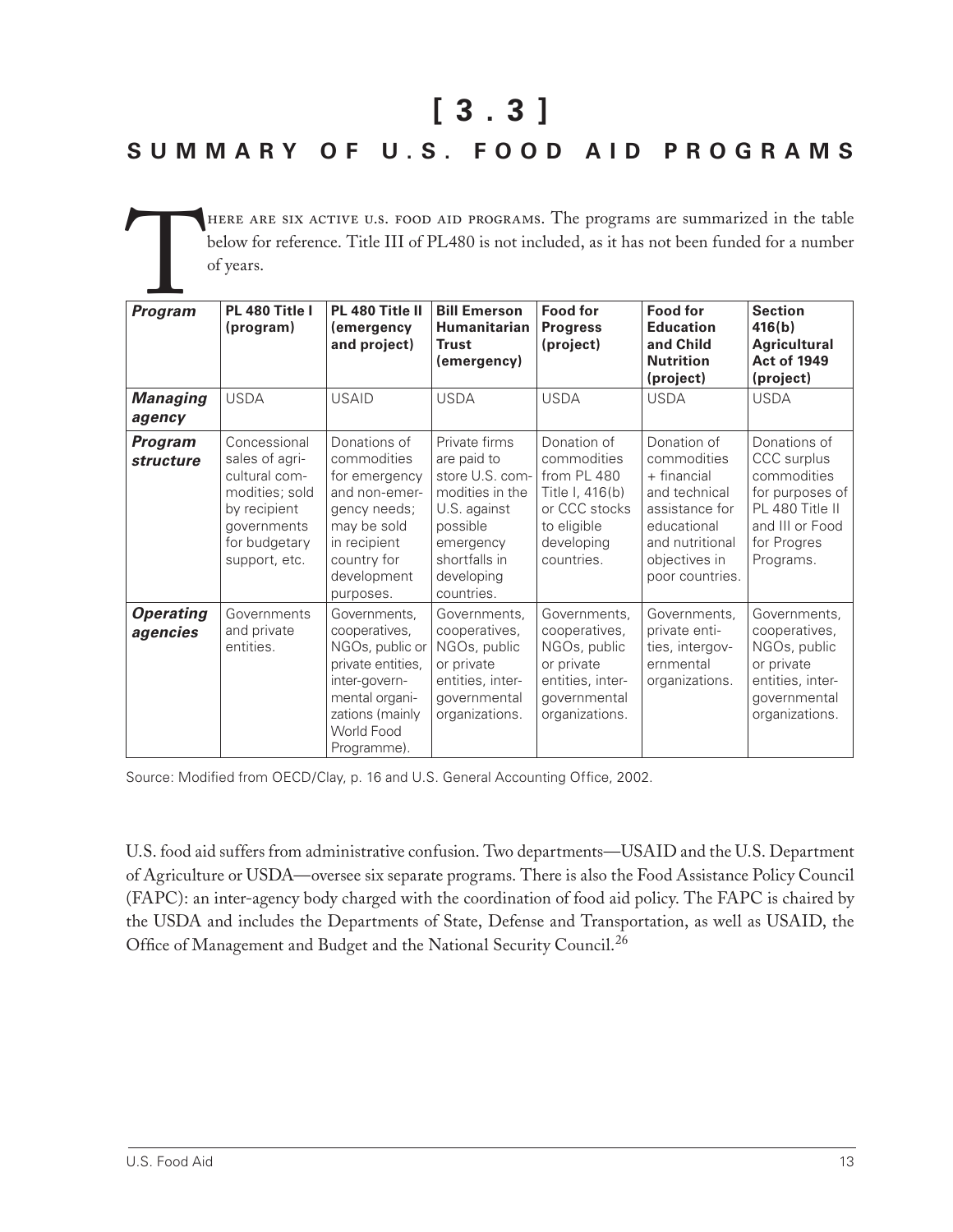# **[ 3 . 4 ] M U L T I L A T E R A L C H A N N E L S A N D A G R E E M E N T S**

BOUT HALF OF ALL FOOD AID WAS MANAGED BY MULTILATERAL AGENCIES IN 2004. The multilateral share of the total has been growing steadily over the past two decades. The dominant global food agency is the United Nations World F tilateral share of the total has been growing steadily over the past two decades. The dominant global food agency is the United Nations World Food Programme (WFP), established in 1962, which handles about 98 percent of multilateral food aid. Other multilateral and international organizations involved in food aid include the International Committee of the Red Cross (ICRC), the International Office for Migration (IOM), UNICEF and the UN office of the High Commissioner for Refugees (UNHCR).

In 2004, the WFP handled about 3.7 million metric tons of food aid.<sup>27</sup> The WFP is asking for 5.7 million metric tons for its operations in 2005, in part because of enormous need in the wake of the December 26, 2004 tsunami disaster.<sup>28</sup>

The U.S. is the largest donor by far to the WFP. Nearly all the U.S. contribution is in the form of food rather than cash. The WFP prefers to receive cash to have some flexibility to source food aid supplies where it makes most sense as needs evolve. Canada and some European countries provide their WFP contributions as cash.

More than a quarter of the food distributed by the WFP since 2000 has been purchased from a food-surplus region in the recipient country or from a country other than the aid donor. In 2003, WFP deliveries accounted for 89 percent of all triangular food-aid purchases and 70 percent of all local food-aid food purchases.<sup>29</sup> NGOs are important partners of WFP, in some cases providing food and cash donations, and in others serving as implementing agencies for WFP projects.

In addition to the WFP, there are several multilateral agreements and institutions that guide, monitor and track food aid, notably the FAO Consultative Sub-Committee on Surplus Disposals (CSSD) and the Food Aid Convention (FAC).

#### The FAO Consultative Sub-Committee on Surplus Disposals (CSSD)

In 1954, under the auspices of the FAO, but in Washington D.C. rather than Rome, the CSSD was established to monitor the disposal of agricultural surpluses as food aid. The choice of D.C. reflected the interest of food aid donors in the committee's creation, although both donors and food aid recipients make up its 41 members. The CSSD assesses food aid contributions against recipient countries' "usual marketing requirement", or UMR. This is measured by using an average of the past five years' commercial imports of the commodity in question. Food aid is supposed to be additional to the UMR, responding to an unexpected need for additional imports. By proxy, the UMR measure is also supposed to help monitor impact on local production. Understandably, and importantly, the CSSD food aid rules seek to avoid possible damage to the long-term food self-reliance of the recipient country.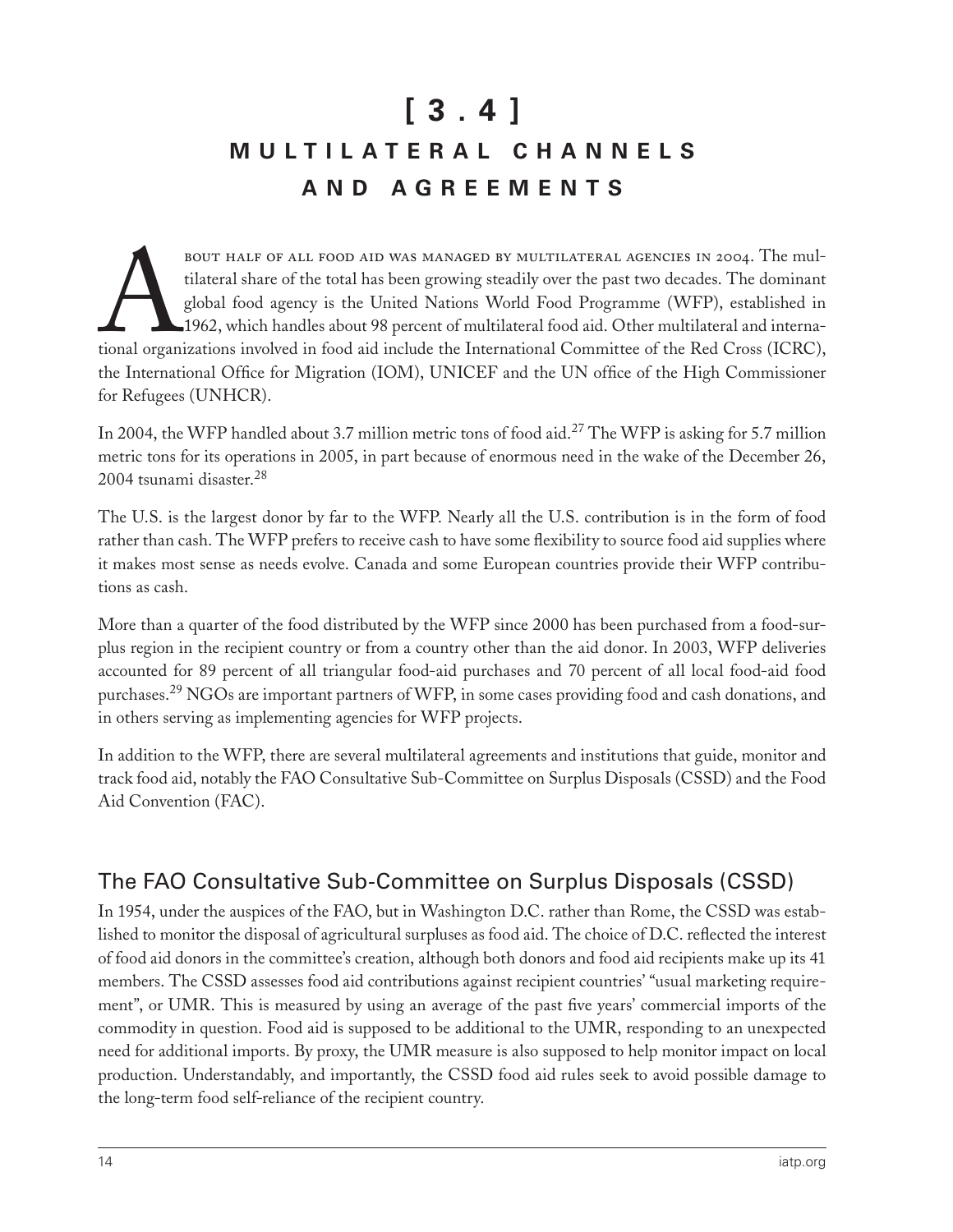All CSSD members are required to report shipments of food aid to the CSSD's Register of Transactions. Very small transactions and those made in response to emergencies, where the recipient country is in crisis, do not have to be reported. However, this reporting requirement has lapsed almost completely since 2000.<sup>30</sup> In 1993, 80 percent of all transactions were reported; by 2001, less than 5 percent of transactions were. This collapse is the result of changes in the nature of food aid—above all, the shift in priority from program to emergency food aid. This means the majority of food aid transactions are now exempt from the UMR restriction. The collapse also suggests that members have lost confidence in the CSSD's usefulness.

Economists have shown that no food aid contribution can avoid causing at least some disruption to the commercial market. This is because food aid provides (or frees up) resources that will not all be spent on food: as incomes or government revenues rise, the share spent on food diminishes.<sup>31</sup> Food aid has widely varying degrees of impact on commercial sales, from significant in the case of poorly targeted food aid, as under program food aid sales and monetized project food aid, to minor in the case of emergency assistance, where there may well be no market to disrupt, or the difference in consumption is too minute to compute. The CSSD has steadily lost relevance and influence as food aid has evolved.

## The Food Aid Convention

The Food Aid Convention (FAC) is a set of voluntary guidelines for food aid, first agreed to in 1967, and most recently renewed in 1999. Only donor countries can join. There are 23 members: Argentina, Australia, Canada, the European Community and its member States (15 at the time the FAC was renewed), Japan, Norway, Switzerland and the U.S.

The convention was established to create a predictable flow of food aid. Donors commit to a minimum annual level of food aid for the duration of the FAC (usually three years), regardless of changes in price or supply. The convention spells out some useful goals for food aid, including the importance of giving priority to countries with the greatest need (not a high priority in many bilateral food aid programs). Signatories commit themselves to only use food aid where it is the "most effective and appropriate" intervention.<sup>32</sup> In 1999, the FAC adjusted its rules to allow donors to meet their obligations through cash for local or triangular purchases, as well as through the more usual in-kind donations.

The FAC was due for further renewal in 2002 but governments put the negotiations on hold pending the outcome of current WTO negotiations, which WTO Members do not expect to complete before 2007 at the earliest. The fact that some governments have successfully held up renewal of the FAC until completion of WTO negotiations is indicative of how weak the FAC is. The WTO is only peripherally concerned with food aid; negotiators there are focused on one or two specific practices that are most disruptive of normal trade.

Most donors commit much less than their usual food aid contribution under the FAC (exceptionally, Canada commits most of its food aid through the FAC and has recently had difficulty meeting its obligation). Members that fail to meet their minimum contribution are obliged to make up the shortfall the following year. Overall, the FAC is a weak document. Its strictures apply only to the food aid committed under FAC, rather than to a donor's entire food aid contribution. The FAC does not even forbid sales of food aid, although it does limit the amount of FAC-committed food aid that can be sold to 20 percent of a donor's total contribution. Nonetheless, the convention does set some important standards that encourage donors to strive for better practice in development terms.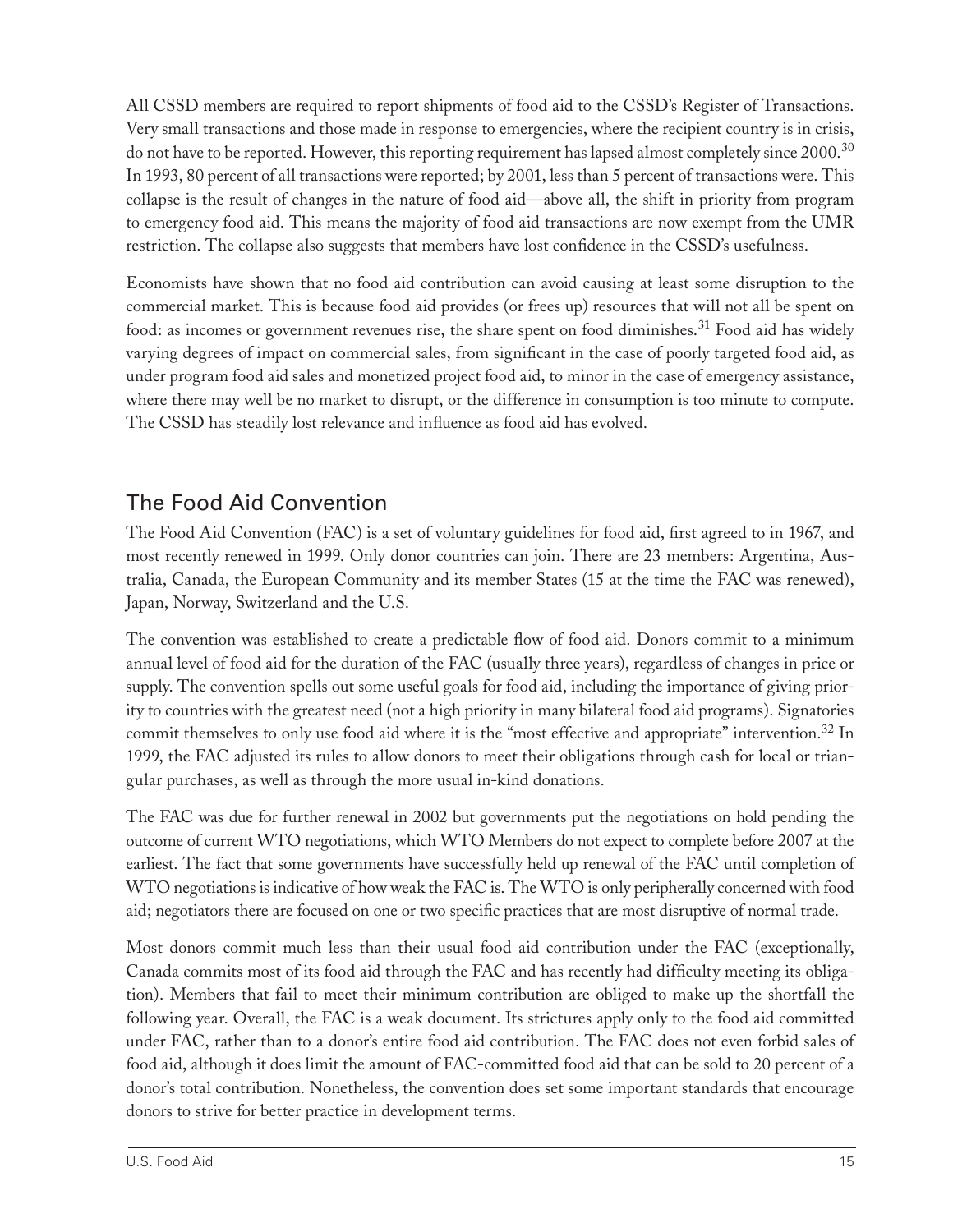## The World Trade Organization

The history of food aid as a surplus disposal mechanism and vehicle to promote future export sales has drawn the WTO into the food aid fray. The EU in particular has championed food aid reforms at the WTO as part of its attempt to balance its commitment to eliminate agricultural export subsidies with demands for changes to other countries' various supports to agricultural exports. A number of advocates seeking reforms of U.S. food aid, including Oxfam America, see a useful role for the WTO in improving food aid practice. Others, like IATP, are more skeptical that the WTO has the competence, or even inclination, to act as an arbiter on food aid.

Nonetheless, effective implementation of the right international trade rules for agriculture could do a lot to clean up food aid practice. Such rules would address the chronic over-supply of most commodities in world markets by ending the food dumping (sales at prices lower than the costs of production) that has added to the global problem of depressed food prices.<sup>33</sup> Such rules would permit multilateral mechanisms for commodity supply management and emergency food reserves, and would allow countries scope for policies to support and protect their domestic production of staple foods. Along with increased aid and investment for agriculture, this would greatly improve food security around the world and reduce the need for food aid as a stopgap solution.

As explained in the section on the CSSD above, food aid does displace commercial sales of food—whether for local producers or commercial exporters. The idea of Usual Marketing Requirements (UMRs) and the attempt to maintain normal commercial imports despite the arrival of food aid makes no economic sense (nor much practical sense). The point of food aid is to meet unmet demand for those too poor to buy food or for people whose food supply has been disrupted or destroyed. The WTO Membership continues to use terms such as "full additionality" (that is, food aid should be entirely additional to normal consumption), which creates a standard that cannot be met and thereby risks irrelevance. What good food aid does achieve is to keep the commercial displacement trivial by successfully targeting those most in need of food.

Food aid was mentioned in Article 10 of the Uruguay Round Agreement on Agriculture. The language was timid and the injunctions—respect the CSSD and its principles and make food aid "to the extent possible" available in grant form—had no impact on WTO Members' food aid practices. Food aid was also integral to the Marrakech Ministerial Decision on Net-Food-Importing Developing Countries (NFIDCs) and Least Developed Countries (LDCs). This was a decision taken to try to sweeten the Uruguay Round (UR) package for Africa in particular, the world's poorest continent and the only continent that was predicted to lose out under the liberalization of agriculture put in place by the UR agreements. The decision reflected the recognition of WTO Members that the implementation of the Agreement on Agriculture was expected to decrease the supply of food available on concessional terms (through food aid or export subsidies) and therefore increase the cost of food imports for those countries that most depended on these sources of food— LDCs and NFIDCs. WTO Members undertook to provide financial assistance if the situation following implementation warranted such help and agreed to ensure the adequacy of minimum food aid commitments made under the FAC were adequate.

By the end of 1997, FAO concluded, "The food security situation in both the LDCs and the NFIDCs remains precarious…"34 The cost of food imports for food insecure countries rose dramatically in 1995 and 1996 and stayed higher than pre-Uruguay Round levels even when grain prices fell again. Yet the International Monetary Fund (IMF) argued that the liberalization under the UR was not responsible for the food deficit facing LDCs and NFIDCs. The IMF therefore recommended to the WTO Committee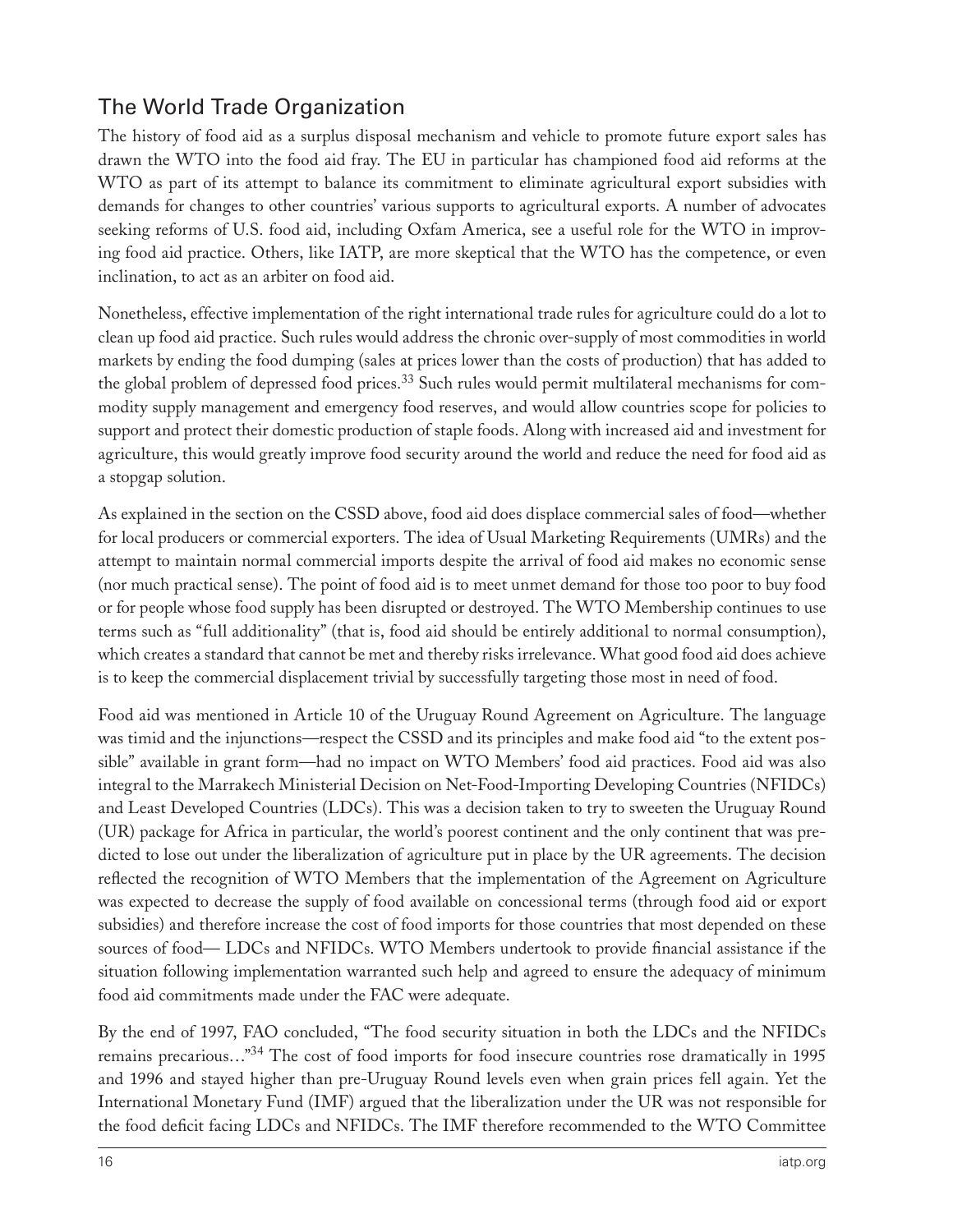on Agriculture that nothing be done to help these countries pay for the additional commercial food imports they needed. WTO Members obliged, over the protests of the LDCs and NFIDCs, who continue to fight for the implementation of the Marrakech Decision.

The story is important because it shows that the WTO does not see itself as an institution with responsibility for development. This has been starkly evident in the failure of developed country WTO members to deal with any—even one—of the development concerns raised by developing country members in light of their problems implementing the UR agreements. LDC and NFIDC members have no confidence that other WTO Members are interested in protecting their adequate access to food today, while the promised reforms are scheduled to take a decade or more.

That said, the food aid that is worst from the WTO's perspective is also bad for development. The coincidence may have some value in the push to reform food aid. A recent policy briefing published by FAO suggests three questions whose answers together generate a filter to determine which food aid transactions are problematical from a trade standpoint.<sup>35</sup> These are:

- 1. To what degree does the food aid increase overall consumption? (Does it displace food that would otherwise have been bought?)
- 2. To what degree is the food aid tied? (Must it be sourced in the donor's market? Are there restrictions on how it can be shipped, processed, etc.?)
- 3. Is the food aid really needed by the recipient country? (In FAO's language, is it legitimate?)

The EU has proposed using the review of the Agreement on Agriculture to pass new rules that all food aid be cash-based (not in-kind) and untied from requirements to source commodities in the donor country. The implications for U.S. food aid would be enormous, were such rules to be accepted. That is extremely unlikely, however—not only the U.S., but also many of its food aid recipients would not advocate such a narrowing of the definition of food aid at this time and in this forum. What is most alarming about the proposal is the attempt to make the WTO the source of rules for what is basically a humanitarian intervention, where the WTO has no competence or mandate to act.

U.S. food aid poses two big problems for rival exporting interests: the use of export credits (some with repayment periods of up to 30 years) to sell program food aid, and the increasing prevalence of monetization of project food aid (described in greater detail below—basically the sale of food aid on open markets in recipient countries to generate funds for development projects). Tighter disciplines on these practices in the multilateral trade system could make a positive difference. Other kinds of reform to food aid need to be discussed in a multilateral forum where trade offs for market access do not dominate the agenda.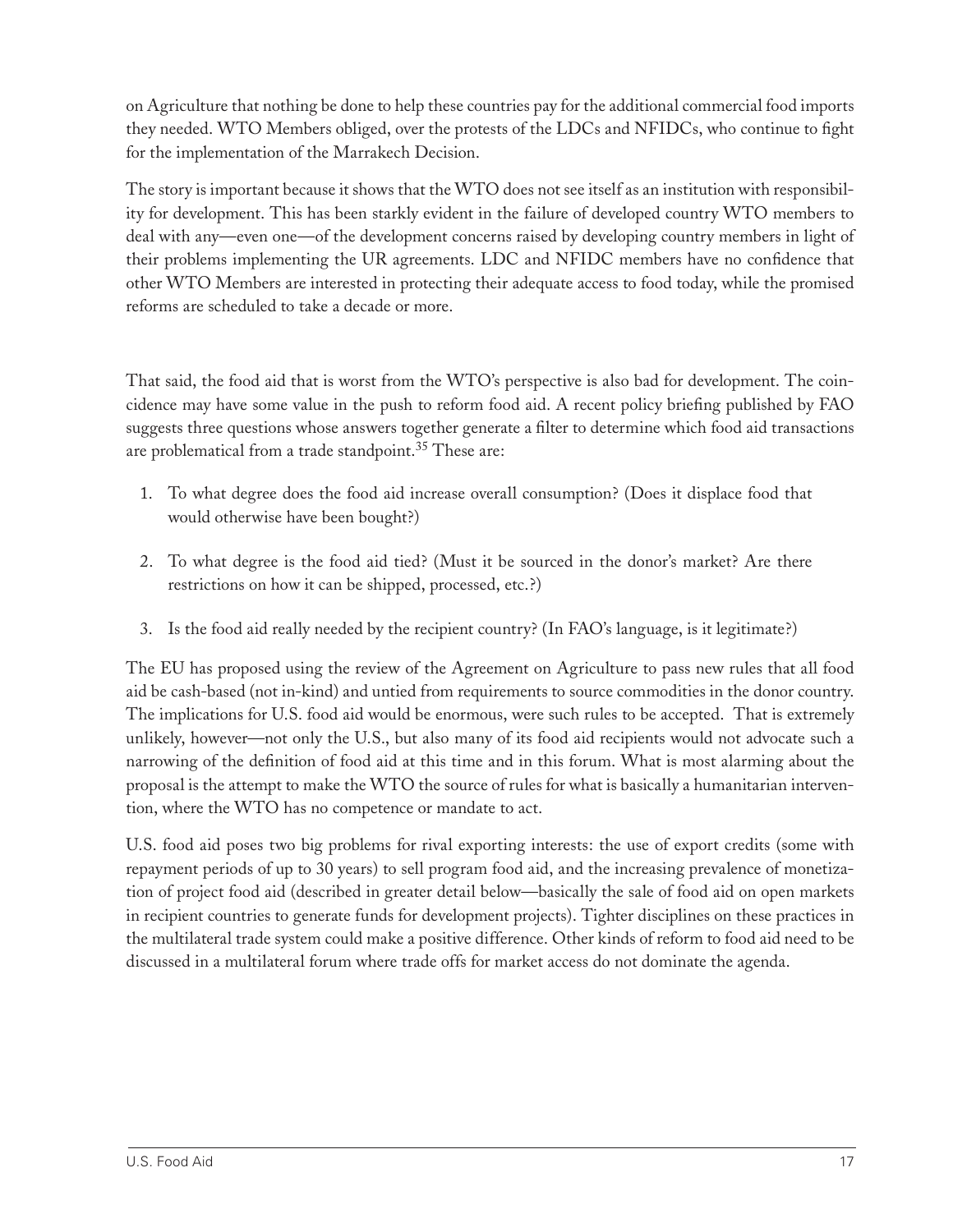# **[ 4 ] F O O D A I D I N S U B - S A H A R A N A F R I C A**

VEN AS TOTAL WORLD FOOD AID HAS<br>declined, a rising proportion of food aid has<br>gone to sub-Saharan Africa (SSA), the only<br>major world region where food production<br>increases have lagged behind population growth. The declined, a rising proportion of food aid has gone to sub-Saharan Africa (SSA), the only major world region where food production increases have lagged behind population growth. The share of food aid received by countries in SSA in the years since 1990 has gone from one-fifth to one-half of the total.<sup>36</sup>

Between 1999 and 2003, emergency food aid to SSA rose after a series of floods and droughts in Southern Africa, and continuing food shortages in the horn of Africa. Conflicts in Angola, Burundi, Congo, Côte d'Ivoire, Guinea, Liberia, Sierra Leone, the Democratic Republic of the Congo, Sudan and Uganda also contributed to the sub-continent's food shortages. In 2003, according to the WPF, 38 million Africans faced serious food shortages triggered or worsened by erratic rainfall, civil and armed conflicts, and land disputes.<sup>37</sup>

## Hunger in Africa is chronic and severe

"Although international media portray food insecurity in Africa mainly as the result of disconnected crises requiring immediate food aid to avert starvation, the hunger crises seen in Africa are primarily a manifestation of much broader chronic food insecurity."43

> —Todd Benson, "Africa's Food and Nutrition Security Situation, IFPRI 2004

Hunger in Africa is severe in some regions and getting worse overall. More than 200 million people in Africa are undernourished and of those, about 40 million in any one year face acute hunger. Although the proportion of hungry people in Africa has dropped slightly, there are about 20 percent more malnourished Africans today than 15 years ago. Population growth is a factor, but the

#### Africa Food Aid Facts

In 2003, 42 countries in sub-Saharan Africa (SSA) together received 50.9 percent of world food aid, or 5.2 million tons. The main donors of finances or food to SSA that year were the U.S. (55 percent), the European Commission and individual European Union member states (30 percent), Japan (5 percent) and Canada (2 percent).<sup>38</sup>

Of that amount, 78 percent was categorized as emergency aid, 17 percent as project food aid and 5 percent as program food aid. Of that aid, 54 percent was channeled through multilateral agencies, mainly the World Food Programme (WFP), while NGOs and governments were the direct source of 32 and 24 percent respectively. Donor countries provided all of that food aid in the form of either financial contributions or grants of food commodities, not concessional sales.<sup>39</sup> In another small but significant improvement, 30 percent of food delivered to SSA was procured through either local purchases or triangular transactions (from countries other than the aid donor), an increase from 22 percent in 2002.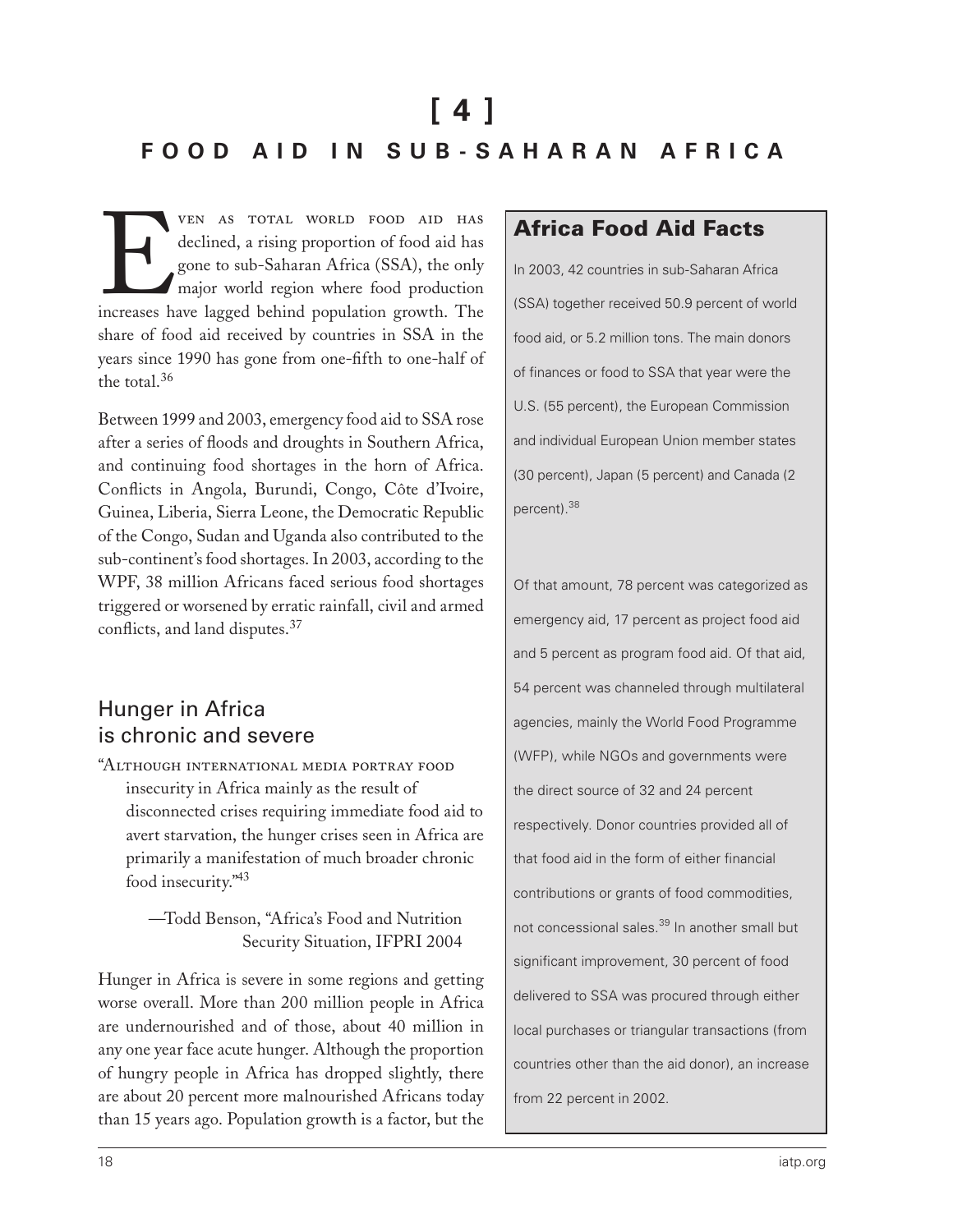more important, underlying causes are neglect of agriculture by governments and lending agencies, and economic policies that have left many African countries more dependent on food imports but with less resources to pay for them. The FAO reports that one in three sub-Saharan Africans lacks access to enough food to meet his or her caloric needs.<sup>44</sup> An estimated 28 percent of all deaths in Africa—nearly 3 million

Only 11 percent of total food aid to SSA in 2003 was sold on local markets (monetized), so that, according to the reporting agencies, 89 percent was distributed in the form of food intended for consumption by the recipients.<sup>40</sup>

Of the aid delivered to SSA in the form of in-kind food commodities, 90 percent was grain. About half that grain was wheat or wheat flour and 34 percent was coarse grains, including the controversial shipments containing genetically engineered U.S. maize. The remainder included rice, blended and/or fortified grain products (8.2 percent), oils and fats, pulses, and small amounts of dairy, meat and fish.<sup>41</sup>

In 2003, 38 percent of food aid to SSA—19 percent of world food aid—went to one country, Ethiopia. Another 22 percent of SSA's total went to Eritrea, Angola, Zimbabwe and Sudan. More than 100,000 tons each were delivered to Mozambique, Uganda, Kenya, Zambia, Malawi, and Tanzania.<sup>42</sup> Other countries that are home to millions of hungry people, including the Congo and Nigeria, received only small food aid contributions (76,000 and 13,000 tons, respectively).

deaths every year—are linked to under-nutrition.<sup>45</sup>

The picture of African malnutrition varies from place to place and by population group, but includes insufficient intake of calories, often specifically inadequate protein consumption, and a lack of micronutrients, especially vitamin A, iodine, zinc and iron. Somewhere between 15,000 and 20,000 African women die each year as a result of severe iron-deficiency anemia.<sup>46</sup> Data from the World Health Organization indicate that 34.5 percent of African children—48.5 million in all—suffer from stunted growth caused by malnutrition.<sup>47</sup> This stunting is commonly accompanied by physical and mental impairments that follow these children through life.

For those who rely on Western media for their analysis of Africa, this picture of hunger and need dominates: the continent seems to be permanently cursed by violence, corruption, drought and disease. Many countries in SSA do not grow enough food to feed themselves, and they cannot afford sufficient commercial imports to make up the shortfall. Such an Africa seems inevitably dependent on the charity of others, including food aid. However, this picture obscures crucial facts about sub-Saharan Africa that are essential to any strategy to eliminate hunger and foster sustainable development there. African countries produced more of their own food in the past and could grow much more of their own food in the near future: the central objective should be to build domestic capacity.

## Africa's Advantages

Africa has a strong natural resource base. For the most part, Africa feeds itself. As the Rockefeller Foundations Gary Toenniessen and Joseph deVries point out, African farmers produce about 83 percent of what Africans eat, so that "overall food security in Africa remains solidly dependent upon local agricultural production."48 An additional share of Africa's food comes from commercial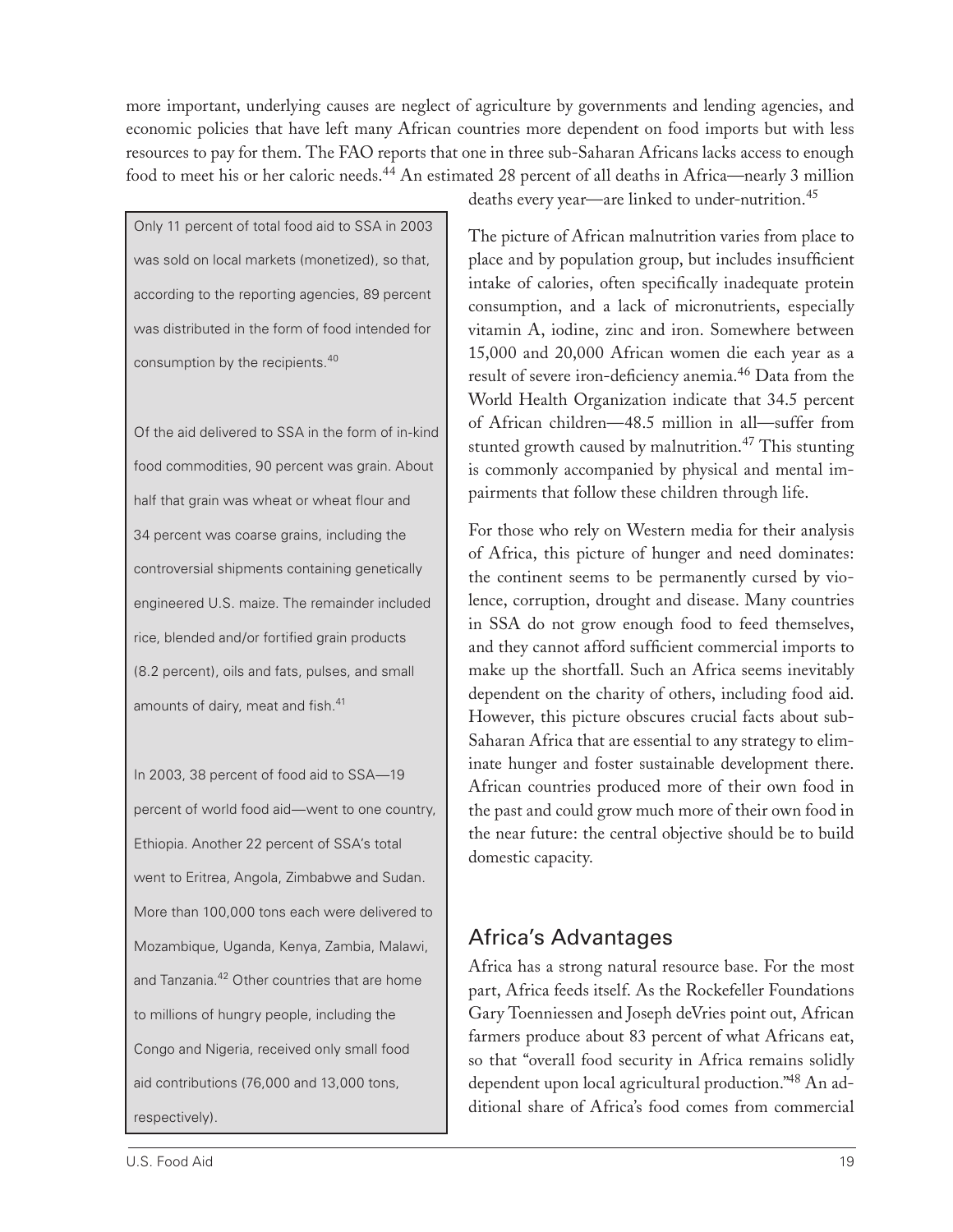imports; food aid accounts for a very small proportion of SSA's food supply. For some of the Africans who receive distributed food, especially refugees and members of households decimated by HIV/AIDS, food aid is essential to their survival. For others, food received through aid and development programs—food that the recipients may consume, trade, or sell, depending on their circumstances—is only one strategy for coping with poverty.

Two-thirds of all Africans live in rural areas. Of all continents, Africa has the highest percentage of its population engaged in agriculture and the second-largest area of cultivable land. Sub-Saharan Africa's yields of grain per unit of land—a measure often used as a proxy in judging efficiency and success in agriculture—are substantially lower on average than those of other regions. But it would be wrong to conclude that African farming is inherently inferior or "backward."

Grain production per land unit is a limited measure of farm productivity, especially when large-scale, industrial agriculture is compared to peasant production. Many systems of smallholder farming in Africa (and elsewhere) include multiple crops or intercropping of grains, root crops, pulses and other foods, often along with animal husbandry. Where livestock are more important than crop cultivation, for instance in the Sahel, African herders are sophisticated livestock breeders and efficient producers of animal protein.<sup>49</sup>

African agriculture is primarily rain-fed, with growing conditions that are varied and often challenging. African farmers have therefore had to be capable innovators and selectors of seed, adapting their traditional crops, and in this century, newer crops such as maize and cassava, to African agro-ecosystems. Climate change could lead to unmanageable droughts in the future. Severe environmental degradation has already destroyed some of the sub-continent's arable land. However, many innovative solutions to these problems are evident on the ground around the continent, and many communities have risen to the new challenges.

"Overpopulation" is also not a useful concept for understanding Africa's challenges. Population densities and population growth in some regions make agricultural self-sufficiency difficult or impossible with present technologies and under current farm, food, and trade policies. But in many parts of Africa, *under*-population limits food production. Millions of able-bodied young African men and women are compelled to migrate, seasonally or permanently in search of work, often leaving mothers and older adults with the entire farming burden. Consequently, many farming communities have too few people to plant or to harvest as much farmland as they need to support themselves and to carry out land-conserving cultivation tasks. The loss of adults in their prime to AIDS adds to the under-population problem.

#### Obstacles to Greater Food Self-sufficiency

To fully understand the barriers to African agriculture, and to ensure that development interventions are making a strategic difference (that is, building towards a self-reliant future), it is essential to also consider the historical and political blocks that have been created.

European colonialism undermined African prosperity and self-reliance and put in place political borders and economic patterns that continue to undermine food security in the continent today. Africa's vigorous intra-continental and external trade, and its systems of governance and education, were disrupted and suppressed by European colonial powers in the 19th century. Industries such as metallurgy and textiles were largely destroyed. The 20th century saw land takeovers by European settlers, laws against African property ownership and entrepreneurial activities, rules for farms patterned on European models that did not suit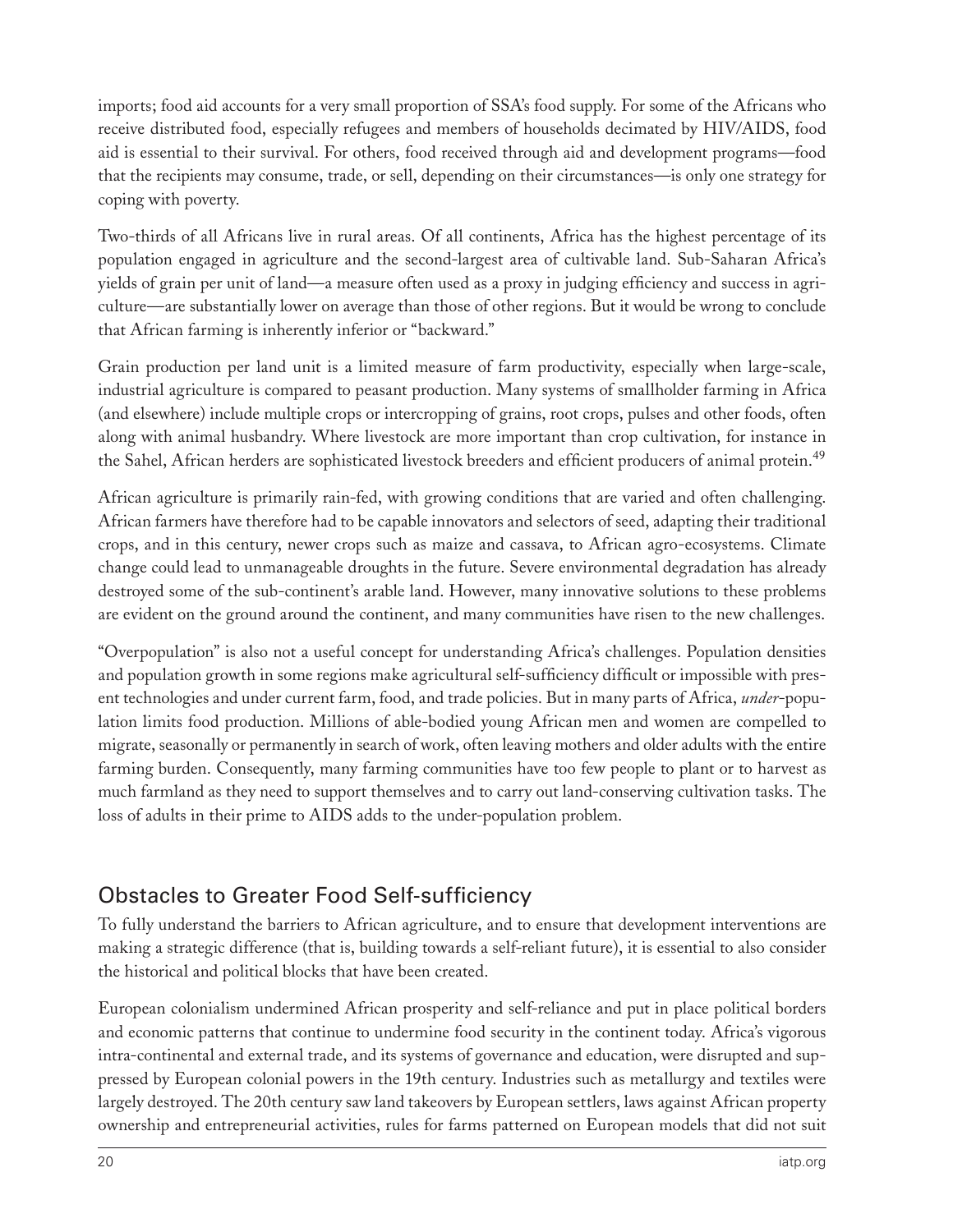Africa's ecology or social history, and labor and tax policies that forced Africans to cultivate crops and raw materials for the colonial states, not food and fiber for themselves.

These profound transformations are not just memories: they are built into the political systems and the social and physical infrastructure of Africa today. Roads and railways follow the colonial pattern established to extract resources, running from the forest, plantation, or mine to coastal ports. As a result, when food shortages occur in one region, there is no easy way to transport surplus from other parts of the same country or from neighboring countries.

Colonial restructuring of agriculture is also still evident in the widespread monoculture of crops imported from the Americas, including cotton, tobacco, maize (which grows fast but needs rain), and cassava, which is drought tolerant but less nutritious than indigenous African staples. Much of the continent's most fertile land and farm labor are dedicated to crops for export, rather than to growing food for domestic consumption. Most African countries still depend on exports of primary commodities—minerals, and unprocessed forest and agricultural products—to earn foreign exchange for the purchase of essential imports as well as luxury goods. But the terms of trade for most of these products have been in steady decline for decades.

## The impact of trade liberalization

The economic liberalization policies required of African countries by the IMF and by bilateral and multilateral development agencies were intended to create conditions for export-led economic growth. Africa has generally complied with these structural adjustment conditionalities: in 2005, the Heritage Foundation rated Africa as the region that has made the greatest "strides in economic freedom." But little new investment has been forthcoming and growth has been modest, much of it linked to commodity-price spikes and China's demand for minerals.

While 23 countries in SSA have qualified for partial debt relief under the IMF/World Bank HIPC initiative for Highly-Indebted Poor Countries and nine more yet qualify, debt service remains a great burden for many of them. A 2003 report by Christian Aid pointed out, "The World Food Programme appealed for US\$507 million for southern Africa for July 2002 to March 2003. Meanwhile, Mozambique, Malawi and Zambia alone will have paid back US\$506 million in total debt service to multilateral and bilateral donors in 2002 and 2003, even after so-called HIPC debt relief."<sup>50</sup>

Per capital GDP has not grown in SSA, and as the Economic Commission on Africa notes, "growth has so far not been translated to employment creation or poverty reduction."<sup>51</sup> Even in countries where growth has exceeded the region's average, small-scale producers have rarely benefited. And as we have seen, hunger is not always reduced with economic growth. "The prevalence of stunted children in Mali has increased even as the Malian economy has grown."<sup>52</sup>

Development strategies centered around exports of primary agricultural commodities have rarely succeeded: only countries with strong links between domestic industry and agriculture and relatively more protectionist trade policies have managed to turn agricultural land and natural resources into sustained "comparative advantages" in international trade.<sup>53</sup> With dozens of would-be developing countries competing to sell the same, low-value-added commodities, prices for those exports continue to fall. Countries with little economic bargaining power, weak supporting infrastructure and relatively small-scale economies cannot turn such exports into sustainable economic growth. This is one reason why greater market access for African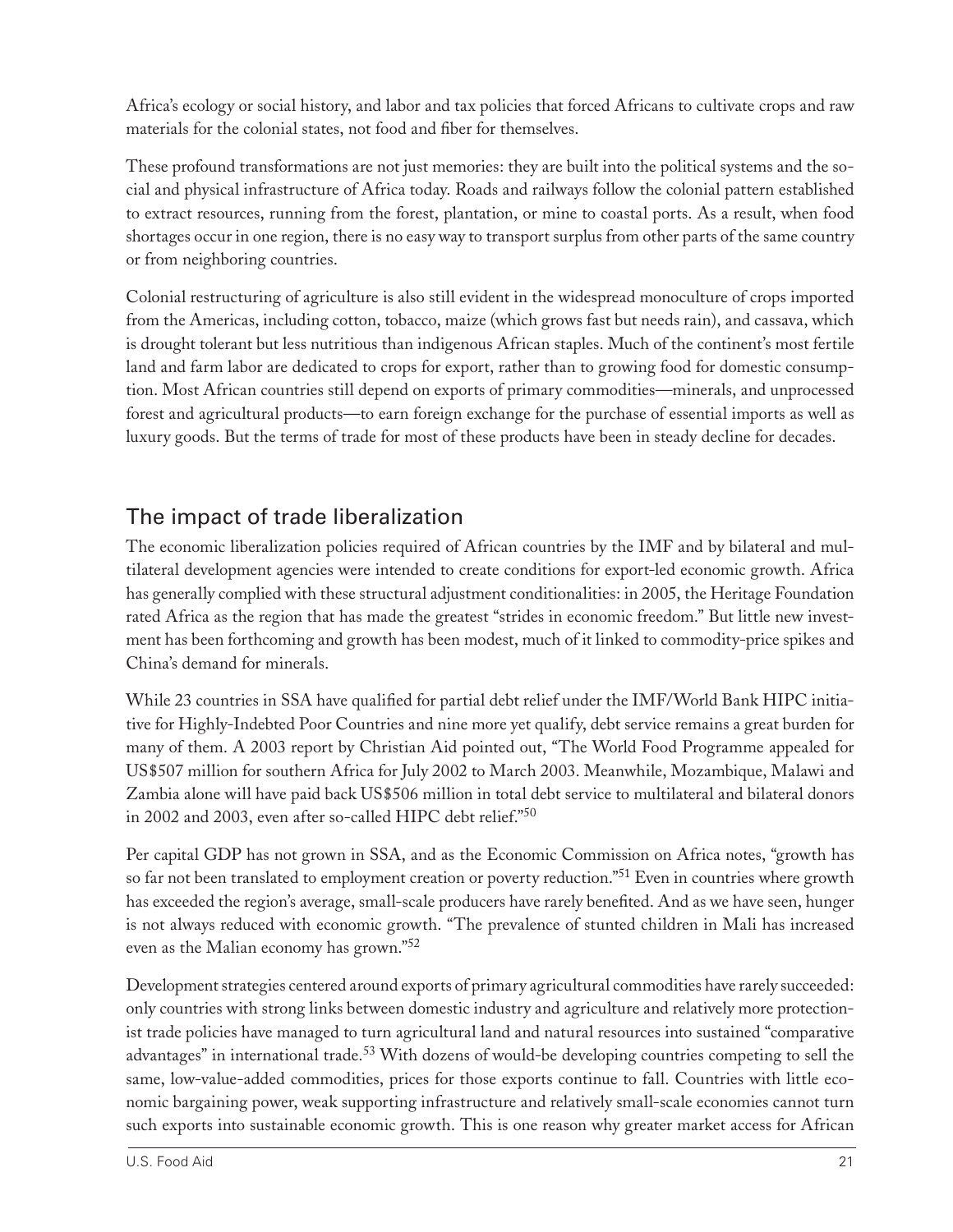exports, however desirable, should not be the centerpiece of policy campaigns to foster African development.

Most important to the issue of hunger is the damage to Africa's domestic agriculture caused by economic deregulation and the export-led development model. Public spending for agricultural research and extension has been slashed.<sup>54</sup> A recent study by Todd Benson for the International Food Policy Research Institute says,

The share of agriculture in total government spending in Sub-Saharan Africa declined from 6.5 percent in 1992 to 4.2 percent in 1998 (FAO 2001). In most countries in Africa, food crop production, relative to cash crops, is frequently the most disadvantaged by government policies and spending decisions.<sup>55</sup>

## Anti-agricultural policies

Removal of government subsidies for farm credit, fertilizers, tools, and seeds has contributed to declining or stagnant food production.<sup>56</sup> So has the dramatic reduction in development assistance for agriculture. Reforms in Mozambique, Zambia, Malawi and Zimbabwe have left in their wake a collapse in staple food markets. Another liberal reform that has contributed to hunger has been the reduction of state capacity to maintain grain reserves.<sup>57</sup>

One central problem, analyzed by the UNCTAD and others, has been the lender-enforced dismantling of many state-led market institutions, such as marketing boards. These boards were far from perfect, but did provide important services to rural areas and to producers specifically that have not been replaced since they were dismantled. Governments have closed public food storage facilities. Private traders do not have the capital or know-how to fill the resulting gap in services.<sup>58</sup> Most countries in SSA face real constraints on investment that requires more management than an open market can provide. There is a need for state-led intervention to provide the necessary stability to encourage entrepreneurship, to strengthen marketing, storage, and transport infrastructure, and to foster economic activities that add value to domestic farm products.<sup>59</sup>

## Genetically Engineered Food Aid: The African 'Crisis'

The controversy over food aid containing genetically engineered grain illustrates how food aid can be used to advance the agendas of particular countries and transnational agribusinesses. In 2002, the World Food Programme called for emergency aid, preferably in the form of funds, in response to severe local food shortages in Southern Africa. Instead of providing only funds, as most other donor countries did, the U.S. shipped 500,000 tons of whole-grain maize under the U.S. Emerson Trust program for distribution by the WFP and NGOs.<sup>60</sup> Because approximately half of all U.S. maize is genetically engineered, and because the U.S., unlike Canada, does not segregate transgenic (GMO) crops from conventional crops, this U.S. food aid contained a significant proportion of GMO corn.

The governments of Zambia, Mozambique, Lesotho, Zimbabwe and later Angola objected. The governments based their concerns on the still unknown health effects of transgenic maize on people for whom maize is a dietary staple (most GMO maize is used as animal feed or in foods that are a minor part of human diets in the U.S.). Another worry was that whole-kernel (rather than milled) corn was likely to be planted by some farmers, posing possible risks of contamination to locally adapted maize varieties. Mozambique, Lesotho and Zimbabwe accepted the grain on the condition that it be milled before being distributed.<sup>61</sup> Malawi also joined the governments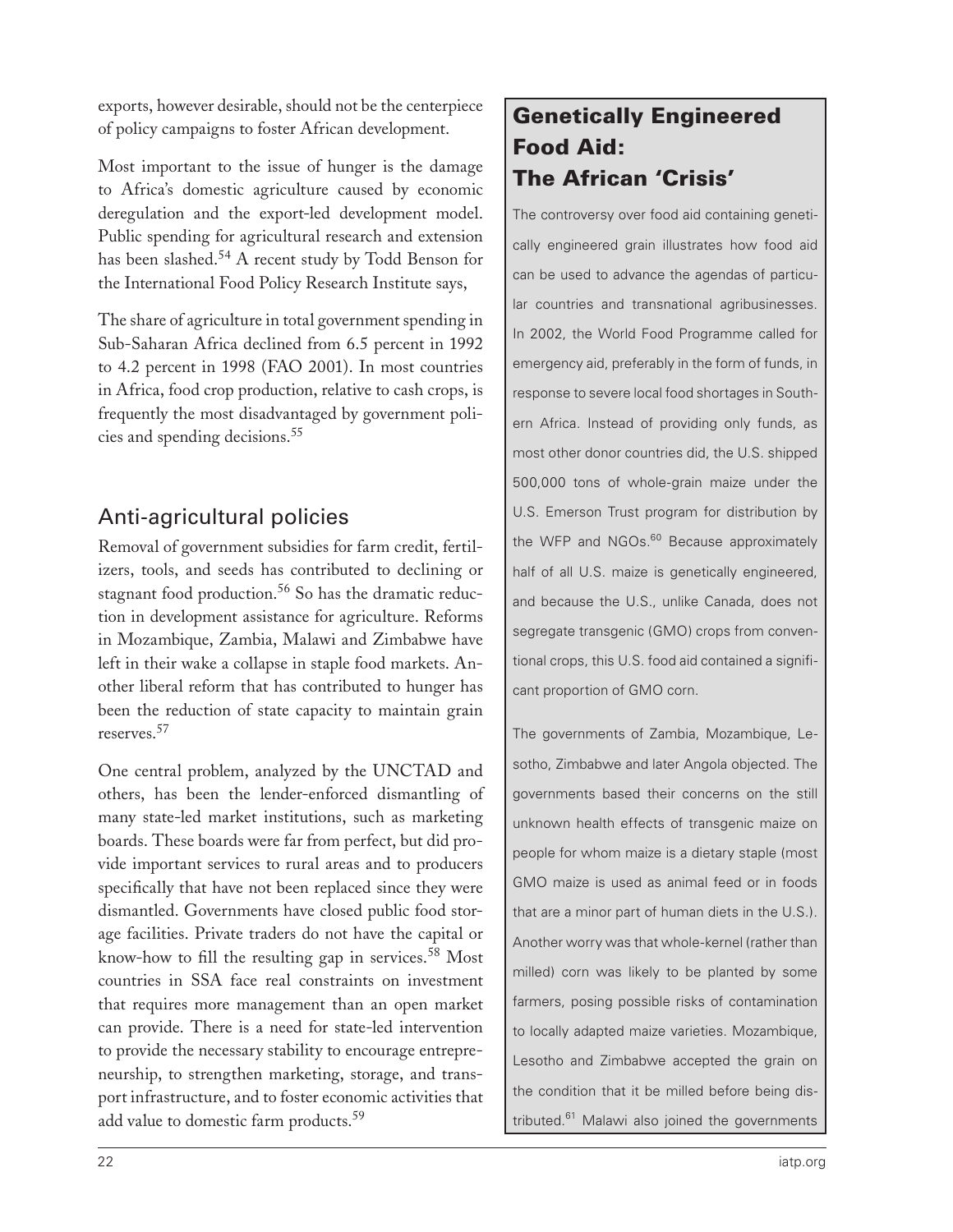who objected, insisting that the maize be milled and that monitoring accompany the food aid to ensure it was not planted. Zambia still rejects transgenic food aid but accepts maize and other food aid from non-GMO sources.

The African stance provided the U.S. with an opportunity to step up its campaign, then being vigorously pursued by US AID, USDA and the White House, for the worldwide acceptance of transgenic crops.<sup>62</sup> Although not a party to the Convention on Biological Diversity, the U.S. actively opposes the Cartagena Protocol on Biosafety (an agreement under the convention), which gives member states the right to choose not to accept GMO imports under certain conditions. At the time of the food aid shipments, the U.S. was also preparing to lodge a dispute at the WTO against the E.U. for its moratorium on imports and commercial planting of transgenic crops. The Europeans, at least tacitly, endorsed the African position.

Whatever one's views on the risks and potential benefits of transgenic crops or of the motives of the European and African governments, it is clear that this GMO "crisis" was manufactured. It could have been avoided if the U.S. had answered the WFP request for funds rather than food to meet the emergency. As it was, the "crisis" gave the Bush administration a platform for promoting exports of U.S. agricultural technology and for broadcasting simplistic messages that a technological quick fix can resolve the deep-rooted problems of food insecurity in Africa.

Despite the mounting evidence that food security for SSA cannot be achieved without significant new investment in local production, USAID and the U.S. Departments of State, Agriculture, and Commerce continue to contend that African and other low-income regions ought to concentrate on exports and rely on international markets rather than domestic production to achieve food security. The approach is deeply damaging to SSA's right to self-reliant development and food security strategies.

#### Food aid is still needed in Africa….

The toll that hunger, disease and economic need take on millions of people in sub-Saharan Africa is undeniable. Food aid can play a role in addressing these problems, especially if it is programmed with the larger picture that of Africa's potential and actual capacity to grow its own food—clearly in view.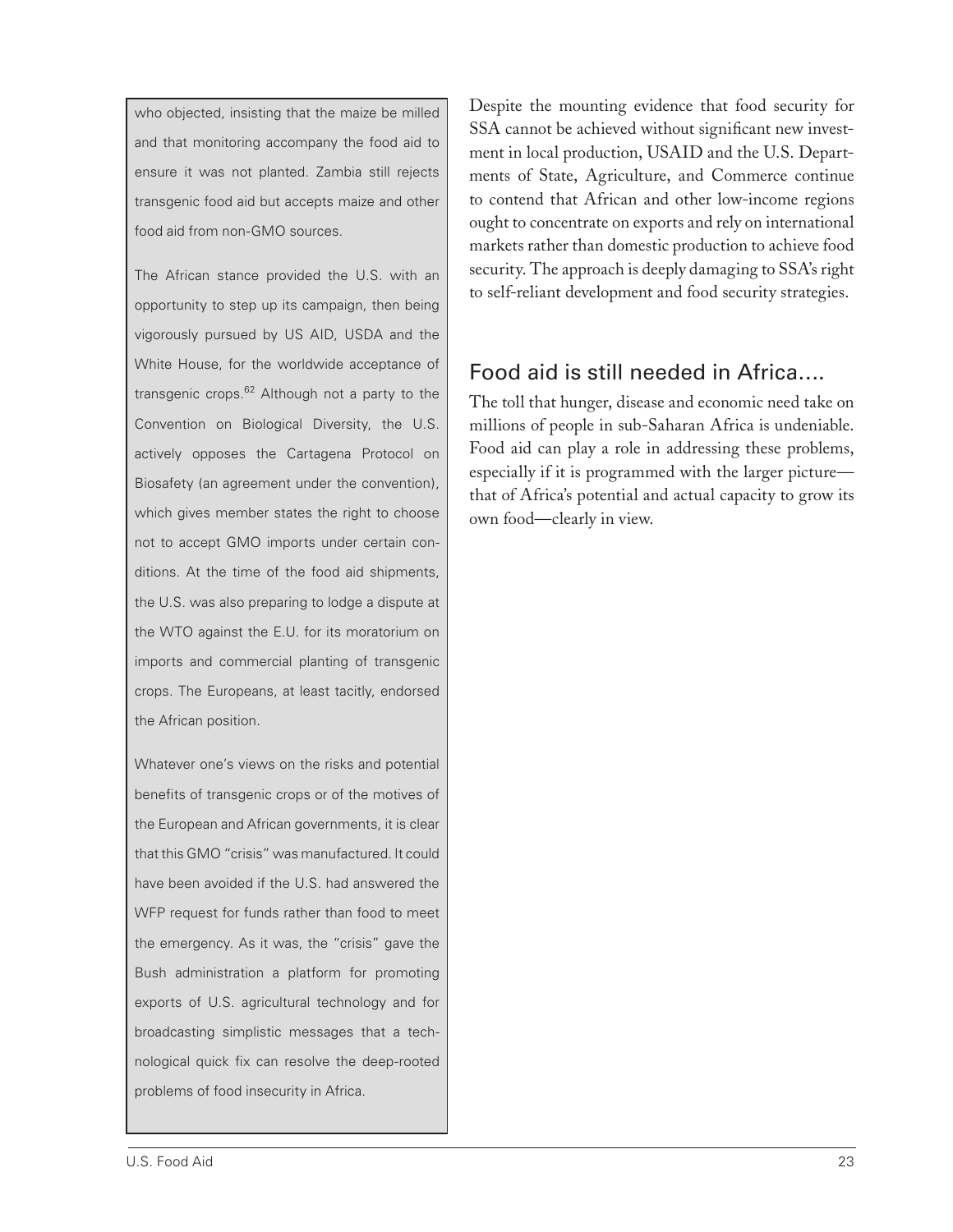# Food Aid Myths

#### **1. Food aid from wealthy countries is necessary to feed hungry people in developing countries.**

Food security requires much more than just ensuring adequate supply. For many people facing hunger, distribution and access are much more important; there is food available in the country but they cannot afford it, or it does not reach their local market. Food that is exported at prices below the cost of production and sold on local markets in developing countries can compete with local production and trade. In turn, this can worsen long-term hunger, especially in rural areas, where most of the hungry resides. Cheap or free inkind food aid sometimes has this effect, although the volume (and therefore impact) of subsidized, commercial food exports at below the cost of production is far greater. Where food is the best resource to meet the demands of a given situation, that food is almost always best sourced locally or in the region where the people facing hunger live.

#### **2. Food aid solves the problem of over-production in the United States.**

The U.S. has more food than it knows what to do with—enough to maintain current export levels and still give each American twice their recommended daily level of calories.<sup>63</sup> Amidst this plenty, millions of Americans live with hunger, proving that adequate supply is not the only barrier to food security. The U.S. should confront the problem of over-supply at its source: excessive production. The long-term harm that results from the lack of U.S. controls on commodity production is one of the reasons that world markets in many commodities are depressed. Depressed world commodity markets worsen conditions for those that are most vulnerable to hunger: smallholder farmers and landless agricultural laborers. U.S. food aid is now part of the edifice used to justify continuing the policy of unmanaged agricultural production in the U.S. Food aid should not depend on the U.S. allowing unmanaged agricultural production.

#### **3. Today's food aid recipient is tomorrow's paying customer.**

Although many countries that once received food aid now buy commercial imports or produce enough food domestically, many other long-time food aid recipients continue to need food aid.<sup>64</sup> Food aid is rarely part of a transition strategy to food self-reliance (including the ability to pay for imports on world markets if desired). If some of yesterday's food aid recipients are today's paying customers, it is because improved income levels among some sectors of the population have increased the country's ability to pay for imports. The commercial commodity traders and food processors that claim food aid builds future markets are actually trying to defend the continued role of the U.S. government—using taxpayer dollars—as today's customer. The U.S. government is a particularly good customer because it pays a significant premium over commercial prices when it buys food aid to donate or sell.

#### **4. U.S. farmers need the help.**

Food aid contributions are simply too small to make a difference to the price a farmer receives. Farmers do not sell food aid to the government; grain firms do. And while those contracts can be lucrative for the firms involved, there is no evidence that the above-market price the government pays to the grain and processing firms for food aid makes any difference to the price these firms pay to farmers when they buy the grain. There are a few exceptions to this, for instance dried peas, lentils and raisins, for which the farmers are organized into cooperatives that handle the marketing of the crop, and these cooperatives have focused on U.S. food aid programs as their preferred customer. In these exceptional cases, food aid is a primary marketing channel. The strategy has worked for the few producers involved, but hardly qualifies as helping needy farmers. For the rest, although farmers tend to believe that food aid is an important market for their crops, in fact it is statistically insignificant.<sup>65</sup> If we want to help U.S. farmers, there are many policy changes that could and should be adopted, and urgently. However, using a program ostensibly to stem the human catastrophe of hunger is not the place to start.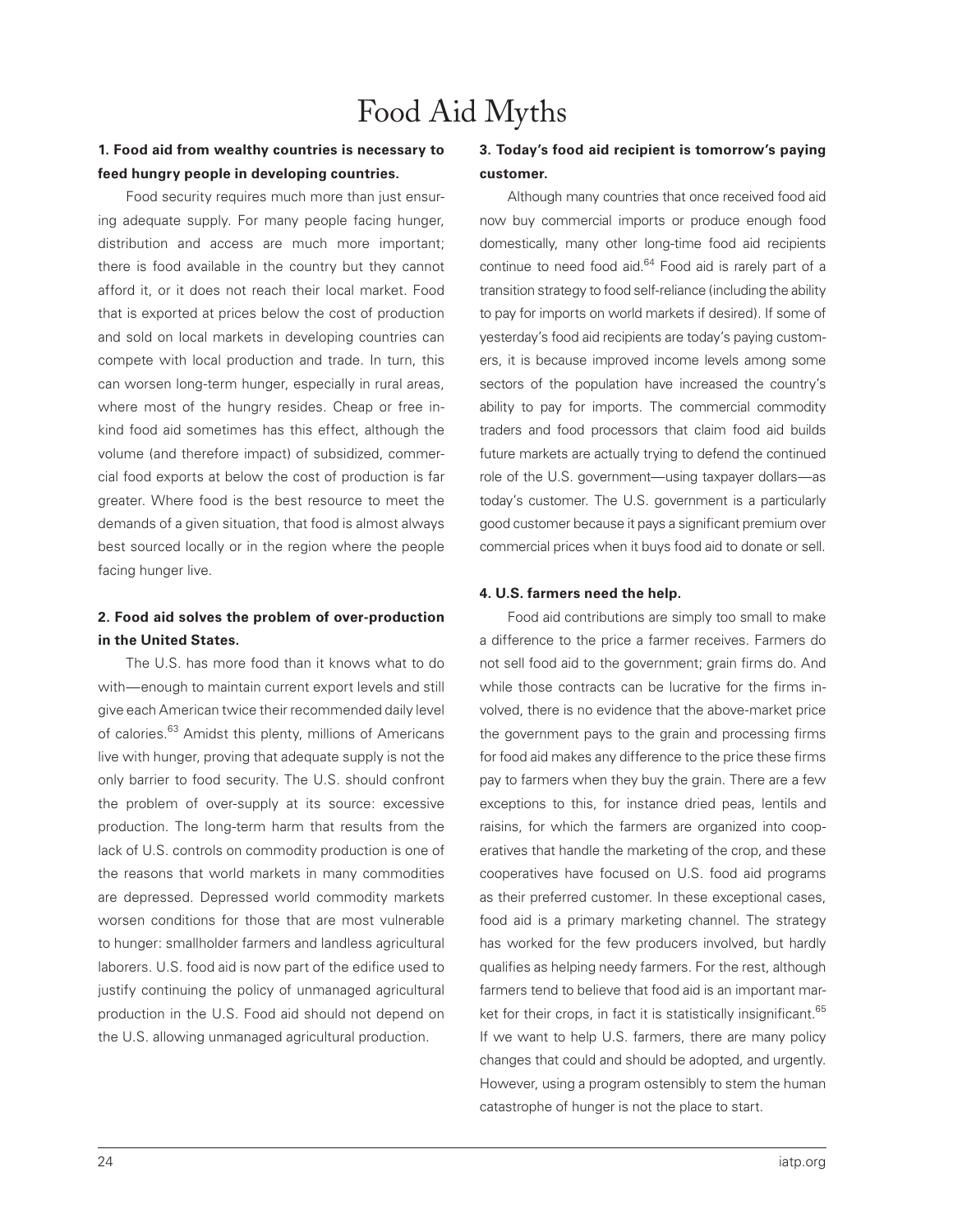#### **5. Food aid buys the U.S. goodwill in the world.**

Food aid has significant diplomatic costs. It antagonizes other exporting countries, which see the food aid as an export subsidy. Food aid can spark powerful hostile reactions when donors use food for political reasons to pressure or to reward recipient governments. The recent fracas over food aid to North Korea is an example. Whether the withdrawal of U.S. food aid commitments to North Korea in May 2005 was because North Korea is not cooperating with U.S. objectives to limit its nuclear program or—as U.S. government officials insist—because of problems ensuring that food aid reaches the people that need it, there is unquestionably a strong appearance of using food as a political weapon. The result can be exactly the opposite of the goodwill that the U.S. government wants.

#### **6. Food aid is "cleaner" than cash.**

Just as food banks and food stamps seem to appeal more to taxpayers in the U.S. than an above poverty-level minimum wage or welfare system, so in-kind food aid seems to appeal to the public conscience as somehow better than a financial contribution. The sense is that cash is more easily stolen or misappropriated, particularly given the high levels of corruption in some recipient states, and the lawlessness of some others. There is some truth to this. However, food can also be misappropriated, as the misuse of food aid by warring parties in the Sudan illustrates. Moreover, cash has important advantages, including its versatility. While all cash for only local food purchases would be impractical and probably bad in a number of cases (since food scarcity is part of the problem food aid is designed to address) a lot more cash for a much higher percentage of both local and triangular food aid purchases would be a much more strategic investment of food aid resources than the current reliance on tied in-kind aid. Like any public or commercial transaction, all food aid—in-kind or cash—needs to be monitored to avoid corruption and misuse. But properly managed, and rapidly dispensed, cash is a much more effective tool to deliver food to people in need than in-kind food aid.

There are also a few myths about the problems caused by food aid that need to be corrected.

#### **7. Food aid is always bad for local producers.**

There are clear, proven instances when in-kind food aid shipments have hurt producers in recipient or nearby countries. Program food aid has consistently been shown to be the worst offender. There are many more cases where there is no evidence one way or the other on how individual farm households, or even whole communities, have been affected by food aid. Some of the largest former recipients of food aid, including India, Indonesia and Viet Nam are now self-sufficient in food or even export some food—although food aid was not a decisive factor in this development. The evidence suggests most of the commercial sales displaced by food aid hurt rival exporters rather than local producers.<sup>66</sup> At its best, food aid can make a positive contribution to the long-term outlook for local agriculture (which in turn helps the wider economy). Potential benefits include the release of income for non-food purchases and the provision of a safety net against hunger-related disease. To achieve these beneficial outcomes, 1) food aid must be properly managed, so that it reaches those who genuinely need it, with minimal "leakage" to others. Most importantly, 2) the benefits in no way depend on in-kind donations or monetized food aid—quite the opposite. Local or triangular purchases of food aid grants offer the same benefits without the disadvantages.

#### **8. All food aid is procyclical: less is sent when more is needed.**

Some food aid is undoubtedly procyclical: more is available when world prices are depressed and developing countries least need the help. Some donors, particularly the U.S., do provide more food aid when commercial prices are depressed. Program food aid is particularly vulnerable to this tendency. However, some food aid is counter-cyclical, particularly that of the WFP. Assessments need to separate out the U.S. contribution from the global total. U.S. food aid is much more volatile than that of the E.U. and its member's states, which collectively are the next-biggest food aid contributor. Table S shows the food aid flows from the E.U. and the U.S. over 15 years. Both U.S. and E.U. contributions fell markedly in 1995 and 1996, years of unusually high grain prices, but the U.S. contribution fell much more.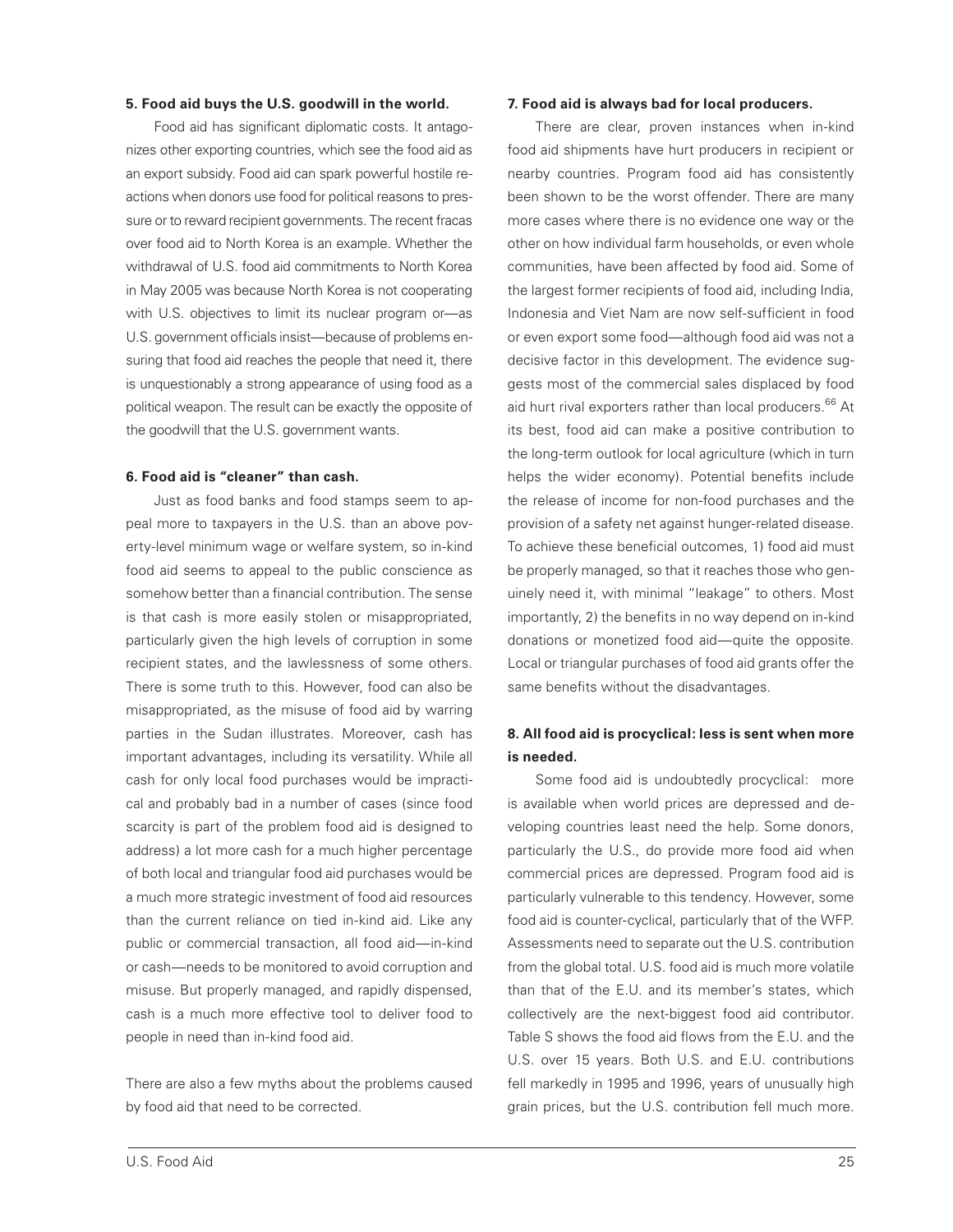Part of the negative, pro-cyclical effect exists because when food prices are higher, budget allocations for food aid buy less food, creating a link between higher world prices and lower food aid volumes. WFP purchases are somewhat protected from this effect because half their

resources are provided in cash and most of the food the WFP buys is bought in developing countries, a practice that realizes considerable savings by avoiding transcontinental shipping of bulk commodities.



Source: WPF INTERFAIS, World Food Monitor 2003 (May 2004), Section 6, p28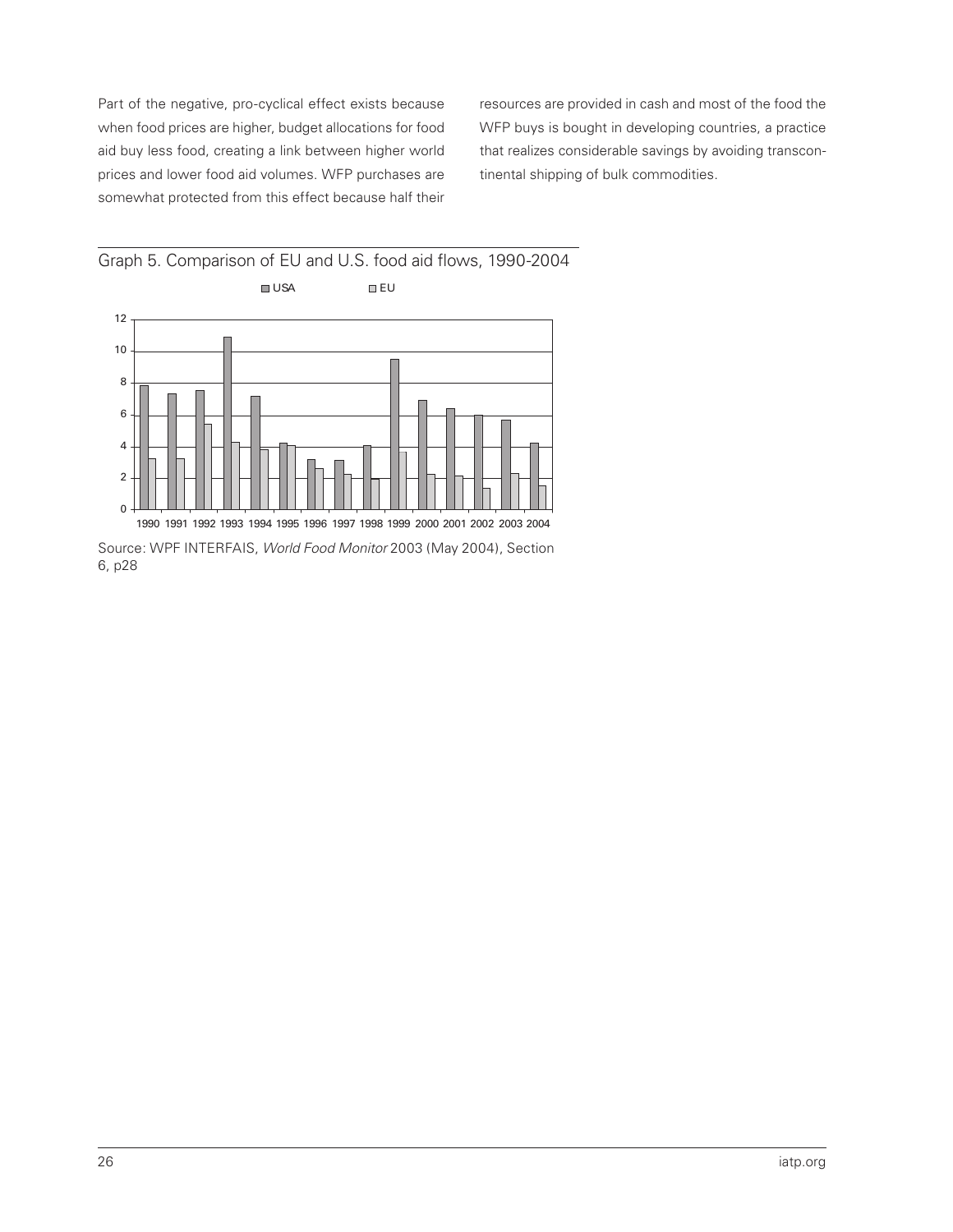# **[ 5 ]** WHO BENEFITS FROM U.S. FOOD AID?

O UNDERSTAND THE POLITICS OF U.S. FOOD AID, PARTICULARLY THE GOVERNMENT'S RELUCTANCE<br>to reform food aid in line with internationally recognized best practices, it is essential to under-<br>stand who benefits from the existing to reform food aid in line with internationally recognized best practices, it is essential to understand who benefits from the existing system. Three interest groups support the status quo on U.S. food aid: agribusiness firms (especially food processors but also some farmer cooperatives), maritime companies, and a small but powerful group of non-governmental organizations, or private voluntary organizations (PVOs), as they are more commonly known in the U.S.<sup>68</sup> Some food-aid analysts refer to this group as the "iron triangle" because of their stranglehold on food aid practice. While their goals and activities differ greatly, these three interest groups cooperate to perpetuate food aid programs in their current form. All three use the same myths to rationalize food aid.

#### Agribusiness

Agribusiness companies bid on food aid contracts offered by the USDA Farm Service Agency (FSA). U.S. law requires that a minimum of 75 percent of U.S. food aid be sourced, fortified, processed and bagged in the U.S. Only a limited number of firms are qualified to bid on the procurement contracts and a few large corporations dominant. In 2003, just two firms, Cargill and Archer-Daniels Midland (ADM), won the contracts to provide a third of all U.S. food aid shipments.<sup>69</sup> Barrett and Maxwell compared open market prices with procurement prices under food aid contracts and calculate that the U.S. government was paying up to 70 percent more than the prevailing domestic market price for maize (corn). On average, across a number of commodities, the government was paying 11 percent more than open market prices for food aid. Barrett and Maxwell conclude, "…food is no longer a relatively cheap form in which to provide aid. Indeed, food aid as presently practiced by the United States is not necessarily even a cheap way to provide food!"<sup>70</sup>

Agribusiness in the U.S. is a highly concentrated business: three firms (Cargill, ADM and Zen Noh) export over 80 percent of U.S. corn and over 60 percent of U.S. soybeans; three firms (Cargill, ADM and Conagra) dominate flour milling; three firms (Bunge, ADM and Cargill) have 71 percent of the U.S. soybean crushing business; and, three firms (Cargill, Cenex Harvest States and ADM) dominate export terminal handling facilities (which are essential to shipping the grain out).<sup>71</sup> This dominance is the main reason just two firms—and not just any two firms, but Cargill and ADM—handle so much U.S. food aid.

U.S. farmers neither export food nor handle food aid contracts. Demand for some farmers' products in some years may be increased slightly by U.S. food aid purchases. However, these purchases for all but a tiny number of commodities are too small to affect farmgate prices, which are determined by the much, much larger commercial markets and the policies of the dominant agribusiness firms.

## Shipping Companies

The second, and perhaps most important, beneficiary of U.S. food aid programs are shipping and maritime interests. U.S. law stipulates that 75 percent of all food aid must be transported on ships flying U.S. flags. The percentage was increased from 50 percent in the 1985 farm legislation, against the wishes of USDA,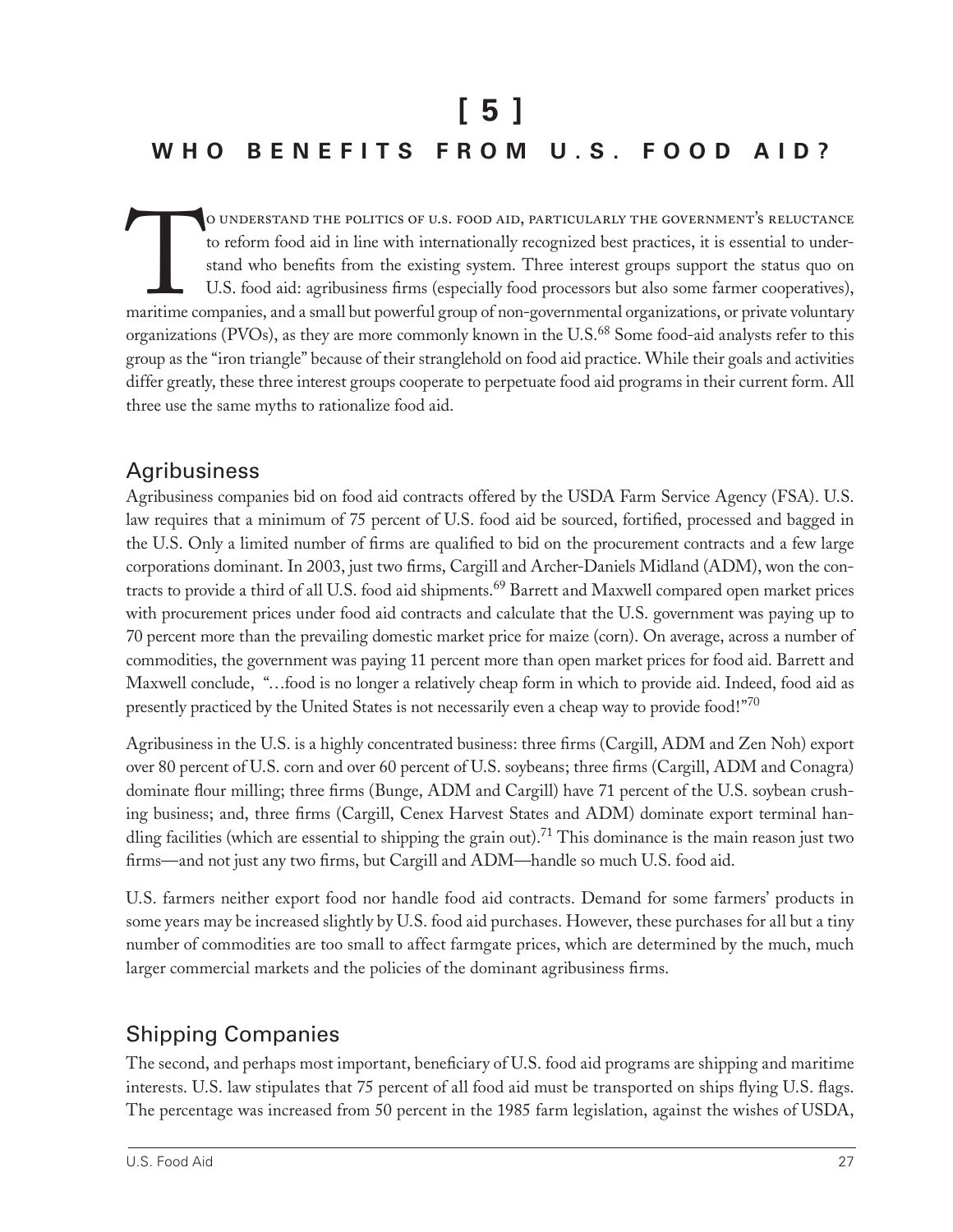#### USAID and farm groups.<sup>72</sup>

The U.S. shipping industry benefits handsomely from a number of government subsidies. U.S. shipping firms receive a standing subsidy from the Department of Defense because Congress considers the maintenance of a civilian U.S. fleet to be a national security concern. The firms are disqualified from receiving their standing subsidy when they carry more than a fixed tonnage of bulk food aid. However, there is a loophole that allows them to collect the standing subsidy *and* the payment for transporting food aid if the food aid they ship is already bagged (rather than in bulk). The shipping industry was naturally a significant supporter of the 1985 farm legislation provision to increase to 75 percent the amount of non-emergency food aid that had to be bagged before leaving the U.S. According to Barrett and Maxwell, "In the 2000- 2002 period, *nearly 40 percent of total costs of U.S. food aid programs were paid to U.S. shipping companies."*<sup>73</sup>

U.S. shippers are failing as businesses. U.S. carriers now handle only 3 percent of U.S. imports and exports (excluding food aid).<sup>74</sup> Using 1991-93 data, the U.S. General Accounting Office (GAO) established that U.S. bulk carriers cost 75.9 percent more than foreign bulk carriers over the same routes and shipping the same commodities.<sup>75</sup> Barrett and Maxwell used the same methodology to analyze the 1999-2000 date for 416(b) and Food for Progress shipments, and found the premium for using U.S. ships had gone up to 77.7 percent.

According to the GAO, only 18 shipping firms were qualified to bid on food aid contracts in the 1990s. In 2002, Barrett and Maxwell counted only 13 approved U.S. shippers. Inevitably, the restrictions limit competition and increase costs. Freight forwarders pose a further big problem for competitiveness—freight forwarders are the companies that act for the operational agencies, such as CARE, Catholic Relief Services or WFP. Very few companies are both willing and eligible to handle food aid for the operational agencies. Barrett and Maxwell analyzed the contracts granted in fiscal year 2001, and found that just four freight forwarders handled 84 percent of the food aid (in volume terms) that year.<sup>76</sup>

Just as food aid is not significant enough a share of global totals to make a difference to the price received by farmers at the farmgate, so it is not particularly significant as a share of the global shipping business. Most of the U.S. shipping companies involved in food aid make their real money on container vessels, where they are more competitive. Food aid brings in a tidy and reliable profit, safe from competition, but only a small number of shippers would go bankrupt without it. The U.S. shipping industry is not maintained by food aid, but U.S. food aid is rendered much less efficient than it might be by restrictions on who is eligible to ship it.

## Private Voluntary Organizations and Monetization

Private voluntary organizations (PVOs) comprise the third arm of the iron triangle. Barrett and Maxwell reviewed the numbers for eight of the main NGOs engaged in food aid. Together these eight NGOs had almost \$1.5 billion in gross revenues in 2001, and three alone (CARE, World Vision and Catholic Relief Services) account for well over four-fifths of this total. The eight reviewed were Adventist Development and Relief Agency International, Africare, CARE, Catholic Relief Services (CRS), Food for the Hungry International, Project Concern International, Technoserve, and World Vision. Barrett and Maxwell calculated that food aid was worth an average of 30 percent of these eight organizations' gross revenues in 2001.

The PVOs' interest in protecting the status quo is less obvious than that on the private companies involved.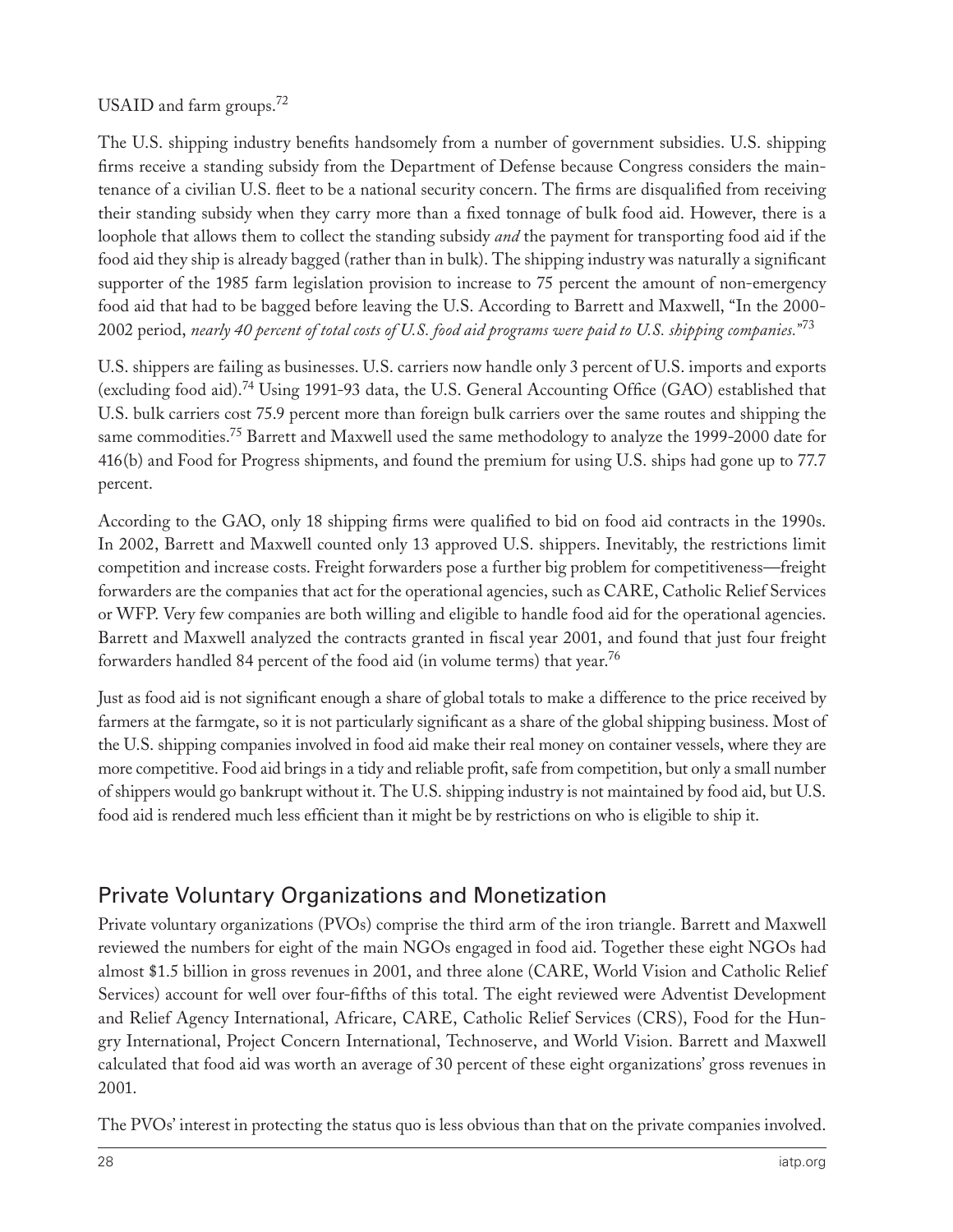After all, the PVOs' credibility depends on delivering, and being seen to deliver, help that goes straight to those in need, making a real difference on the ground in developing countries. These agencies pride themselves keeping their overhead costs low and are committed to the eradication of poverty. This makes their active lobbying to preserve the status quo around food aid much more difficult to justify than the lobbying of firms whose obligation is to maximize corporate profits. In fact, most NGOs would probably prefer to manage financial resources than to act as food brokers to fund their development work.

The trap for these NGOs is dependence on monetization: the relatively new but rapidly expanding feature of project food aid. Monetization is the sale of food aid on local markets in developing countries to generate funds for development projects. Originally, limited monetization was allowed to enable PVOs to cover the financial costs associated with handling food aid (storage, for example). Since 1990, however, monetization has become an important revenue stream for PVOs' funding of their ongoing development work. The problem is uniquely American because other aid-donor governments provide much of their food aid in the form of cash, so few non-U.S. NGOs are tempted to sell food aid to cover their costs.

According to Ed Clay's 2005 study for the OECD, "Monetisation of U.S. development food resources [… provided under PL480 Title II] by NGOs increased from 10% in 1990 to over 60% in 2001 and 2002"<sup>77</sup>. In 2002, 63 percent of US food aid under PL480 Title II, valued at \$632 million, was monetized, as was a portion of 416(b) and other in-kind U.S. food aid.78

The PVOs are caught for several reasons: large sums of money are involved relative to NGOs non-food aid revenues, the money comes with relatively few strings attached, and food aid shipments are good for the books, because a relatively large sum of money can be realized for relatively little administrative cost.<sup>79</sup> And, they fear that attempts to reform food aid will simply end food aid altogether, when politically powerful U.S.-based agribusiness and U.S. maritime shippers lose their stake in the system.

Requests for food aid for monetization have to meet the criteria set out by a measure called the "Bellmon Determination" and provide an analysis of the Usual Marketing Requirement. These criteria require any agency requesting food aid for a project to demonstrate that the recipient port infrastructure, storage, and handling capacity is able to handle the food aid shipment proposed and that the program will not damage either local production or the interests of commercial importers.<sup>80</sup> In practice, the Bellmon Determination has proved insufficient as a way to block sales of food aid that disrupt local markets.

The sale of program food aid using export credits and monetization together attract the most hostile attention at the WTO. Since the food aid is not targeted to recipients who lack purchasing power to buy food in the market, and because the food aid is in direct competition with local producers and commercial market imports, monetized food aid neither meets the criteria for best food aid practice, nor satisfies long-standing requirements established by the international community to protect commercial markets from the use of food aid to undercut commercial sales.

## Is U.S. food aid worse than others?

Two things stand out about U.S. food aid. One, as it contributes roughly 65 percent of the global total, what the U.S. does really matters in the food aid world. Two, the U.S. has continued to spend a lot of money on expensive and sometimes damaging kinds of food aid, rather than showing leadership towards best practice. It is not that the U.S. is alone in its bad habits: Canadians have an even higher domestic procurement require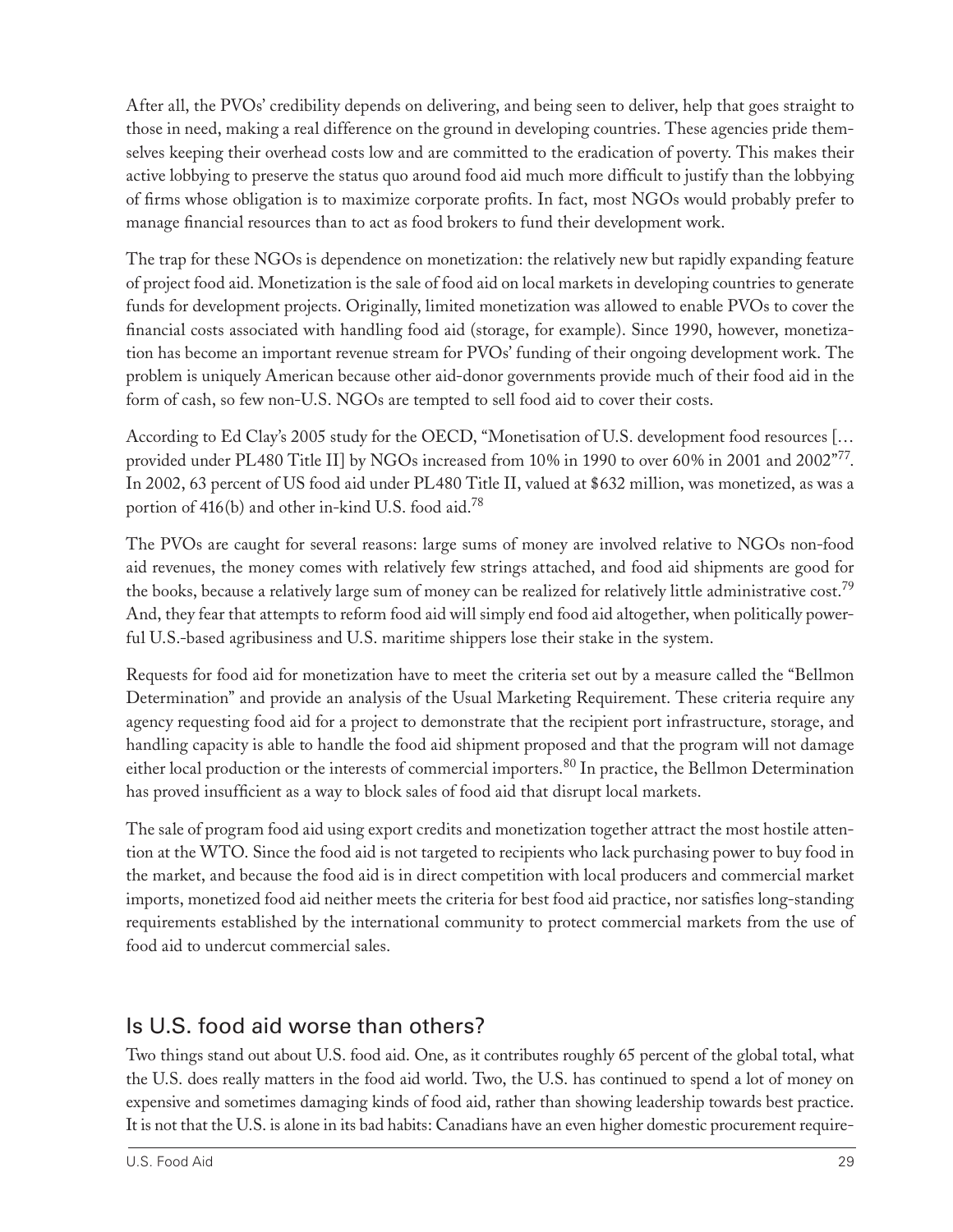ment, with a 90 percent minimum threshold for in-kind food aid. South Korea also sells food aid, rather than providing only grants. The E.U. disbursement of food aid funds is so slow that the timing of their assistance—a critical variable in assuring good results—can make it less useful than in-kind donations, even though these have to be procured and shipped from thousands of miles away. Japan uses food aid to get rid of unwanted rice imports, forced on it by the WTO Agreement on Agriculture's minimum import requirement for countries that did not convert market access barriers into tariffs. Nonetheless, most food aid donors have made important reforms to their food aid programs in recent years: the U.S. has not.

The main problems with U.S. food aid are:

- 1. Food aid sales, under Title 1 of PL 480. Although program food aid is now less than a tenth its former size, the U.S. continues to sell food aid.
- 2. The insistence on minimum levels of U.S. procurement, processing, bagging and shipping. Best practice would create a more flexible system, designed to be responsive to recipients' needs. The E.U.'s greater reliance on local and triangular purchases contributes to shipping costs of less than one half those paid by the U.S. The Bush administration this year proposed carving out a further \$300 million for local and triangular food aid from existing food aid resources. Congress, encouraged by food aid PVOs and other lobbyists for the status quo, rejected the proposal.
- 3. The time lag created by insisting on in-kind food aid. Food aid shipments from the U.S. take an average of five months to reach their destination—making them pointless for rapid response, and potentially harmful if the shipments arrive at a time when domestic production is available in the market. It is true the E.U. has bureaucratic problems with the disbursement of its food aid cash that can make its local and regional purchases slow as well. This situation has to be improved. But the U.S. will not be able to improve its performance until it moves towards an untied system that favors food purchases in developing countries, near where the food aid is needed.
- 4. In-kind food aid wastes money. An OECD study published in 2005 determined that in-kind food aid, by conservative estimates, is at least 30 percent more costly per metric ton than the much smaller portion of food aid that is purchased in third countries. Food aid that is purchased in the recipient country usually costs less than food purchased in the open global market and far less than food aid procured in donor countries.81
- 5. Food aid needs a single government home, with an agency that is responsive to recipient needs and which knows how to work with the multilateral community engaged in responding to emergencies and fostering long-term food security. USDA, the Department of Defense, and many of the other agencies involved in U.S. food aid have limited—if any—development experience and no natural constituency pushing to ensure their programs serve people living with hunger overseas. These are not the agencies that should run U.S. food aid allocations. In 1990, the Farm Bill declared the sole purpose of all U.S. food aid to be food security. It is time its administration reflected that worthy ambition.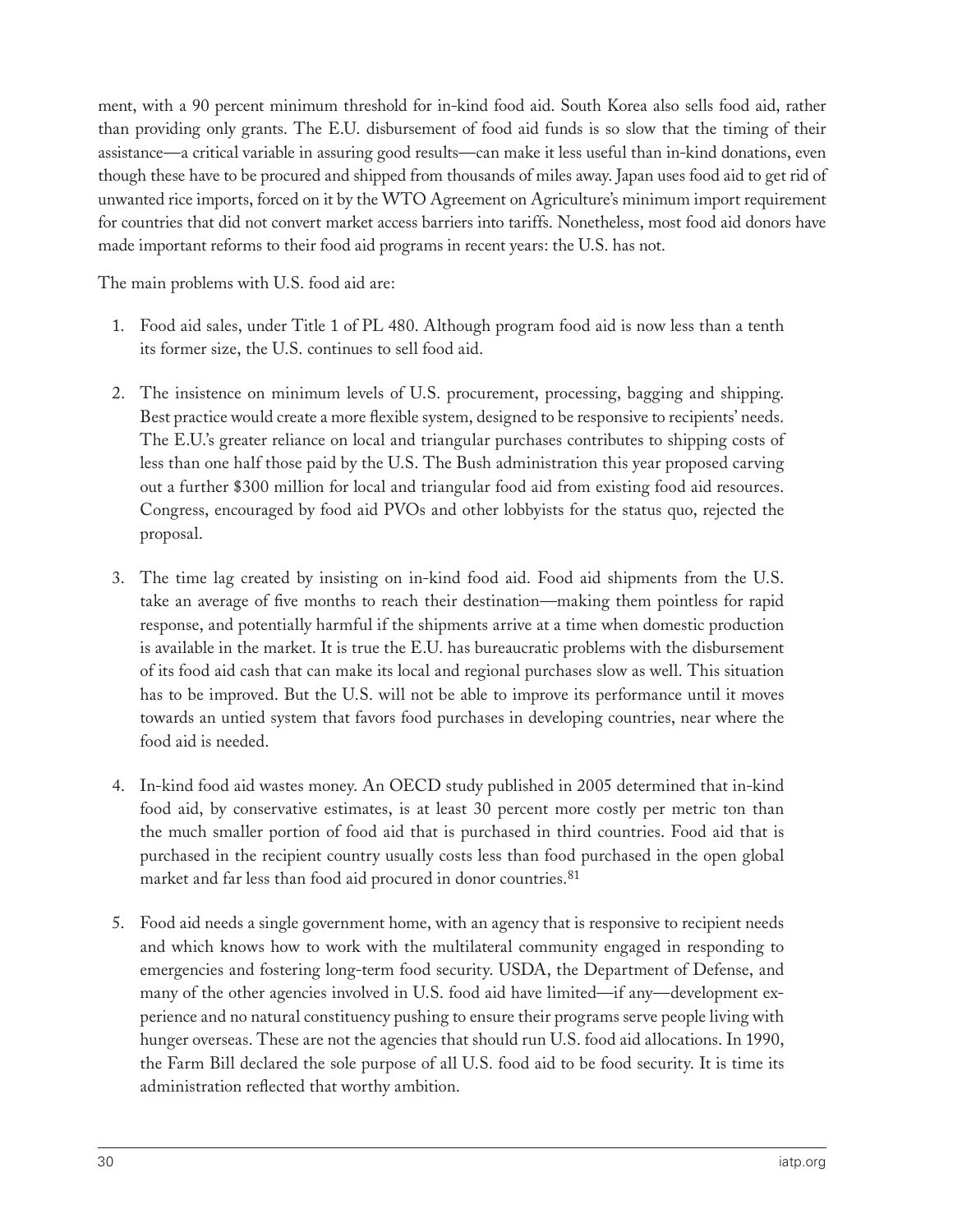6. Continued links between levels of domestic production, the storage of domestic commodities and food aid contributions, such as exemplified in the Bill Emerson Humanitarian Trust. The trust pays private companies to store food against possible shortfalls; the result is the companies involved have become an active lobby to stop the commodities being used (they are only paid if they hold the grain in their silos). Similarly, when grain prices fell in the late 1990s, U.S. program food aid sales jumped. A tighter administration of food aid and clearer mandate for the programs as a whole could avoid the imposition of domestic concerns on what should be a program that serves some of the world's poorest people.

At the moment, the three sides of the iron triangle are joined by some farm organizations to support food aid. Farmers really have nothing to gain from food aid as it is now structured. PVOs gain large amounts of money for their work but at a high price: their legitimacy is called into question because of their support for practices that are rejected by the international food aid community for their counter productive effects in developing countries.

Most of the transnational (U.S. headquartered) agribusinesses involved in providing food aid are supportive of deeper trade liberalization through the WTO; food aid contracts are lucrative but hardly worth the trade off if U.S. refusal to reform its food aid puts other countries off significant tariff cuts under WTO negotiations. Transnational agribusiness is much more interested in access to larger developing country markets than in protecting a few million dollars worth of food aid. Besides, companies like Cargill might well continue to get some of the action with a shift to local or regional sourcing, since they are major players in the grain market in over 160 countries worldwide, especially when cross-border shipments are involved.

The constituency with the most to lose is part of the shipping industry. So long as not much is known about its role in food aid, and the subsidies that are consistently pumped their way, they have nothing to lose by pushing for the current food aid system. Nonetheless, it is unlikely their role in food aid would earn them any public support, and it could even become a tempting target for someone in Congress looking for a crusade against public boondoggles.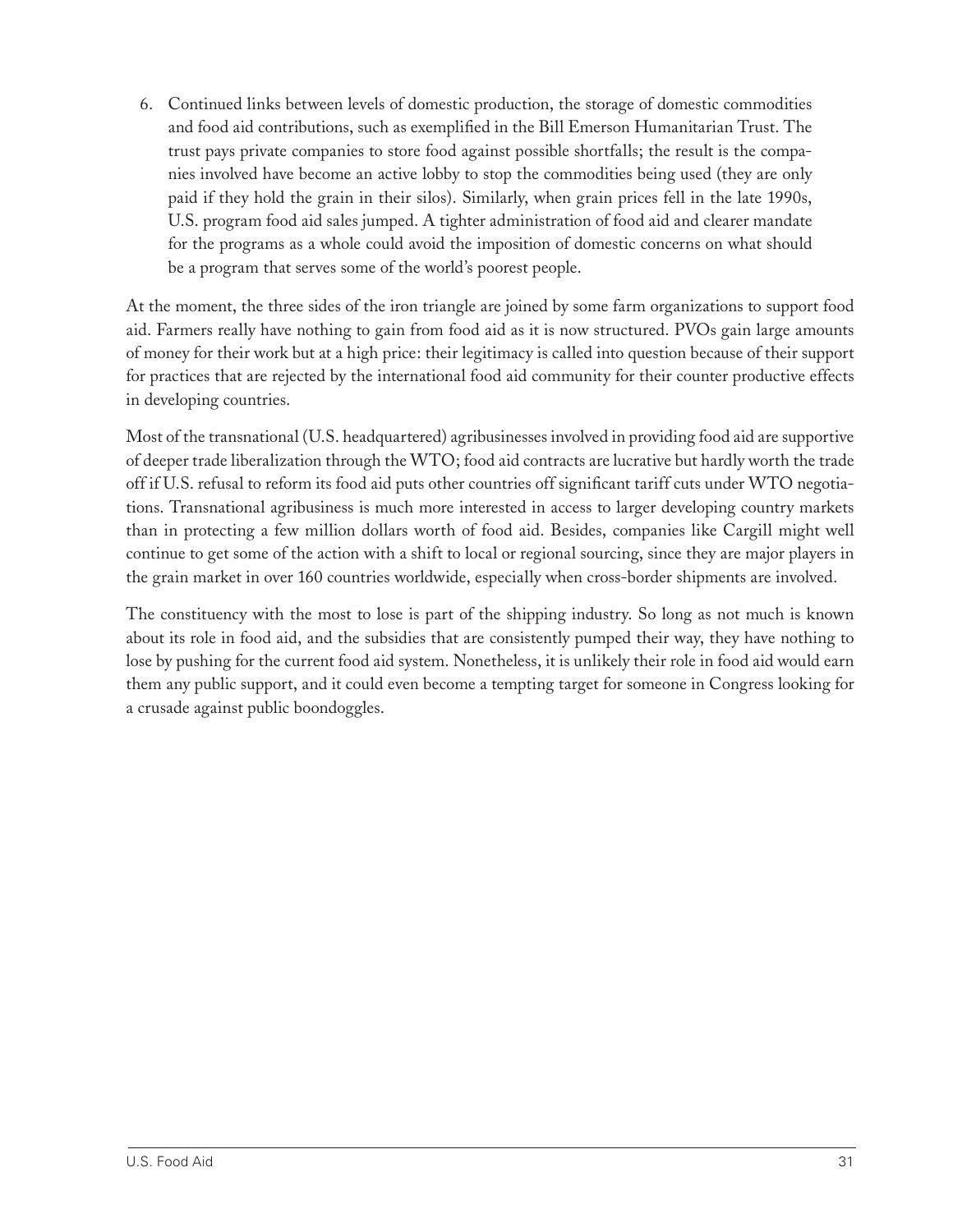# **[ 6 ] R E C O M M E N D A T I O N S F O R C H A N G E**

FOOD AID IS AN IMPERFECT TOOL, YET RESOURCES OF ANY KIND ARE SCARCE AND THERE IS A REAL RISK that calls for change might be used to advocate an end to assistance altogether. IATP joins those who are calling for food aid pr ood aid is an imperfect tool, yet resources of any kind are scarce and there is a real risk that calls for change might be used to advocate an end to assistance altogether. IATP joins those who are calling for food aid practices to be converted, not abruptly banned. Sometimes even second or third-rate help is better than none. But there is no excuse for second-rate help when we tions are not dependent on charity to meet their most basic human needs.

In other words, there are two issues: where should food aid be headed, and what transition strategies do we need to ensure that today's food aid recipients do not suffer. Both are necessary if food aid is going to start making a real contribution to long-term food security. We will always need strategies to provide food in emergencies like the recent tsunami, or in countries that are fighting wars. However, monetization, program food aid, tied food aid: these should be targeted for phase-out, as carefully as necessary to protect people who now depend on food aid, but with a clear eye to shifting support to more lasting investments in food security.

Building commercial markets, keeping a shipping industry afloat, or offloading unwanted commodity surpluses are not acceptable objectives for U.S. food aid programs. It is immoral to dress up commercial self-interest as charity. U.S. food aid does not support higher farmgate prices in the U.S., it fails to promote commercial food exports, it is a poor way to advance geopolitical goals, and it has failed to maintain a viable U.S. maritime industry.<sup>82</sup>

Food aid needs the following reforms:

- **1. Transition to untied, cash-based food aid.** Good food aid needs to be well-timed, properly targeted and supported by adequate cash—which means moving towards untied and cashbased food aid for most situations, and ensuring that cash is provided in a timely fashion. Food must arrive at the right time if it is to help rather than hinder a recovery or development project. Ensuring food aid is flexible—not tied to donor restrictions on sourcing, processing, or shipping—is vital for good food aid. Very little U.S. food aid meets this fundamental requirement. The emerging trend among many other donors towards increased reliance on cash not commodities to fund the programs must be encouraged. Food aid donors should ensure the money is disbursed quickly and favor local, then regional, and only as a last resort, donor markets to procure food. Cash is necessary to accompany the food, wherever it is purchased, because moving and storing food costs money.
- **2. Phase out sales of food aid.** The sale of food aid on concessional terms for governments and private agencies to sell again in developing countries must end. Monetization also needs to be phased out. The evidence consistently shows that sales of food aid, whether program aid or the PVO monetizations of project aid that now dominate non-emergency U.S. food aid, are the most disruptive of local production, local markets and therefore of long-term food security. This food aid is not targeted to recipients at or below the poverty level and so also is the most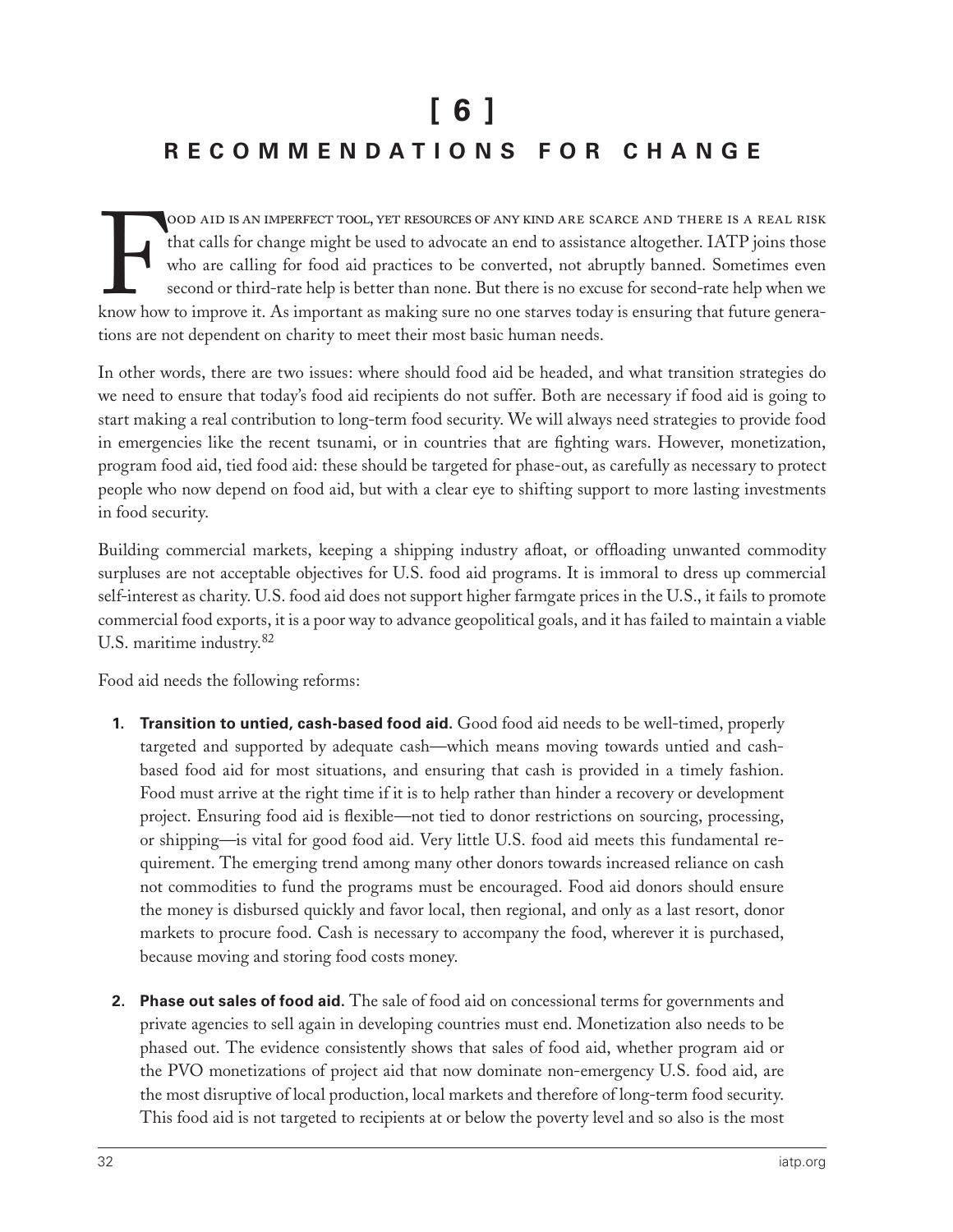disruptive of commercial imports.

- **3. Impose strict limits on in-kind food aid.** Moving large amounts of commodity from one place to another across thousand of miles is seldom a good use of resources, although exceptional emergencies may make it necessary on occasion. All food aid needs to move towards being untied from the obligation to source food in the donor country. In most situations, sourcing food aid near the region where the food is needed offers the most promising results for a cost and time-effective intervention.
- **4. Protect and promote people's right to food.** Food aid must be part of a larger development program, one that recognizes access to adequate and nutritious food as a necessary component for a life lived with dignity. The best food aid will be integrated into programs that support education, health care, access to clean water and other long-term investments in people's capacity to earn a living, support their families and participate in their communities.
- **5. Protect and promote individual country's right to determine their food security strategy.**  Experience shows many ways to improve food security. Full liberalization of trade and agricultural policy is unlikely to be a solution for many of them. Agriculture does not respond well to the assumptions of perfect competition. Countries should be allowed to make independent decisions on how to structure economic incentives and investment regulations. They should be allowed to determine the mix of public and private policy they want to support. Under multilateral rules to ensure other countries are not harmed by these choices (for example through dumped exports), individual countries—particularly developing countries—must have the flexibility to determine their own development.
- **6. Invest in agriculture.** Agriculture is critical to rural livelihoods and domestic markets, and therefore to wider economic development. Food aid should support the larger effort to raise domestic food production. Obviously emergencies arise, in which normal food supply chains are disrupted and access to food in the short-term becomes the overwhelming need. But moving towards long-term sustainable food security requires an emphasis on building choices and opportunities, not dependence on external aid.
- **7. Establish strong and enforceable multilateral guidelines.** Food aid needs clear multilateral rules, with appropriate monitoring and enforcement mechanisms. The current Food Aid Convention does not allow recipient countries a voice. The FAC should be moved out of the International Grains Council to the FAO or perhaps to a joint body that gives a place to the FAO, WFP, UNICEF, WHO, UNHCR and possibly other UN programs. The UNAIDS office provides an example of how a multi-agency approach can work effectively. Recipient countries must be given a place in the decision-making on the future of food aid. All food aid, whether bilateral or multilateral, should be bound by the best practices determined by the members of a new FAC.83
- **8. Establish a system of regional reserves.** Reserves of emergency food should be established for the multilateral system to call upon, rather then relying on the current, mostly ad hoc,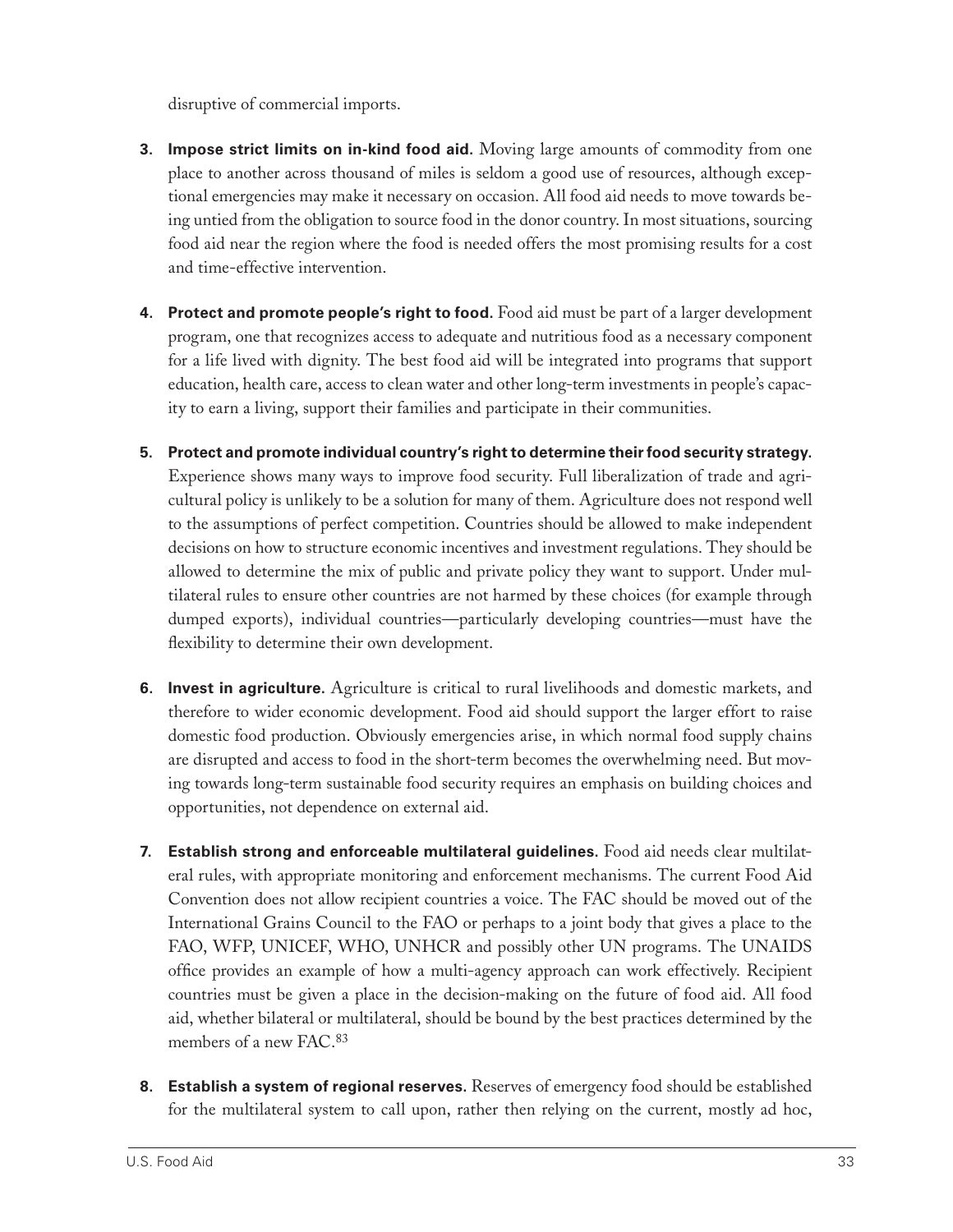system that leaves the WFP with less food than it needs and sends food to high profile emergencies that the donors prioritize, rather than to where there is the greatest need. Significant changes in agricultural policy, in developed and developing countries alike, have undermined developing countries' public access to food reserves in times of need.

- **9. Establish supportive multilateral trade rules on food aid.** The multilateral trading system should support and enforce calls for the phase out of food aid sales, should encourage moves to replace monetization with cash-based food aid, and establish protection for food aid recipients (or their neighbors) who suffer from inappropriate food aid transactions that disrupt local producers. The use of food aid to dispose of unwanted surplus food should be prohibited as dumping.
- **10. Implement the Marrakech Decision for Least Developed and Net Food-Importing Developing Countries.** When they signed the Uruguay Round Agreements, developed countries undertook to provide readily accessible financing to assist LDCs and NFIDCs if they faced higher import bills as a result of the liberalization of agriculture. This commitment has not been respected. Developed countries should provide this aid, whether the rise in LDC and NFIDC food import bills is attributed to more volatile world commodity prices or because of the decline in food aid volumes and of food sold at concessional prices in the world market.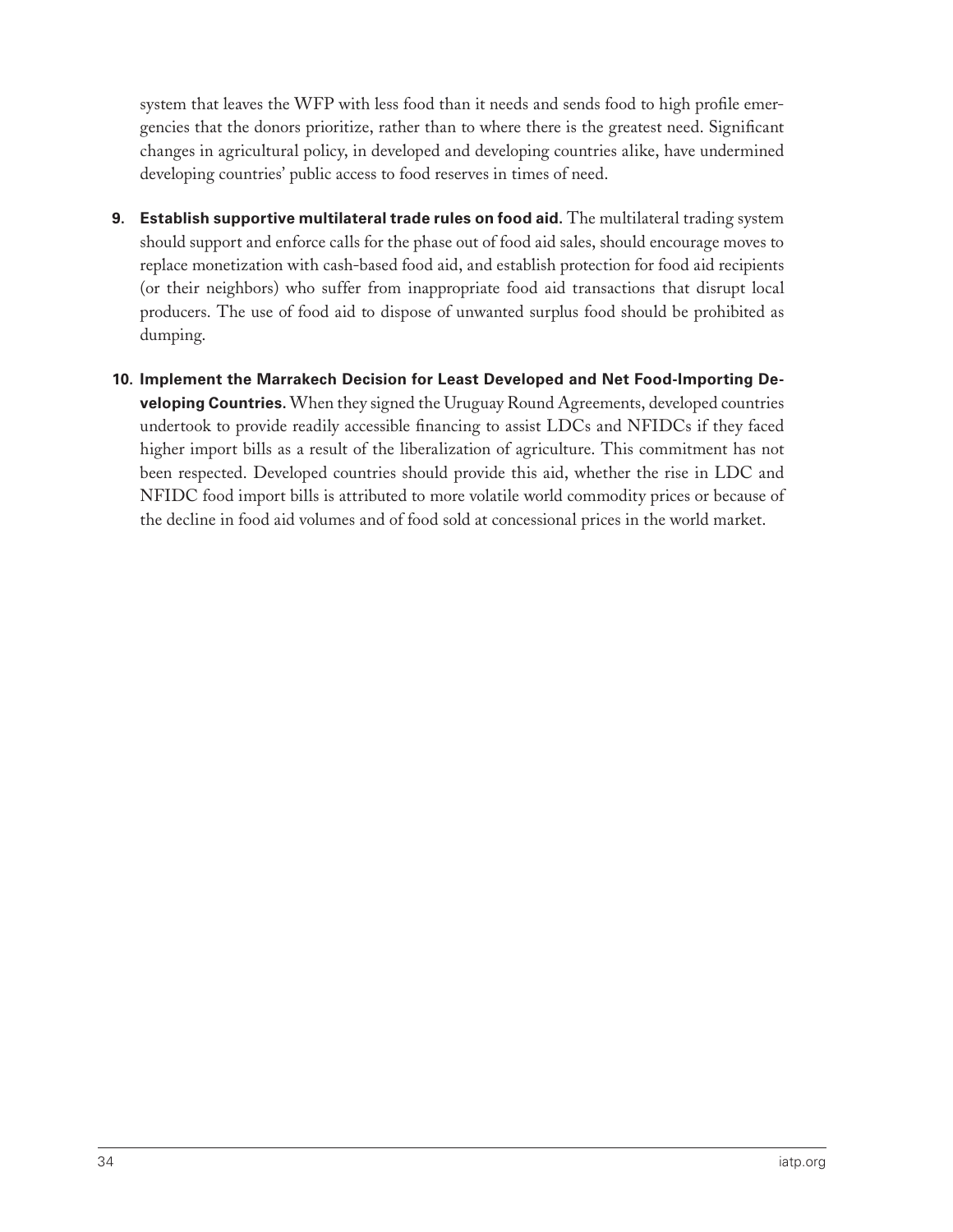#### References

- 1. Communication with Chris Barrett, June 2005.
- 2. WFP, "2004 Food Aid Flows," *Food Aid Monitor*, June 2005. Rome.
- 3. Truman equated "poverty" with low cash incomes, a controversial definition that ignored the many ways that people and communities meet their needs through subsistence production and through exchanges of goods and services not based on money.
- 4. Freidmann, Harriet (2005), "Feeding the Empire: The Pathologies of Globalized Agriculture," in L. Panitch and C Leys, eds., *The Empire Reloaded*. London: Merlin Press. pp. 129-130.
- 5. U.S. food aid to Russia in the late 1990s is a clear example of food aid that suited domestic pressures in the U.S. but provided food Russia did not need.
- 6. The U.S. has not signed the latter document, but is a party to the Universal Declaration.
- 7. Data from FAOSTAT, the FAO's on-line database.
- 8. DFID with Jules Pretty, "Agricultural Sustainability," Working Paper for the Renewable Natural Resources and Agriculture Team, DFID Policy Division, August 2004.
- 9. Pinstrup-Andersen, P., Pandya-Lorch, R. and Rosegrant, M.W. (1997), *The World Food Situation: Recent Developments, Emerging Issues, and Long-Term Prospects,* p 6, IFPRI: USA.
- 10. Morgan, Dan (1981), *Merchants of Grain*, offers an out of date but very readable history of the evolution of these companies.
- 11. UNCTAD, "The Impact Of Changing Supply-And-Demand Market Structures On Commodity Prices And Exports Of Major Interest To Developing Countries", p. 5, UNCTAD/COM.1/EM./2, Report by the UNCTAD Secretariat to the Commission on Trade in Goods and Services and Commodities. 7-9 July 1999, Geneva.
- 12. Barrett, C. and D. Maxwell, (draft, July 2004), ch. 9.
- 13. The definition of food aid is not straightforward: transfers of food and funds to buy food may count as food aid in one country but the same transaction might be defined differently in another. (ODI/Clay 2000, p 1).
- 14. Barrett, C. and D. Maxwell, draft July 2004, Chapter 1.
- 15. From FAO data reported in Barrett and Maxwell op. cit.1 p 3-4 and Gupta, S., B. Clements and E.R. Tiongson. 2003. "Foreign Aid and Consumption Smoothing: Evidence from Global Food Aid." IMF Fiscal Affairs Department Working Paper. February 2003, p 16.
- 16. Communication with WPF INTERFAIS. May 2005. Note the E.U. contribution includes that of the European Commission and those made by the then 15 member states.
- 17. Communication with INTERFAIS, May 2005. Official figures due to be published on June 4, 2005.
- 18. http: //w w w.w fp.org/interfais /20 0 0 /4Food \_aid\_ catergories.htm#4.1%20World-wide%20Food%20A id%20by%20Category; WPF INTERFAIS World Food Monitor 2003 (May 2004); correspondence with INTERFAIS, May 2005.
- 19. WPF INTERFAIS World Food Monitor 2003 (May 2004). http://www.wfp.org/interfais/index2.htm
- 20. Calculated from data in WPF INTERFAIS World Food Monitor 2003 (May 2004).
- 21. Canadian NGOs pushing for increased partial untying are optimistic that Canada will soon permit up to 50% of Canadian food aid to be purchased in developing countries.
- 22. WPF INTERFAIS World Food Monitor 2003 (May 2004), p 35.
- 23. *Ibid.*
- 24. WPF INTERFAIS World Food Monitor 2003 (May 2004), p 35.
- 25. *Ibid.*, Table 6, p 60 and table 8, p 62.
- 26. Barrett, C. and D. Maxell, draft July 2004, ch. 2.
- 27. Calculated using WFP's 49 percent share of a total of 7.5 million metric tons of food aid.
- 28. WFP, *2005 Overview: 2005 Programme of Work*, WFP. Rome.
- 29. WFP INTERFAIS World Food Monitor 2003 (May 2004), p 35.
- 30. Barrett, C. and D. Maxwell (draft, July 2001), ch. 4.
- 31. This follows from Engel's Law, and has been proved by Per Pinstrup-Andersen and other experts. Barrett and Maxwell discuss the phenomenon and its implications in ch. 4 of their book.
- 32. Food, Trade and Nutrition Coalition, *Dumping Food Aid: Trade or Aid?* published by ICCO/Wemos. Netherlands. April 2005.
- 33. Murphy, S., B. Lilliston and MB Lake (2004), *WTO Agreement on Agriculture: A Decade of Dumping,* IATP. Minneapolis. USA.
- 34. WTO, "Implementation of the Decision on Measures Concerning the Possible Negative Effects of the Reform Programme on Least-Developed and Net Food-Importing Developing Countries," background paper by the Secretariat. G/AG/NG/S/3. 25 April 2000. Geneva
- 35. FAO (2005), "Food aid in the context of international and domestic markets and the Doha Round," Trade Policy Technical Notes, No. 8. Rome.
- 36. WPF INTERFAIS *World Food Monitor 2003* (May 2004), p 6.
- 37. WFP (2004) *Africa Hunger Alert.* http://www.wfp.org/ appeals/africahungeralert/
- 38. WPF INTERFAIS *World Food Monitor 2003* (May 2004), p 7.

- 41. Calculated from WPF INTERFAIS *World Food Monitor 2003* (May 2004), Table 10, p 66.
- 42. WPF INTERFAIS *World Food Monitor 2003* (May 2004), p 7.
- 43. Benson, Todd, 2004. Africa's Food and Nutrition Security Situation: Where Are We and How Did We Get Here? *2020 Discussion Paper 37* Washington, DC: International Food Policy Research Institute. P 27.

<sup>39.</sup> *Ibid.*

<sup>40.</sup> *Ibid.*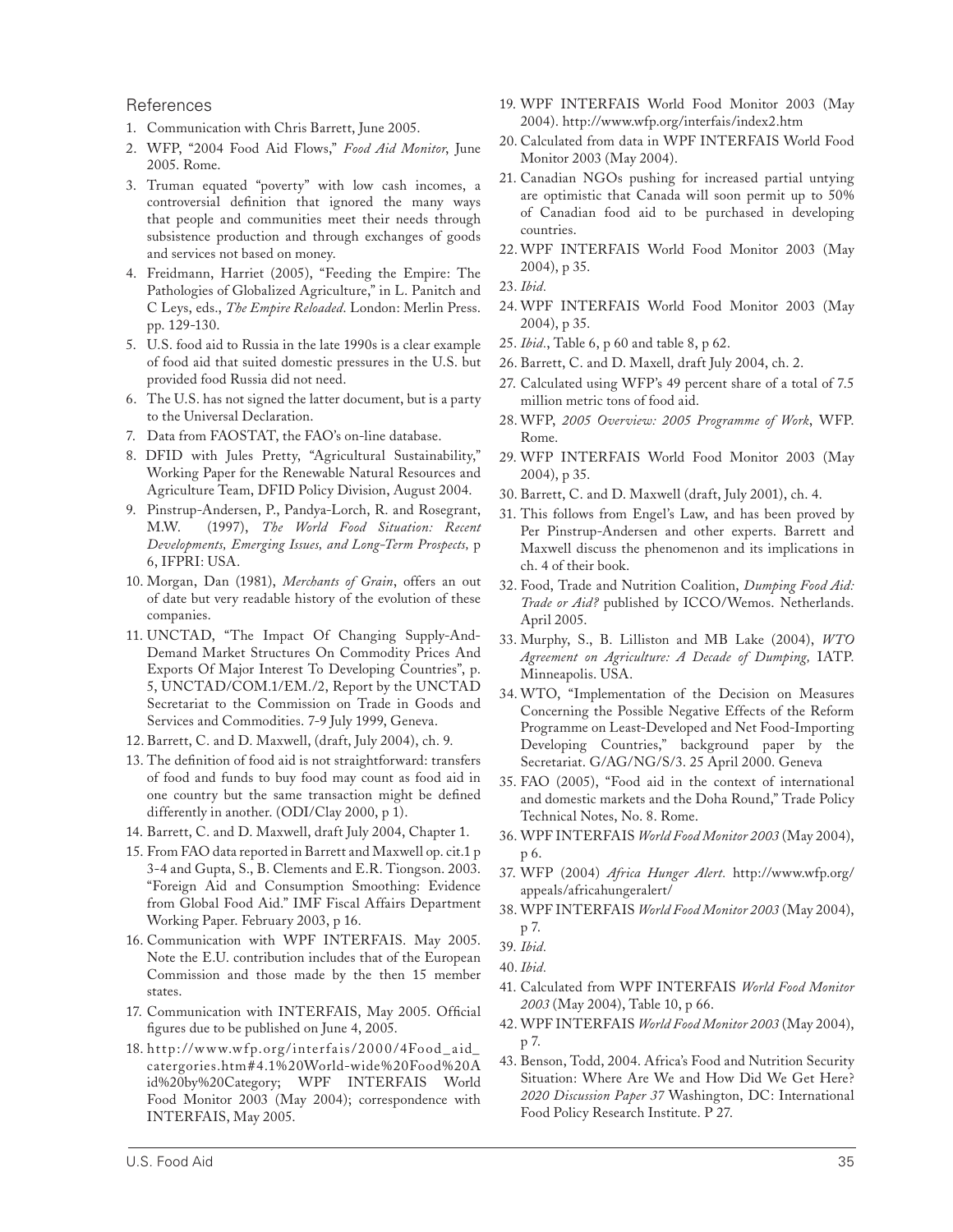- 44. FAO, (2003) *The state of food insecurity in the world*; "In one-third of African countries the mean daily calorie availability per capita is below the recommended intake level of 2,100, and in DR Congo, Burundi, Eritrea, and Somalia calorie availability is below the minimum intake level of 1,800." Benson p 1.
- 45. Benson 2004; Ezzati, M., A. D. Lopez, A. Rodgers, S. Vander Hoorn, C. J. L. Murray; and the Comparative Risk Assessment Collaborating Group. 2003. Selected major risk factors and global and regional burden of disease. *The Lancet* 360: 1347–1360.
- 46. Benson 2004, p 38.
- 47. Reported in Benson 2004, Table 3, p. 17.
- 48. DeVries, Joseph and Gary Toenniessen. 2001. Securing the harvest: biotechnology, breeding and seed systems for African crops. New York: CABI International, p 33.
- 49. Devlin Kuyek cites F.W.T. Penning de Vries and M.A. Djitèye. Kuyek says, "Sahelian farmers…produce 2 to 10 times more animal protein/km2 than farmers in Australia and the USA." in *Intellectual Property Rights in African Agriculture: Implications for Small Farmers*, GRAIN (2002), Spain. On-line: http://www.grain.org/briefings/ ?type= $5&1$ =1
- 50. Lambrechts, K. and G. Barry. 2003. "Why is southern Africa hungry? The roots of southern Africa's food crisis." Christian Aid. UK.
- 51. Economic Commission on Africa. 2005. "Survey of Economic and Social Conditions in Africa 2004-2005." http://www.uneca.org/conferenceofministers/2005/ documents.htm
- 52. Benson, Todd, 2004. "Africa's Food and Nutrition Security Situation: Where Are We and How Did We Get Here?" 2020 Discussion Paper 37, Washington, DC: International Food Policy Research Institute. P. 16.
- 53. England and the US in the 19th century and Korea and Taiwan in the second half of the 20th century are the chief examples of such success.
- 54. As the aforementioned Christian Aid report observes, "Both national expenditure [in Africa] and donor assistance for agrarian development declined significantly over a period of 20 years. World Bank lending for agriculture slumped from 31 per cent of total lending between 1979 and 1981 to less than 10 per cent between 1999 and 2000. Total bilateral and multilateral grants and loans for agricultural development declined from US\$145bn in 1988 to US\$8bn in 1999." Lambrechts and Barry. *Op. Cit.* p 5; Otzen, U. and S. Neubert, "Only Swift Agrarian Development will Create Poverty-Reducing Economic Dynamics in Africa", *Quarterly Journal of International Agriculture*, 40: 4, 2001.
- 55. Benson, T. *op. cit.* P 31.
- 56. The importance of such supports for is evident in the reduced food-crop harvests where they have been removed and by gains when aid agencies have provided substitute packages of farm inputs. Unfortunately, such aid has not been provided extensively or consistently.
- 57. The most infamous example is Malawi, where pressure from the IMF led the government to sell its strategic grain reserve even as the early signs of a severe emerging food

shortage were detected.

- 58. Lambrechts and Barry. *Op. Cit.* p 4. Also see Oxfam. 2002. *Death on the Doorstep of the Summit.* Briefing Paper 29.
- 59. Dorward, A., J. Kydd and C. Poulton (2004), "Price intervention in Sub-Saharan African agriculture: can an institutionalist view alter our perception of the costs and benefits?" Conference paper. Wageningen. December 2004.
- 60. World Food Programme 2002 *Policy on Donations of Foods Derived from Biotechnology* WFP/EB.3/2002/4-C, Rome: WFP, 2002, pp 4 - 5.
- 61. Clapp, Jennifer. 2004, "WTO Agricultural Battles and Food Aid." *Third World Quarterly* 25:8, 1439-1452.
- 62. McAfee, Kathleen. 2004. "Geographies of Risk and Difference in Crop Genetic Engineering" *Geographical Review* 94:1 (January) 80-106.
- 63. Marion Nestle (2002), *Food Politics. How the Food Industry Influences Nutrition and Health*, University of California Press: Berkeley.
- 64. Barrett and Maxwell op. cit. Chapter 5 draft p 3-4.
- 65. Barrett and Maxwell.
- 66. Barrett and Maxwell.
- 67. WPF INTERFAIS, *World Food Monitor 2003* (May 2004), Section 6, p28
- 68. Barrett and Maxwell do a thorough presentation of this coincidence of interests in ch 5.
- 69. Thurow, R. & Kilman, S. (2003). "As U.S. Food Aid Policy Enriches Farmers, Poor Nations Cry Foul Sending Crops, Not Cash, Eases American Gluts, Ignores Local Surpluses." *Wall Street Journal*, September 11, 2003. Cited in Barrett, C. and D. Maxwell, draft July 2004, Ch. 5.
- 70. Barrett C. and D. Maxwell, draft July 2004, Ch. 5.
- 71. Mary Hendrickson and William Heffernan, 2002, "Concentration of Agricultural Markets", report for National Farmers Union, Washington DC. On-line at: nfu.org/documents/01\_02\_Concentration\_report.pdf
- 72. Barrett and Maxwell, draft July 2004, Ch. 5.
- 73. *Ibid.* (emphasis in original)
- 74. *Ibid.*
- 75. *Ibid.* citing 1994 US General Accounting Office report
- 76. *Ibid.*
- 77. OECD/Clay 2005, p 33, ¶115.
- 78. U.S. Agency for International Development. 2004. *U.S. International Food Assistance Report 2002*. p 48; Barrett, C. and D. Maxwell, draft July 2004, Ch. 7.
- 79. *Ibid.*, ch. 5.
- 80. Foreign Agricultural Service, *Report to Congress on the Use of Perishable Commodities and Live Animals in Food Aid Programs*, September 10, 2002. FAS, USDA.
- 81. OECD/CLAY (2005) pp 43-44
- 82. Barrett and Maxwell, "PL480 Food Aid: We Can do Better," *Choices Magazine*, 2004.
- 83. Barrett and Maxwell propose a new institution for the multilateral governance of food aid in their article, "Towards a Global Food Aid Compact."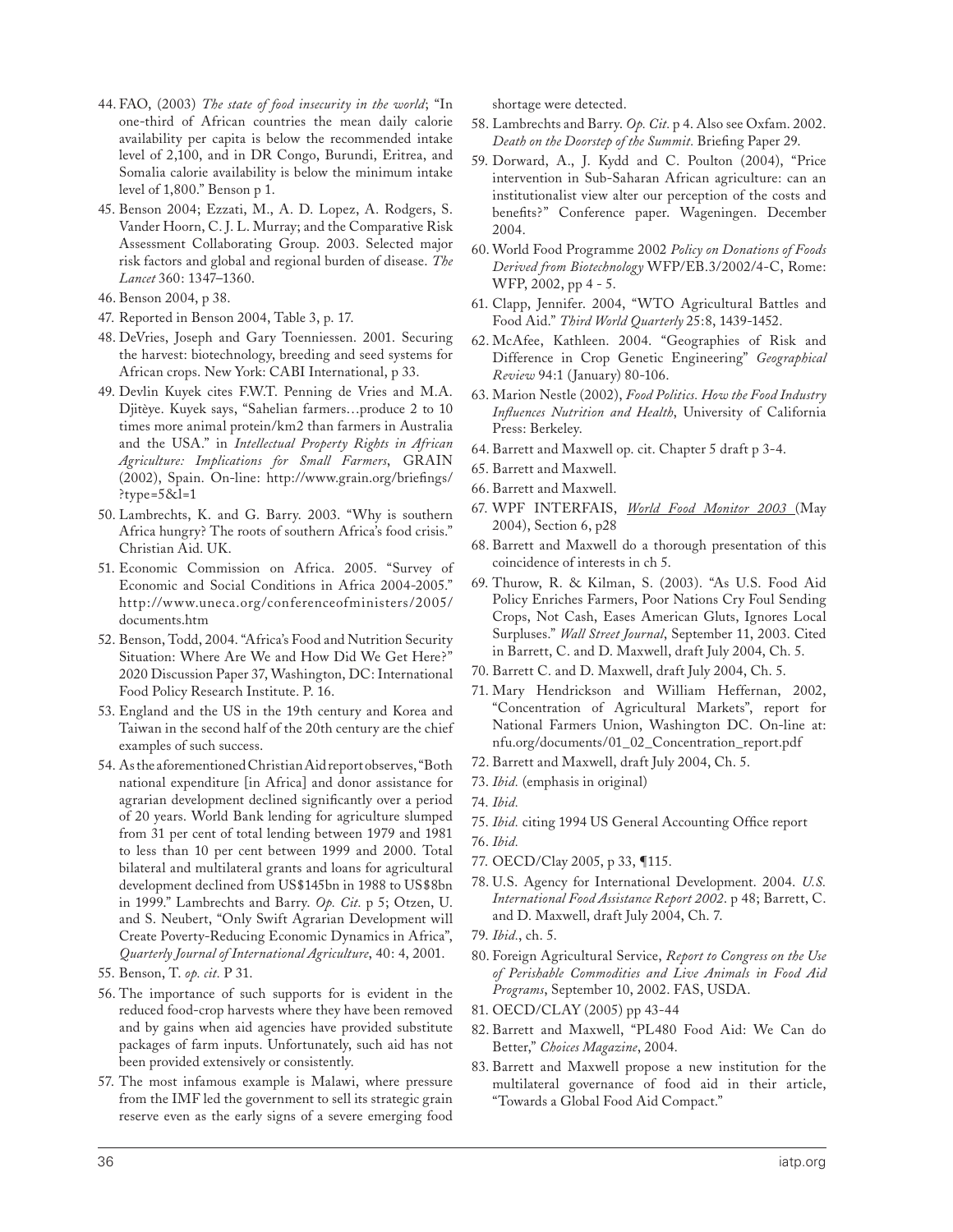#### Bibliography

Abdulai, Awudu, Christopher B. Barrett, and John Hoddinott. "Does food aid *really* have disincentive effects? New evidence from sub-Saharan Africa International Food Policy Research Institute," Washington, DC. Forthcoming in *World Development.* 2005

Barrett, Christopher B. and Daniel G. Maxwell. Draft manuscript of *Food Aid After Fifty Years: Recasting Its Role*. London: Routledge. 2005.

"PL480 Food Aid: We Can Do Better," *Choices Magazine*, 3rd Quarter, Vol. 19(3), 2004. http://www.choicesmagazine.org/ backissues.htm

Benson, Todd. "Africa's Food and Nutrition Security Situation: Where Are We and How Did We Get Here?" *2020 Discussion*  Paper 37. Washington, DC: International Food Policy Research Institute. p 27. 2004

Clapp, Jennifer. "WTO agricultural trade battles and food aid," *Third World Quarterly*, Carfax Publishing. UK. Vol.. 25, No. 8, pp 1439-1452, 2004.

Clay, Edward. *Reforming Food Aid: Time To Grasp The Nettle?*  London: Overseas Development Institute. 2000.

Economic Commission on Africa. *Survey of Economic and Social Conditions in Africa 2004-2005.* http://www.uneca.org/confere nceofministers/2005/documents.htm accessed May 2005.

Ezzati, M., A. D. Lopez, A. Rodgers, S. Vander Hoorn, C. J. L. Murray; and the Comparative Risk Assessment Collaborating Group. "Selected major risk factors and global and regional burden of disease." *The Lancet.* 360: 1347–1360. 2003.

DeVries, Joseph and Gary Toenniessen. *Securing the harvest: biotechnology, breeding and seed systems for African crops.* New York: CABI International. 2001.

Department for International Development with Jules Pretty, "Agricultural Sustainability," Working Paper for the Renewable Natural Resources and Agriculture Team, DFID Policy Division, August 2004. On-line at http://dfidagriculture-consultation.nri.org/process.htm.

Food and Agriculture Organization - Trade Policy Technical Note, No. 8. "Food aid in the context of international and domestic markets and the Doha Round." Rome. 2005. http://www.fao.org/documents/show\_cdr.asp?url\_file=/ docrep/007/J5072E/J5072E00.HTM.

Food and Agriculture Organization. *State of Food Insecurity 2004.* Rome. 2004.

Food and Agriculture Organization*. State of Food Insecurity 2003*. Rome. 2003.

Foreign Agricultural Service, U.S. Department of Agriculture. *Report to Congress on the Use of Perishable Commodities and Live Animals in Food Aid Programs*, September 10, 2002. On-line http://www.fas.usda.gov/info/speeches/cr091002.html.

Freidmann, Harriet. "Feeding the Empire: The Pathologies of Globalized Agriculture," in L. Panitch and C. Leys (eds) *The Empire Reloaded*. London: Merlin Press. 2005.

Gupta, S., B. Clements and E.R. Tiongson. "Foreign Aid and Consumption Smoothing: Evidence from Global Food Aid." *Review of Development Economics*. vol. 8, issue 3. p. 379. 2004.

Heffernan, William D, and Mary K. Hendrickson. "Multi-National Concentrated Food Processing And Marketing Systems and the Farm Crisis." American Association for the Advancement of Science Symposium: Science and Sustainability conference. Boston, MA. February 2002.

Hendrickson, Mary and William D. Hefernan. "Concentration of Agricultural Markets." 2005. http://www.foodcircles. missouri.edu/consol.htm

International Food Policy Research Institute. Hodinott, Cohen, and Bos. *Redefining the Role of Food Aid.* 2003.

Kuyek, Devlin. "Genetically Modified Crops in Africa: Implications for Small Farmers." Barcelona: GRAIN (Genetic Resources Action Network). 2002. www.grain.org/briefings\_ files/africa-ipr-2002-en.pdf

Lambrechts, Kato and Gweneth Barry. *Why is southern Africa hungry? The roots of southern Africa's food crisis*. London: Christian Aid. 2003.

McAfee, Kathleen. "Geographies of Risk and Difference in Crop Genetic Engineering," *Geographical Review* 94:1 (January) 80-106. 2004.

Murphy, Sophia. *Securing Enough to Eat*, International Institute for Sustainable Development. Geneva. 2005.

Nestle, Marion. *Food Politics. How the Food Industry Influences Nutrition and Health*, University of California Press: Berkeley. 2002.

Organization for Cooperation and Economic Development. *The Development Effectiveness of Food Aid and the Effects of Its Tying Status* (advance copy). OECD/DCD/DAC/ EFF(2004)9. 2004.

Otzen, U. and S. Neubert. "Only Swift Agrarian Development will Create Poverty-reducing Economic Dynamics in Africa," *Quarterly Journal of International Agriculture*, 40: 4, 2001.

Oxfam. *Death on the Doorstep of the Summit*. Briefing Paper 29. 2002. http://www.oxfam.org.uk/what\_we\_do/issues/debt\_ aid/bp29\_death.htm

Sen, A. *Development as Freedom*, Alfred A. Knopf, USA. 1999.

Stevens, Christopher. *Food Aid and the Developing World*, ODI with Croom Helm. UK. 1979.

Thurow, R. and S. Kilman. "As U.S. Food Aid Policy Enriches Farmers, Poor Nations Cry Foul Sending Crops, Not Cash, Eases American Gluts, Ignores Local Surpluses." *Wall Street Journal*, September 11, 2003.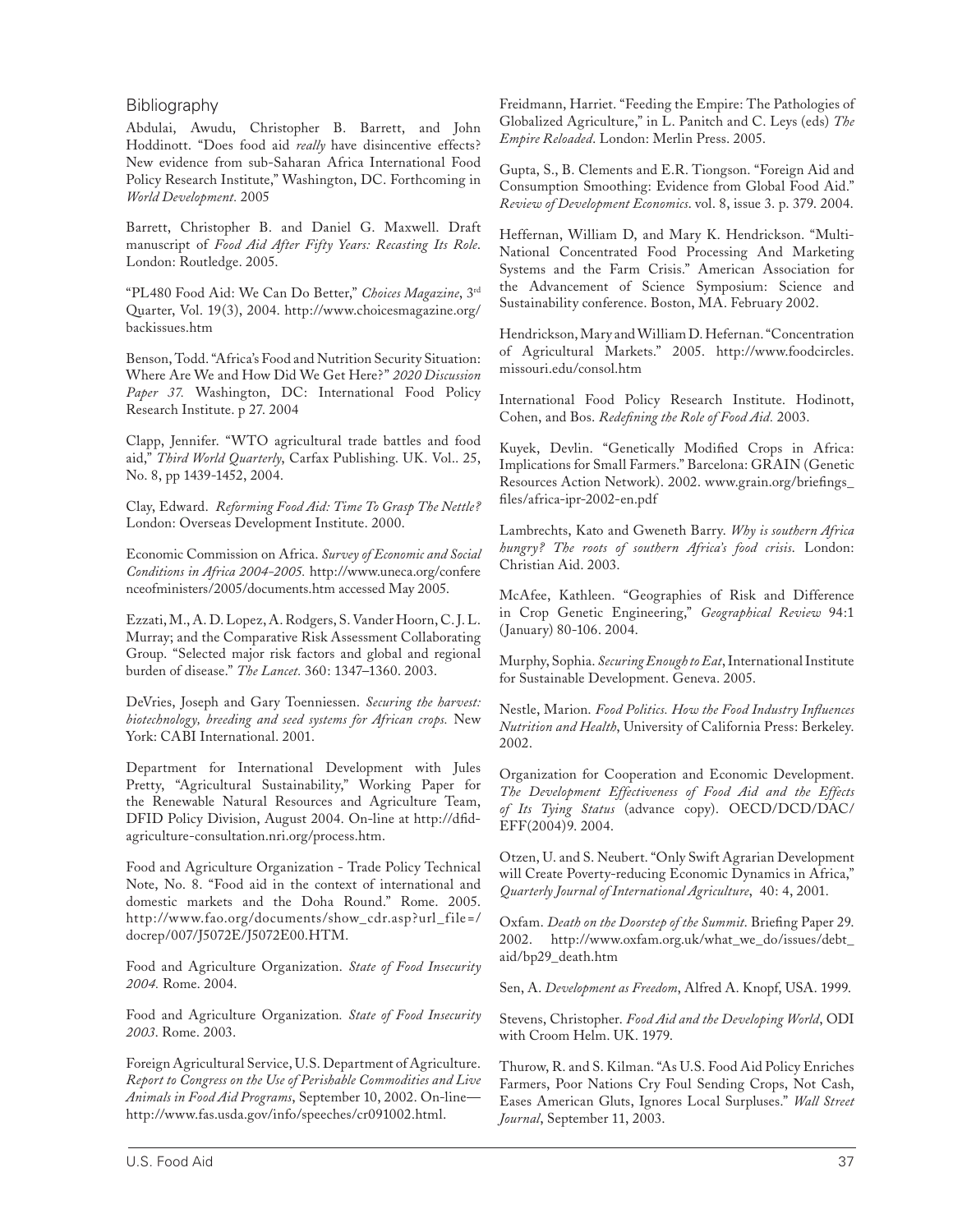U.S. Agency for International Development. *U.S. International Food Assistance Report 2002*. p 48. Washington, DC. 2004.

U.S. Foreign Agricultural Service, U.S. Department of Agriculture. *Report to Congress on the Use of Perishable Commodities and Live Animals in Food Aid Programs*, September 10, 2002.

Webb, P. *Food as Aid: Trends, Needs and Challenges in the 21st Century*. World Food Program. Occasional Paper No. 14. Rome. 2003

WPF INTERFAIS (World Food Program International Food Aid Information System) 2003 Food Aid Flows, Annual Special Issue of *World Food Monitor.* 2004. http://www.wfp. org/interfais/ accessed April 2005.

2004 Food Aid Flows, Annual Special Issue of *World Food Monitor.* http://www.wfp.org/interfais/ accessed June 2005.

World Food Program. *Africa Hunger Alert.* 2004. http://www. wfp.org/appeals/africahungeralert/ accessed May 2005.

2002 *Policy on Donations of Foods Derived from Biotechnology.* WFP/EB.3/2002/4-C, 68/70 via Cesare Giulio Viola, Parco dei Medici, I-00148. Rome: WFP, 2002.

World Food Program/ Government of the Netherlands, Report on a Seminar on Food Aid, The Hague. Rome. October 3- 5,1983.

World Trade Organization, "Implementation of the Decision on Measures Concerning the Possible Negative Effects of the Reform Programme on Least-Developed and Net Food-Importing Developing Countries," background paper by the Secretariat. G/AG/NG/S/3. Geneva. April 25, 2000.